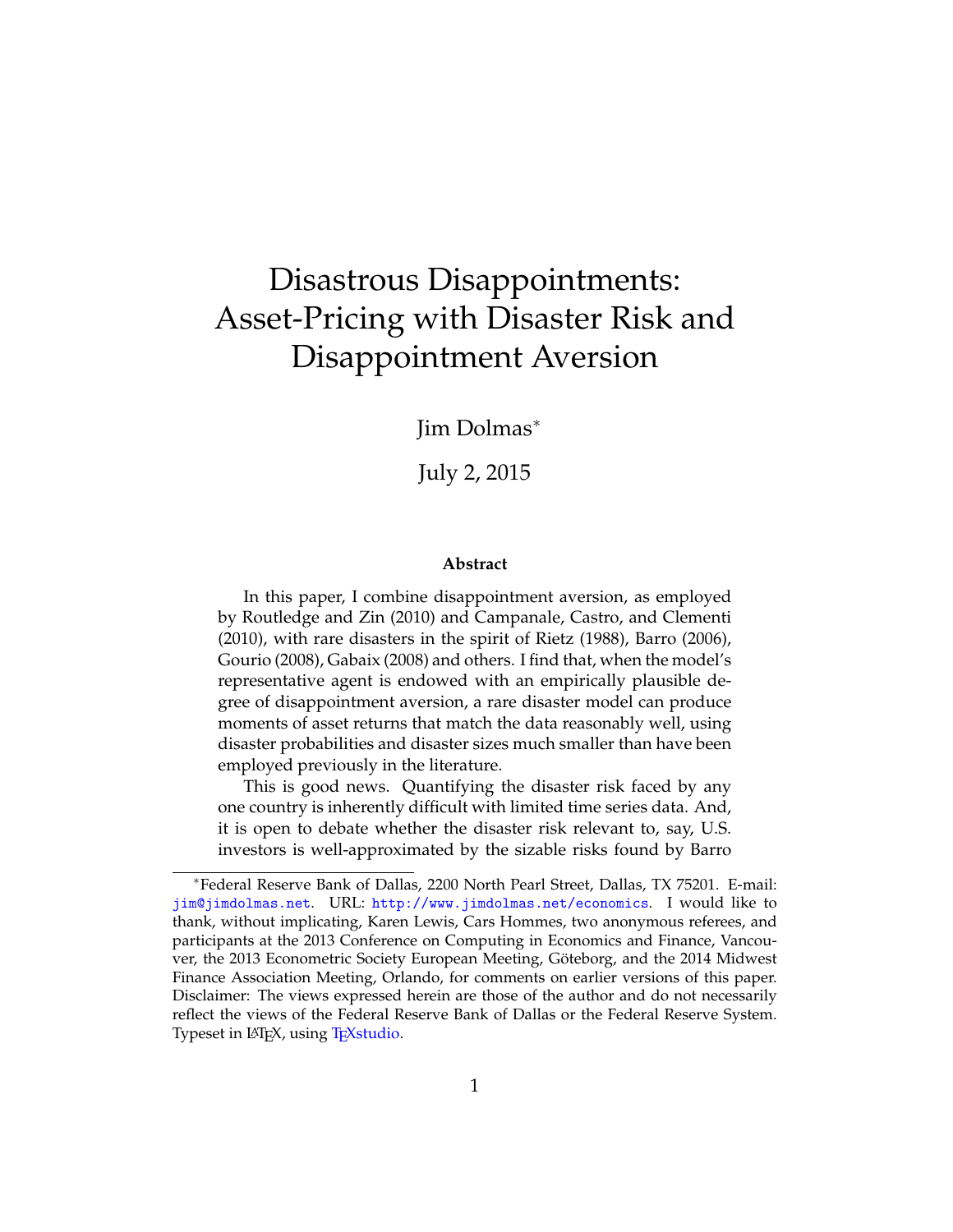$(2006)$  and co-authors [\(Barro and Jin,](#page-37-1) [2011;](#page-37-1) Barro and Ursúa, [2008;](#page-37-2) Nakamura, Steinsson, Barro, and Ursúa, [2010\)](#page-39-2) in cross-country data. On the other hand, we have evidence [\(Starmer,](#page-39-3) [2000;](#page-39-3) [Camerer and](#page-38-3) [Ho,](#page-38-3) [1994;](#page-38-3) [Choi, Fisman, Gale, and Kariv,](#page-38-4) [2007\)](#page-38-4) that individuals tend to over-weight bad or disappointing outcomes, relative to the outcomes' weights under expected utility. Recognizing aversion to disappointment means that disaster risks need not be nearly as large as suggested by the cross-country evidence for a rare disaster model to produce average equity premia and risk-free rates that match the data.

I illustrate the interaction between disaster risk and disappointment aversion both analytically and in the context of a simple Rietzlike model of asset-pricing with rare disasters. I then analyze a richer model, in the spirit of [Barro](#page-37-0) [\(2006\)](#page-37-0), with a distribution of disaster sizes, Epstein-Zin preferences, and partial default (in the event of a disaster) on the economy's 'risk-free' asset. For small elasticities of intertemporal substitution, the model is able to match almost exactly the means and standard deviations of the equity return and riskfree rate, for disaster risks one-half or one-fourth the estimated sizes from [Barro.](#page-37-0) For larger elasticities of intertemporal substitution, the model's fit is less satisfactory, though it fails in a direction not often viewed as problematic—it under-predicts the volatility of the riskfree rate. Even so, apart from that failing, the results are broadly similar to those obtained by [Gourio](#page-38-1) [\(2008\)](#page-38-1), but with disaster risks one-half or one-fourth as large.

**Keywords:** Rare disasters, disappointment aversion, asset pricing **JEL:** E43, E44, G12

### <span id="page-1-0"></span>**1 Introduction**

In the nearly 30 years since [Mehra and Prescott](#page-39-4) [\(1985\)](#page-39-4) and others<sup>1</sup> first highlighted the problematic relationship between the data on aggregate consumption growth and asset returns, the literature on equilibrium assetpricing has gone from having essentially no good models to rationalize those data to having several more or less successful candidates to choose

<sup>&</sup>lt;sup>1</sup>As [Cochrane](#page-38-5) [\(2007\)](#page-38-5) notes, the essence of Mehra and Prescott's equity premium puzzle was also present in [Shiller](#page-39-5) [\(1982\)](#page-39-5), [Grossman and Shiller](#page-38-6) [\(1981\)](#page-38-6), and [Hansen and Sin](#page-39-6)[gleton](#page-39-6) [\(1983\)](#page-39-6).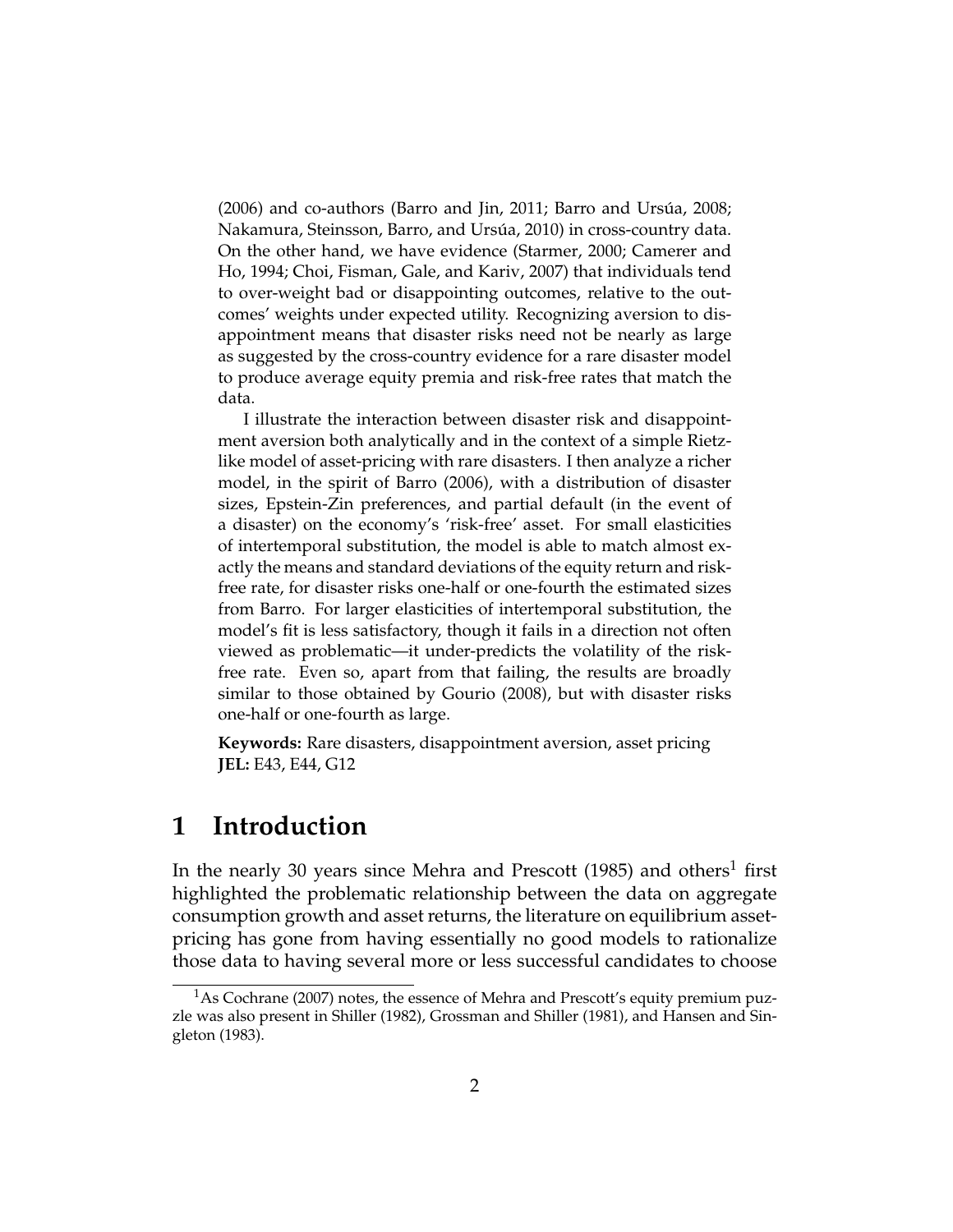from. Within the class of representative agent models, responses to the equity premium (and related) puzzles have tended to fall into two broad categories: models that modify the agent's preferences—including habit formation [\(Campbell and Cochrane,](#page-38-7) [1999\)](#page-38-7), disappointment aversion [\(Rout](#page-39-0)[ledge and Zin,](#page-39-0) [2010;](#page-39-0) [Campanale et al.,](#page-38-0) [2010\)](#page-38-0), or state-dependent preferences [\(Melino and Yang,](#page-39-7) [2003\)](#page-39-7)—or models that modify the aggregate consumption process—moving from i.i.d. or near-i.i.d. log-normal models of consumption growth to models that feature disaster risk [\(Rietz,](#page-39-1) [1988;](#page-39-1) [Barro,](#page-37-0) [2006;](#page-37-0) [Gourio,](#page-38-1) [2008;](#page-38-1) [Gabaix,](#page-38-2) [2008\)](#page-38-2) or persistent movements in the conditional mean of consumption growth [\(Bansal and Yaron,](#page-37-3) [2004\)](#page-37-3).<sup>2</sup>

In this paper, I focus on—and combine—two of these candidates: disappointment aversion and disaster risk. [Routledge and Zin](#page-39-0) [\(2010\)](#page-39-0) show that preferences displaying disappointment aversion—generalized to allow some flexibility over which outcomes are disappointing—are capable of closely matching both the first and second moments of the equity return and the risk-free rate in a model using Mehra and Prescott's aggregate consumption process. On disaster risk, [Gabaix](#page-38-2) [\(2008\)](#page-38-2) argues that rare disasters are capable of resolving a number of asset-pricing anomalies. [Gou](#page-38-1)[rio](#page-38-1) [\(2008\)](#page-38-1), for example, writes down a model with Epstein-Zin preferences and disaster risk calibrated according to Barro's [\(2006\)](#page-37-0) estimates of the size and frequency of disasters. When he allows for time-variation in the probability of disaster, his model can match reasonably well first and second moments of returns data, as well as some aspects of time-series variation in returns and price-dividend ratios.

Why combine disappointment aversion and disaster risk? Disaster risk is inherently difficult to quantify with limited time series data—even a hundred years' worth of observations is insufficient to say with any precision whether disasters occur a couple times every hundred years or once every couple hundred years. The use of cross-country evidence pioneered by [Barro](#page-37-0) [\(2006\)](#page-37-0) and refined by Barro and co-authors in various papers—provides more observations, but is applicable only if we accept that all countries draw disasters from a common distribution. It is open to debate whether the commonly used estimates from Barro's cross-country sample—a sizable 1.7% per annum chance of an average 29% real output

<sup>&</sup>lt;sup>2</sup>Another class of responses dispense with the representative agent assumption altogether; see, for example [Constantinides and Duffie](#page-38-8) [\(1996\)](#page-38-8), [Guvenen](#page-38-9) [\(2009\)](#page-38-9), or [Storeslet](#page-39-8)[ten, Telmer, and Yaron](#page-39-8) [\(2007\)](#page-39-8).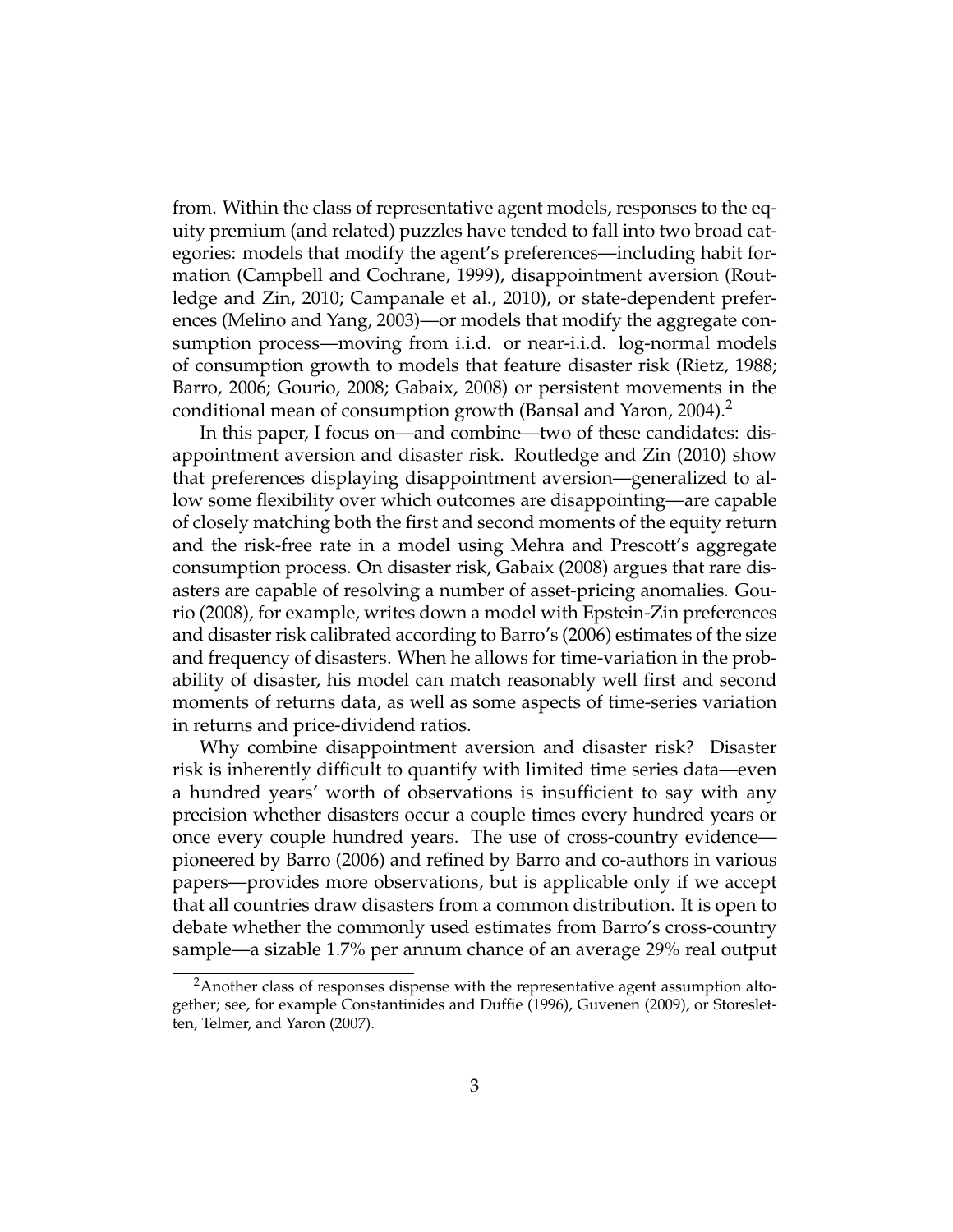decline—are a good representation of the disaster risk faced by an economy such as the U.S.. If the relevant disaster risk is only a half or a fourth as large, do rare disasters then lose their potential to explain U.S. data on consumption and asset returns? This is where disappointment aversion figures in.

There is abundant experimental and field evidence indicating that individuals are averse to loss or disappointment, or at the very least overweight adverse outcomes relative to what expected utility would suggest (see, for example, the data analyzed by [Camerer and Ho](#page-38-3) [\(1994\)](#page-38-3), the experimental results in [Choi et al.](#page-38-4) [\(2007\)](#page-38-4), or the evidence surveyed by [Starmer](#page-39-3) [\(2000,](#page-39-3) pp. 357–366)). To be sure, the calibration of preferences from laboratory experiments or field data is fraught with its own set of measurement issues—for example, whether to treat laboratory choices in isolation from a subject's wealth or background risk—but it nevertheless seems plausible to endow our agents with preferences embodying some degree of disappointment aversion.

Once we allow agents to have some aversion to disappointment, it's possible for the rare disaster model to generate realistic asset returns returns with first and second moments that come close to matching what we see in the data—with disasters that are much rarer or much smaller than those typically assumed in the literature.

An overview of the organization of the paper—and a synopsis of the main results—is as follows. The next section, [2,](#page-5-0) offers some background on asset pricing with rare disasters and disappointment aversion, and establishes some notation. Given that models of disaster risk are more common in the literature, I devote relatively more time in section [2](#page-5-0) to discussing disappointment aversion—including the intuition for its impact on the utility value of rare events, considerations as to what degrees of disappointment aversion could be considered reasonable, and the form of the stochastic discount factor under disappointment aversion.

Section [3](#page-14-0) then combines disappointment aversion and disaster risk in a simple variant of Rietz's model—a model with a single disaster state, a completely risk-free bond, and preferences that (in the absence of disappointment aversion) would collapse to the standard CRRA time-separable form. The exercise is mainly intended to highlight the trade-off between the probability of disaster (or its size) and the strength of aversion to disappointment. In that model, I show that one can easily substitute a reasonable amount of disappointment aversion for a reduction in disaster risk,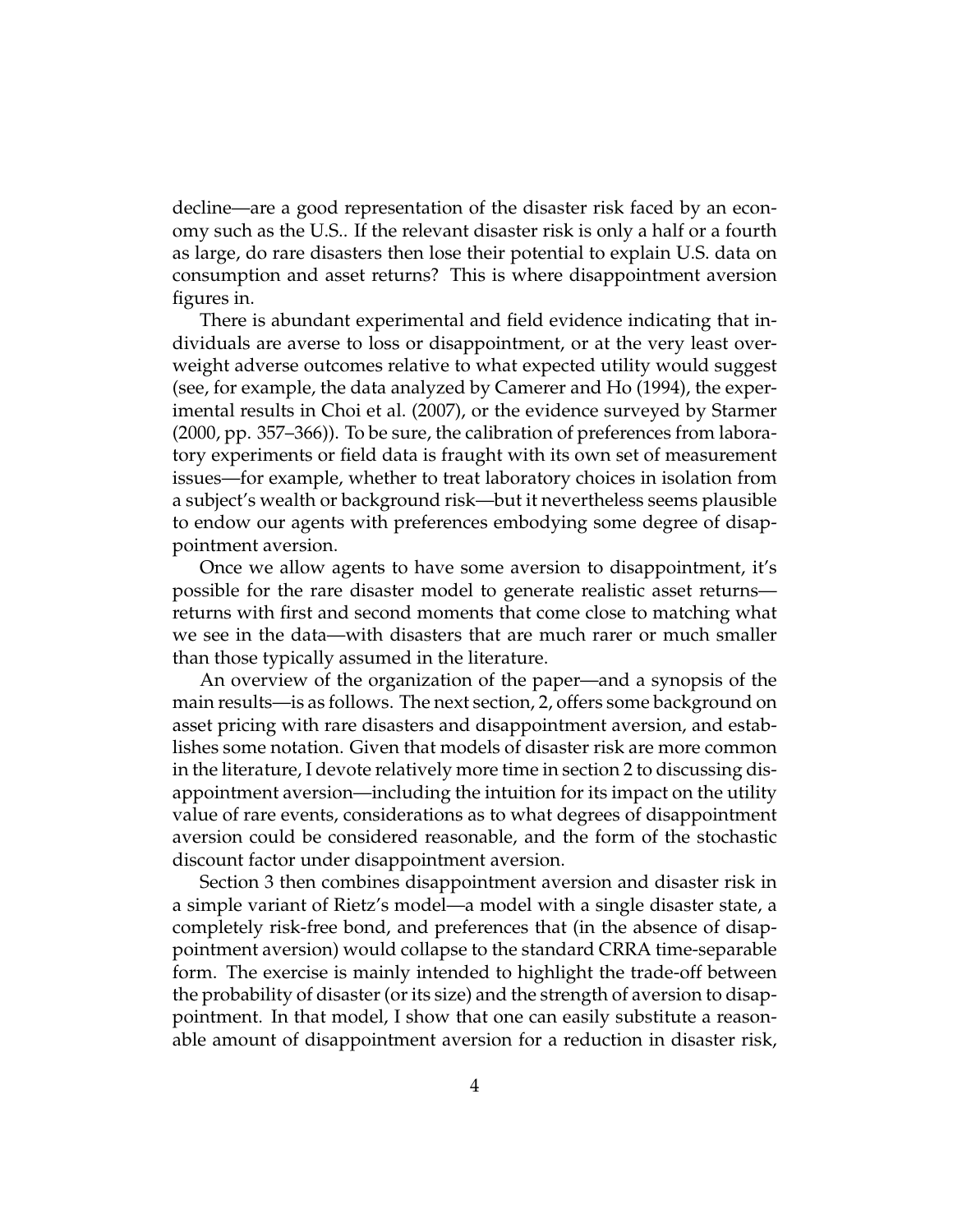while still maintaining the model's asset return implications. The first and second moments of returns implied, for example, by a 2.5% chance (per year) of a 25% consumption decline are roughly the same as those implied by a probability of disaster one-fourth as large (0.625%) if the representative agent's preferences embody an amount of disappointment aversion well within the bounds of the experimental evidence.

While the simple model of section [3](#page-14-0) illustrates the mechanisms at work, the match between the model-implied moments and the data is less than ideal. In section [4,](#page-22-0) which contains the paper's main results, I examine a much richer model. To begin with, I relax the link between the agent's elasticity of intertemporal substitution and coefficient of relative risk aversion, taking full advantage of the Epstein-Zin aggregator that describes the evolution of the agent's lifetime utility. Following [Barro](#page-37-0) [\(2006\)](#page-37-0), I also assume a distribution of possible disasters, and calibrate their relative sizes and frequencies using Barro's data. As in [Barro](#page-37-0) [\(2006\)](#page-37-0) and [Gourio](#page-38-1) [\(2008\)](#page-38-1), I also allow for partial default on the model's 'risk-free' asset in the event of disaster, addressing one of Mehra and Prescott's criticisms of Rietz's proposed resolution to their puzzle [\(Mehra and Prescott,](#page-39-9) [1988\)](#page-39-9).

The quality of the richer model's fit depends importantly on the value assumed for the agent's elasticity of intertemporal substitution. If we assume a small value for the intertemporal substitution elasticity, the model is capable of matching almost exactly the means and standard deviations of the risk-free rate and equity return. This is true for disaster probabilities and average disaster sizes one-half or one-fourth the values from the sample in [Barro](#page-37-0) [\(2006\)](#page-37-0). The model accomplishes this without assuming either an excessive degree of disappointment aversion, an extreme value for the agent's relative risk aversion (curvature) parameter, or a utility discount factor greater than one.

For larger values of the elasticity of intertemporal substitution—I look at values of 1 and 1.5—the results are less satisfactory. However, the main failing of the model—the dimension along which our results depart most significantly from the data—is a failing not normally viewed as problematic: the model produces a risk-free rate that is not sufficiently volatile.<sup>3</sup>

Also, with elasticities of intertemporal substitution greater than one,

<sup>&</sup>lt;sup>3</sup>Cf. [Campbell and Cochrane](#page-38-7) [\(1999\)](#page-38-7), who set out to design a model with a constant risk-free rate. Also, any rare disaster model in which normal times are described by i.i.d. lognormal consumption growth, and in which the disaster probability is constant, will produce a constant risk-free rate in non-disaster samples.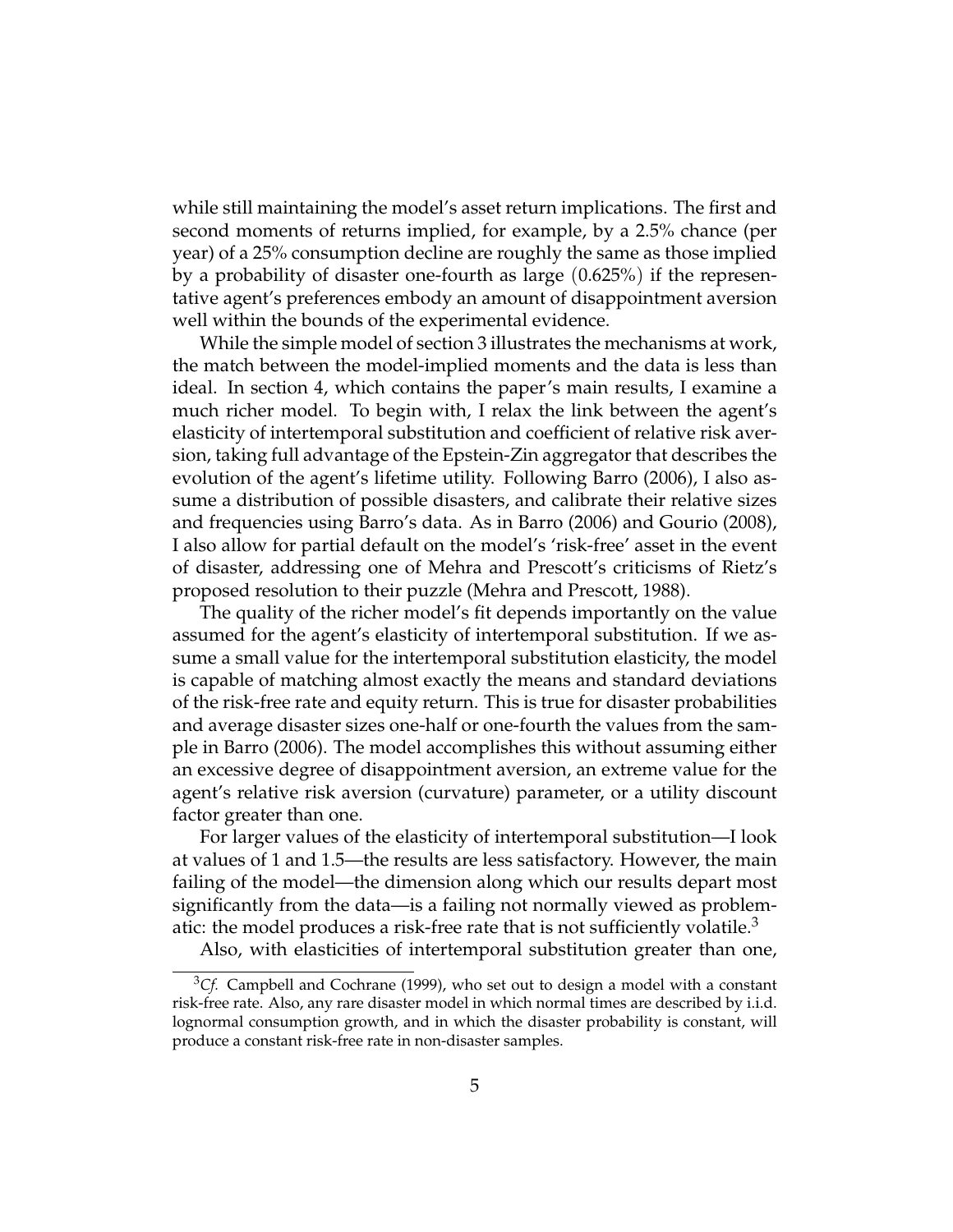reductions in disaster risk—in particular reductions in average disaster size—can only be compensated for by degrees of disappointment aversion at the upper end of the range consistent with the experimental evidence.

Nevertheless, the model can still match the first moments of returns quite well, and apart from the too-low volatility of the risk-free rate, the model moments—across varying degrees of disaster risk—are broadly similar to those obtained by [Gourio](#page-38-1) [\(2008\)](#page-38-1) using the disaster probability and average (effective) disaster size consistent with the estimates of [Barro](#page-37-0) [\(2006\)](#page-37-0).

I offer some conclusions and directions for further work in section [5.](#page-35-0) Some details of the solution method are provided in an Appendix.

### <span id="page-5-0"></span>**2 Background**

In this section, I briefly review the two strands of the literature that come together in this paper. I devote a bit more time to disappointment aversion, as it is somewhat less well known and more difficult to convey without at least writing down some pieces of a model. In addition to providing background and establishing notation, I also illustrate the potential for disappointment aversion to substitute for disaster risk (section [2.3.1\)](#page-10-0) and address the question of what constitutes a plausible amount of disappointment aversion (section [2.3.2\)](#page-11-0).

### **2.1 Disaster risk**

Rare consumption disasters were among the earliest responses to Mehra and Prescott's puzzle. [Rietz](#page-39-1) [\(1988\)](#page-39-1) added a disaster state to Mehra and Prescott's Markov chain, and showed calibrations of the model (varying the disaster size and probability, and the representative agent's risk aversion and discounting parameters) that came close to matching the mean returns on equity and a risk-free asset, as calculated by Mehra and Prescott.

Disaster risk provides a potential resolution to Mehra and Prescott's puzzle by providing a channel for holding down the risk-free rate as risk aversion is increased. For example, in an environment where consumption growth is log-normal and a representative agent has standard, additively separable, power utility preferences, we know that the log risk-free rate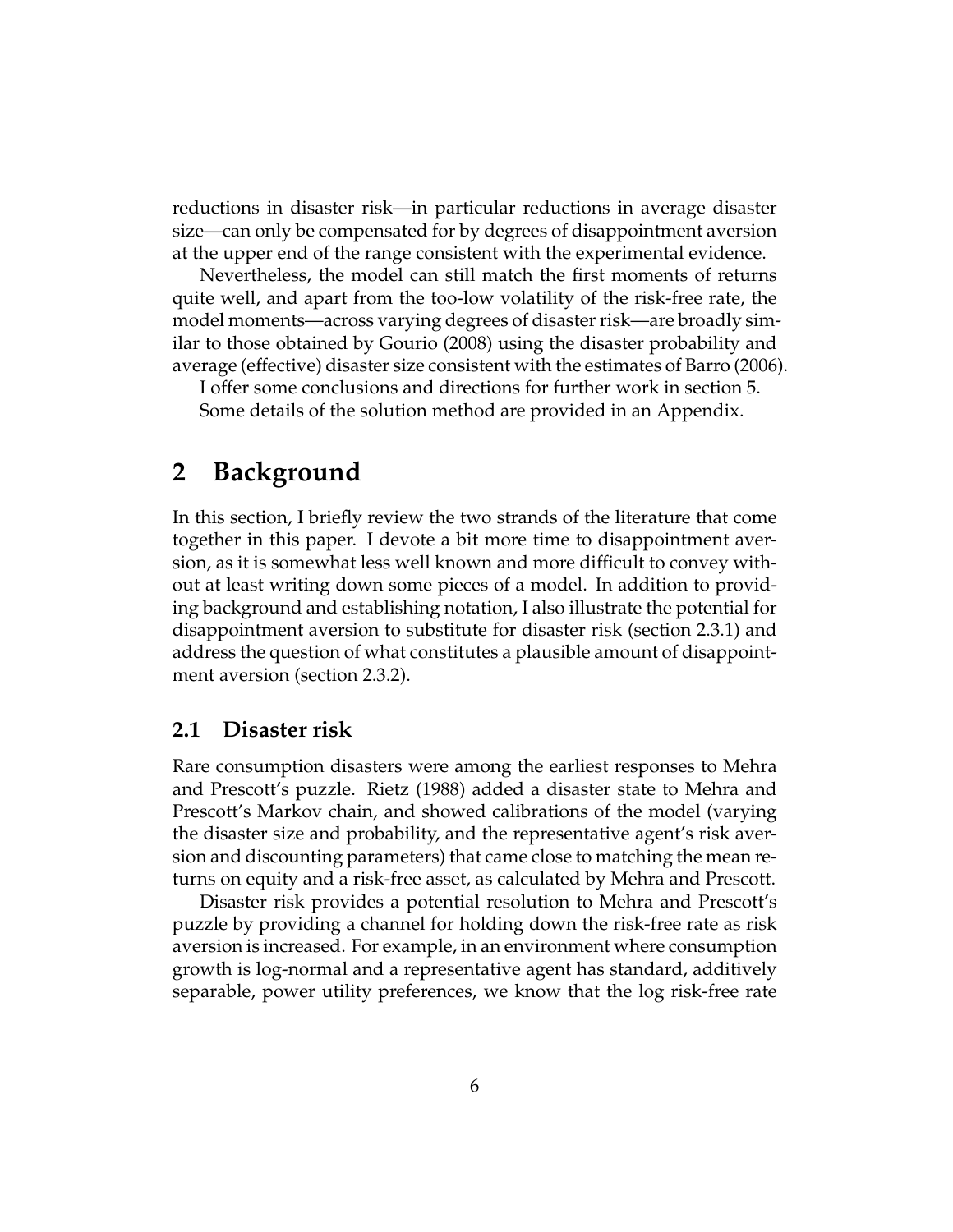<span id="page-6-0"></span>obeys

$$
R^{f} = -\log(\beta) + \alpha \gamma - \frac{\alpha^2 \sigma^2}{2}
$$
 (1)

where  $\beta$  is the utility discount factor,  $\alpha$  is the coefficient of relative risk aversion, and  $\gamma$  and  $\sigma$  are the mean and standard deviation of log consumption growth. As is well-known, for typical estimates of *γ* and *σ*, the first-order term *αγ* in [\(1\)](#page-6-0) dominates as *α* increases, up to extremely large values of *α*. A high value of *α*, necessary to get a non-negligible equity risk premium, thus produces a counterfactually high risk-free rate.

Let a disaster add  $\log(1 - b) < 0$  to  $\log(c_{t+1}/c_t)$ , and occur with probability *p* (independently of the log-normal component). Then, the log riskfree rate becomes

<span id="page-6-1"></span>
$$
R^{f} = -\log(\beta) + \alpha \gamma - \frac{\alpha^{2} \sigma^{2}}{2} - \log(1 - p + p(1 - b)^{-\alpha}).
$$
 (2)

For typical values of  $\gamma$  and  $\sigma$ , and for small values of p, [\(2\)](#page-6-1) can generate low values of *R f* even for large values of *α*.

[Mehra and Prescott](#page-39-9) [\(1988\)](#page-39-9) responded to Rietz's resolution with a number of criticisms—concerning Rietz's calibrations of the size and frequency of disasters; the values of the risk aversion parameter and the utility discount factor needed to resolve the puzzle; and the assumption that the model's risk-free asset would remain risk-free in the event of a disaster and for a while work on disaster risk as a potential resolution to assetpricing puzzles was scant.<sup>4</sup>

Following the work of [Barro](#page-37-0) [\(2006\)](#page-37-0), however, there has been renewed interest in disasters. Barro looked over time and across countries to provide new evidence on the size and frequency of disasters. [Barro](#page-37-0) [\(2006,](#page-37-0) [2009\)](#page-37-4), [Gabaix](#page-38-2) [\(2008\)](#page-38-2), and [Gourio](#page-38-1) [\(2008\)](#page-38-1) also made some modeling advances, relative to Rietz, including the use of Epstein-Zin preferences, and the possibility that the model's 'risk-free' asset is subject to default risk in disaster states.<sup>5</sup>

<sup>4</sup>Kocherlakota's [1996](#page-39-10) survey on the equity premium puzzle in the *Journal of Economic Literature*, for example, published 11 years after Mehra and Prescott's original article, mentions disasters only passingly, in a single footnote.

 $5$ Gourio also added time-variation in the probability of disaster. Using average size and frequency numbers from Barro, he gives calibrations of the model that come close not only to first and second moments of asset returns, but also to regression coefficients estimated by [Cochrane](#page-38-10) [\(2008\)](#page-38-10)—relating asset returns to price-dividend ratios. More recently, [Wachter](#page-39-11) [\(2013\)](#page-39-11) also examines a model with time-varying disaster risk.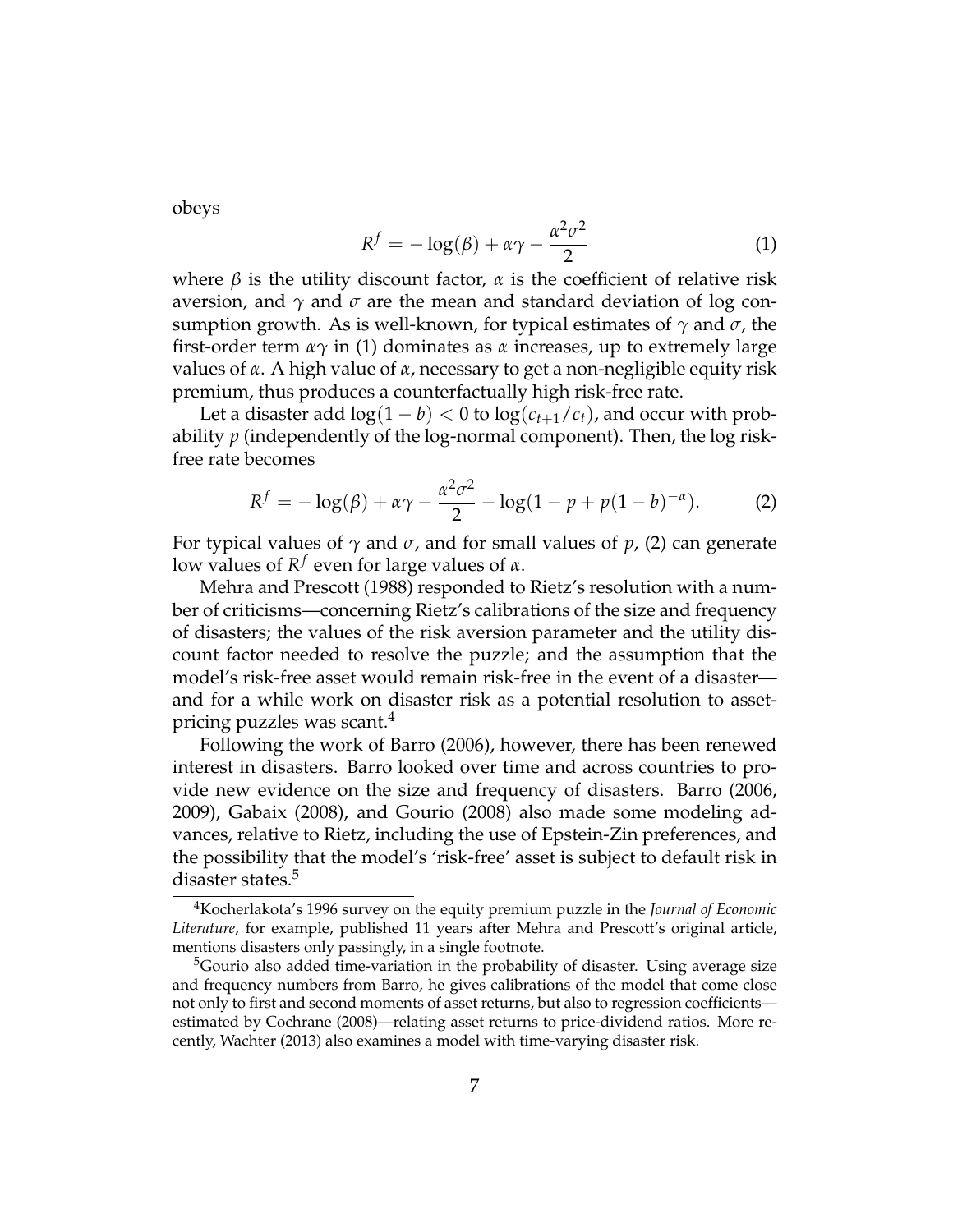Estimates of the frequency and size of disasters were further refined by Barro and co-authors: [Nakamura et al.](#page-39-2) [\(2010\)](#page-39-2); Barro and Ursúa [\(2008\)](#page-37-2); and [Barro and Jin](#page-37-1) [\(2011\)](#page-37-1).

[Barro](#page-37-0) [\(2006\)](#page-37-0) identified disasters with declines in per capita real GDP of at least 15 percent; the frequency of these events—in a sample of 35 countries over 100 years—was 1.7 percent per year. The average size of a disaster in Barro's sample is a 29 percent decline, though as Barro notes, "[b]ecause of diminishing marginal utility of consumption, larger contractions count more than smaller ones; hence, the effective average value of *b* [the disaster size] exceeds 0.29." In the simulations of his model, Barro uses the frequency distribution of disasters (in contrast to the single disaster state in Rietz's original formulation). [Gourio](#page-38-1) [\(2008\)](#page-38-1) replaces Barro's distribution of disasters with a single disaster state that occurs with 1.7 percent probability and entails a 43 percent consumption decline.<sup>6</sup>

As noted in the introduction—and readily conceded by Barro and coauthors [\(Nakamura et al.,](#page-39-2) [2010,](#page-39-2) p. 37)—looking at the experience of multiple countries provides more data with which to estimate the parameters governing disaster risk, but also assumes that all countries draw disaster events from a common distribution.<sup>7</sup>

### **2.2 Disappointment aversion**

Similar to the standard Epstein-Zin formulation, preferences embodying disappointment aversion reduce random lifetime utility from tomorrow onward to a certainty equivalent value and combine that certainty equivalent with current consumption to obtain lifetime utility as of today. Aversion to disappointment is embodied in the certainty equivalent operator, where disappointing outcomes are given greater weight relative to nondisappointing outcomes.

Which outcomes are disappointing? In Gul's original formulation [\(Gul,](#page-38-11) [1991\)](#page-38-11), the certainty equivalent obeys a consistency requirement—the threshold for disappointment is the certainty equivalent value itself (so the cer-

<sup>&</sup>lt;sup>6</sup>This is also roughly the value that would be needed in Gabaix's [\(2008\)](#page-38-2) model if his distribution of disaster sizes were collapsed to a single state.

 $7$ One might also note that, given the frequency of "global" disasters—the world wars or the Great Depression—the number of *independent* observations in cross-country data is certainly much smaller than the number of disaster episodes in the data. I thank a referee for this observation.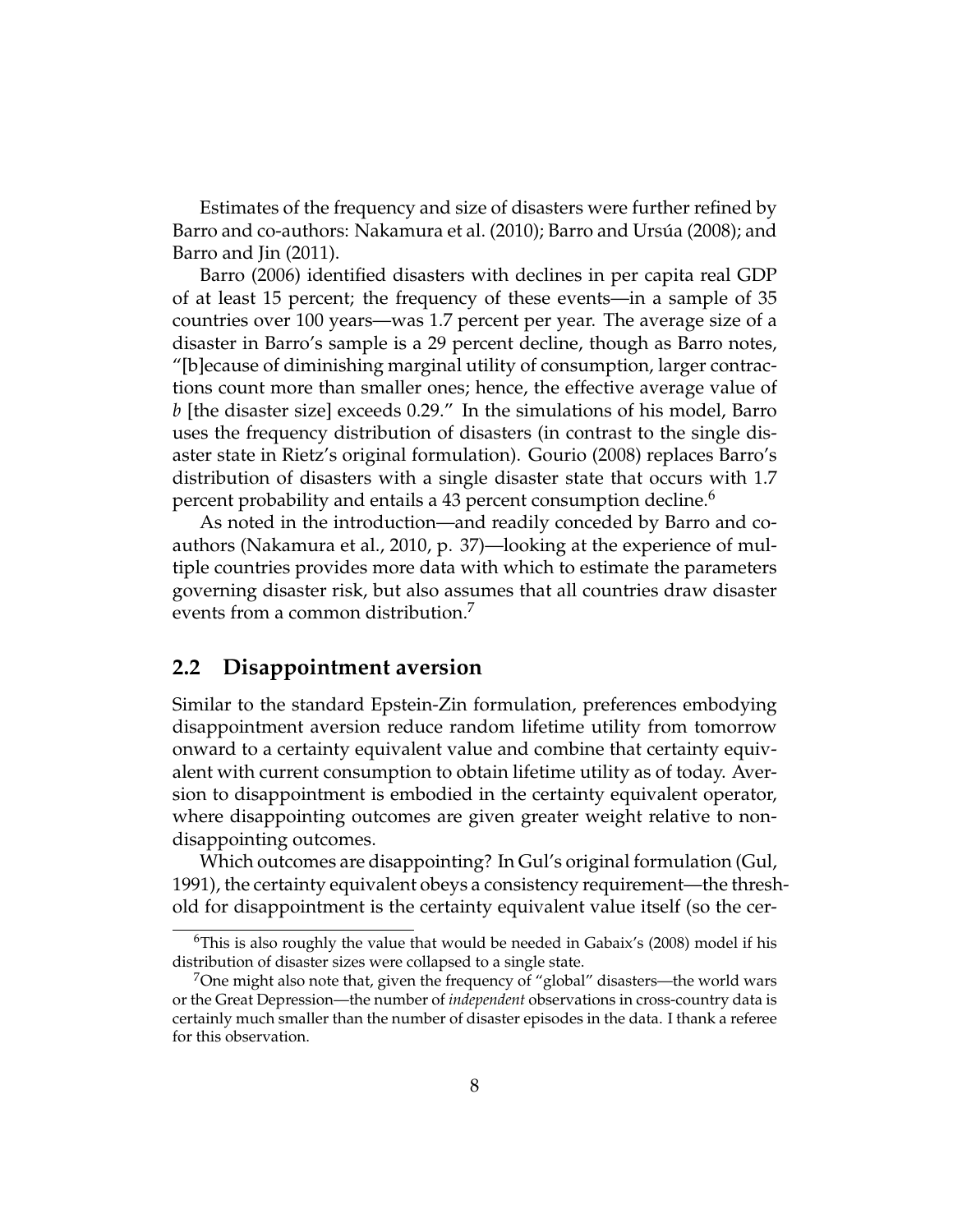tainty equivalent is defined only implicitly). $8$  In a very rough sense, a disappointment-averse agent takes expectations overweighting outcomes that would fall below expectations.

[Routledge and Zin](#page-39-0) [\(2010\)](#page-39-0) showed how to adapt Gul's notion of disappointment aversion to an asset-pricing framework, while at the same time generalizing it to allow some control over which outcomes are disappointing. Depending on a parameter, only sufficiently bad outcomes may disappoint, and the set of disappointing outcomes may vary with the state of the economy. They dubbed their framework 'generalized disappointment aversion.' Their model—like all those I will consider here—is a representative agent exchange economy in the sense of [Lucas](#page-39-12) [\(1978\)](#page-39-12).

[Campanale et al.](#page-38-0) [\(2010\)](#page-38-0) hew more closely to Gul's original conception, but also incorporate a form of production and physical capital accumulation.

The preferences I will employ in this paper are similar to those used by Campanale et al. While the performance of the model here could no doubt be marginally improved by allowing for generalized disappointment aversion *à la* Rouledge and Zin, the model moments I will report in section [4](#page-22-0) are already quite close to the data. Generalized disappointment aversion would simply complicate the exposition without much offsetting gain in terms of the model's performance.

### **2.3 Some formalism**

<span id="page-8-0"></span>Our representative agent's intertemporal preferences have the Epstein-Zin form

$$
U_t = [(1 - \beta)c_t^{1 - \rho} + \beta\mu_t (U_{t+1})^{1 - \rho}]^{1/(1 - \rho)}
$$
\n(3)

for  $\rho \geq 0$ ,  $\rho \neq 1$ .<sup>9</sup> The agent's elasticity of intertemporal substitution (over deterministic consumption paths) is  $1/\rho$ , and  $\beta \in (0,1)$  is the utility discount factor.

Disappointment aversion is captured in the conditional certainty equivalent operator  $\mu_t(\cdot)$ . For the moment, set aside the source of the conditionality in  $\mu_t$ ; eventually, this will come from the model's Markov chain

<sup>9</sup>For the case of  $\rho = 1$ , we set  $U_t = c_t^{1-\beta} \mu_t (U_{t+1})^{\beta}$ .

<sup>&</sup>lt;sup>8</sup>Thus, these risk preferences are in the Chew-Dekel class; see [Backus, Routledge, and](#page-37-5) [Zin](#page-37-5) [\(2008\)](#page-37-5).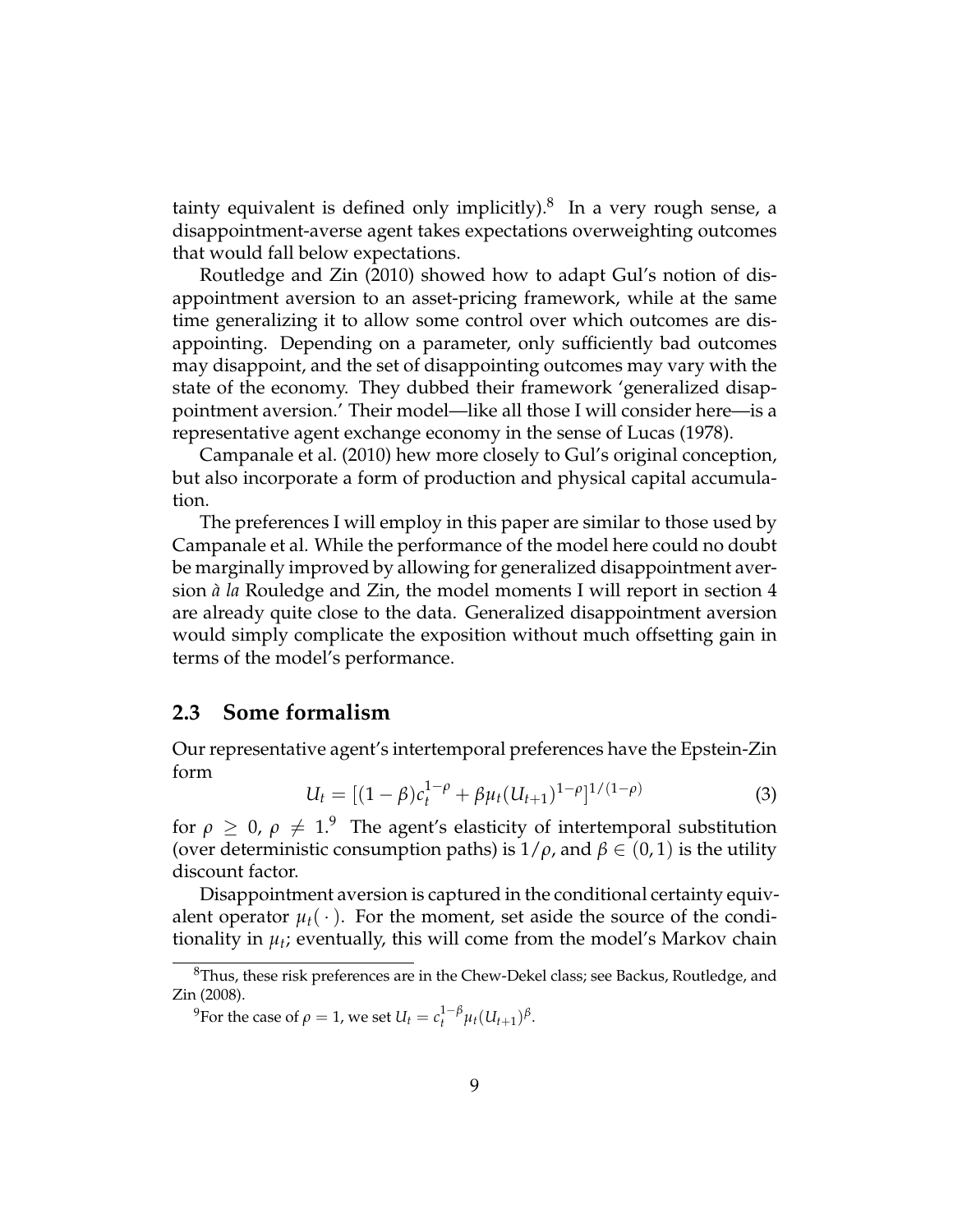structure for consumption growth. For now, though, I will drop the subscript *t*, to avoid confusion.

<span id="page-9-0"></span>Let *z* be a discrete random variable taking the value *z<sup>i</sup>* with probability *pi* (given the state at *t*). The certainty equivalent of *z* is defined implicitly by

$$
f(\mu(z)) = \sum_{i} p_i f(z_i) - \theta \sum_{i} p_i [f(\mu(z)) - f(z_i)] I (z_i < \mu(z)). \tag{4}
$$

In [\(4\)](#page-9-0), *I*( $\cdot$ ) is an indicator function, taking the value one when  $z_i < \mu(z)$  that is, if  $z_i$  is disappointing—and zero otherwise.  $\theta \geq 0$  is a parameter. The function *f* has the form

<span id="page-9-1"></span>
$$
f(x) = \frac{x^{1-\alpha}}{1-\alpha} \tag{5}
$$

for  $\alpha > 0$ ,  $\alpha \neq 1$ .<sup>10</sup>

With *f* taking the form in [\(5\)](#page-9-1), the certainty equivalent can also be written (still only implicitly) as

<span id="page-9-2"></span>
$$
\mu(z)^{1-\alpha} = \frac{\sum_{i} p_{i} z_{i}^{1-\alpha} [1 + \theta I (z_{i} < \mu(z))]}{1 + \theta \sum_{i} p_{i} I (z_{i} < \mu(z))}
$$
(6)

Note that the certainty equivalent operator is positively linearly homogeneous:  $\mu(kz) = k\mu(z)$  for any random variable *z* and any real number  $k > 0$ . This feature will be useful for the transformation of lifetime utility I employ in solving the model.<sup>11</sup>

The parameter *θ* most directly influences the strength of disappointment aversion—higher values of *θ* increase the weight that *µ* places on disappointing outcomes.<sup>12</sup> When  $\theta = 0$ , there is no disappointment aversion, and preferences revert to the standard Epstein-Zin form. If also  $\alpha = \rho$ , time-additive expected utility obtains. $^{13}$ 

<sup>&</sup>lt;sup>10</sup>For  $\alpha = 1$ , we take  $f(x)$  to be log(*x*).

 $11$ See equation [\(9\)](#page-12-0) below.

<sup>&</sup>lt;sup>12</sup>Note, though, that changing  $\theta$  can change the set of disappointing outcomes as well as the strength of disappointment aversion.

<sup>&</sup>lt;sup>13</sup>Routledge and Zin's generalized disappointment aversion introduces another parameter,  $\delta$ , in the implicit definition of the certainty equivalent operator. For  $\delta \leq 1$ , the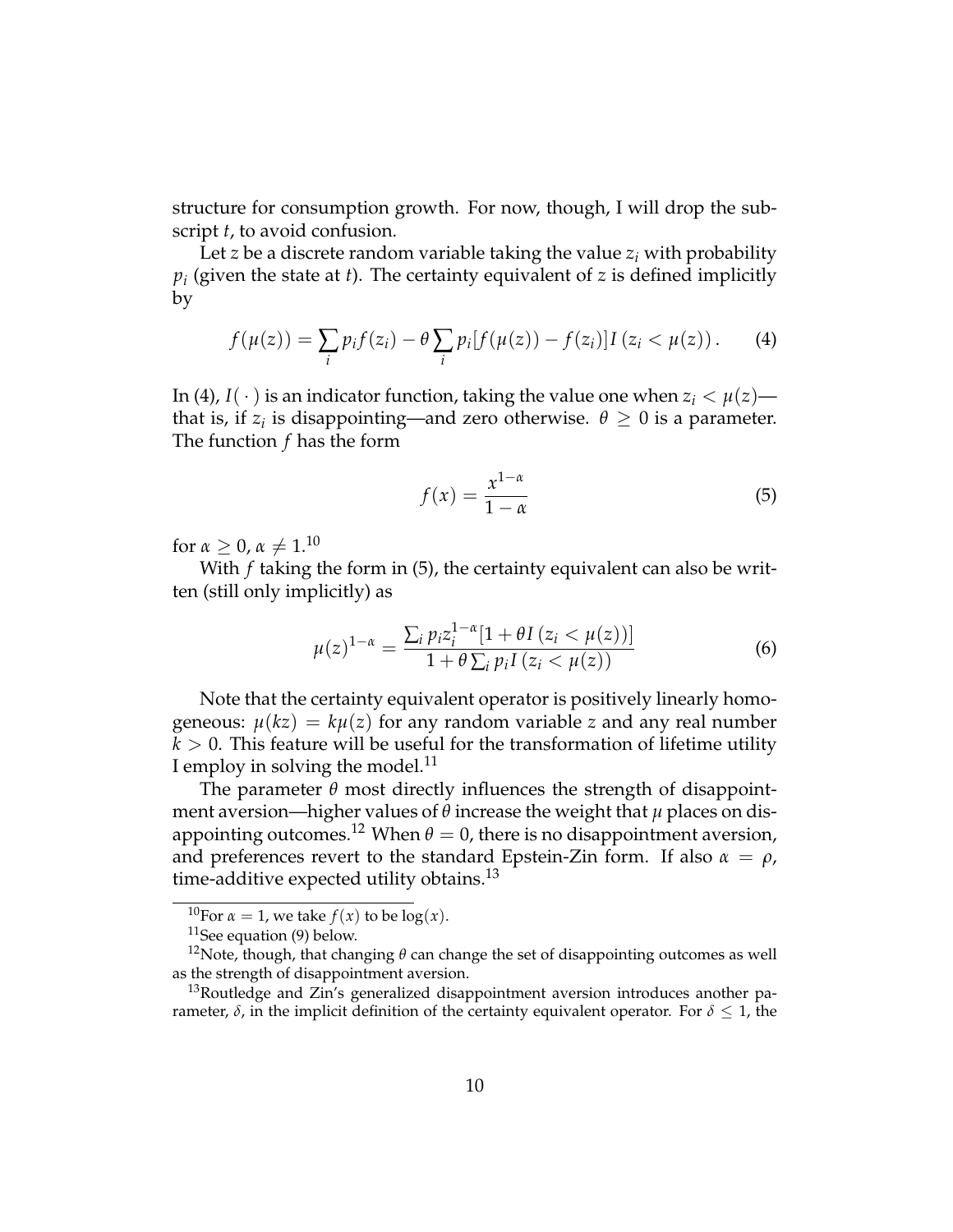#### <span id="page-10-0"></span>**2.3.1 Disappointment aversion and low-probability events**

To see how disappointment aversion might interact with rare disasters, imagine that in some state today, the only disappointing state tomorrow is the disaster state. For the moment, I am going to be somewhat vague about what constitutes a disaster; it's enough to think of a disaster as a low-probability state that corresponds to the lowest realization of *z* in  $\mu(z)$ .

Let  $i = 1$  be the disaster state. Then, from  $(6)$  we have

$$
\mu(z)^{1-\alpha} = \frac{1+\theta}{1+\theta p_1} p_1 z_1^{1-\alpha} + \frac{1}{1+\theta p_1} \sum_{i \neq 1} p_i z_i^{1-\alpha}
$$

This is precisely the form of a standard, Epstein-Zin certainty equivalent, with distorted probabilities *p*ˆ,

$$
\hat{p}_1 = \frac{p_1 + \theta p_1}{1 + \theta p_1} \tag{7}
$$

<span id="page-10-1"></span>
$$
\hat{p}_j = \frac{p_j}{1 + \theta p_1} \quad (j > 1) \tag{8}
$$

.

Assuming state 1 remains the only disappointing state as we vary  $p_1$  and *θ*—at least within some range of values—there is a clear trade-off between the strength of aversion to disappointment and the probability of disaster: we will obtain the same certainty equivalent value with, for example, a one percent disaster probability ( $p_1 = .01$ ) and some disappointment aversion  $(\theta = 1)$  as we would with a two percent probability  $(p_1 = .02)$  and no disappointment aversion  $(\theta = 0)$ .

The actual workings of the model(s) below are more complex than this simple example; in particular, the disaster states are not always the only

$$
\mu(z)^{1-\alpha} = \frac{\sum_{i} p_i z_i^{1-\alpha} [1 + \theta I(z_i < \delta \mu(z))]}{1 + \theta \delta^{1-\alpha} \sum_{i} p_i I(z_i < \delta \mu(z))}
$$

expression [\(6\)](#page-9-2) becomes:

Varying *δ* allows some control over which states are disappointing. Consider the case of two outcomes,  $z_1 < z_2$ . If  $\delta = 1$ , it is always the case that  $z_1 < \mu(z) < z_2$ —the worse of the two outcomes is always disappointing. For *δ* < 1—assuming *α* ≥ 0—it's possible for neither outcome to be disappointing. Routledge and Zin exploit this property within a two-state, Mehra-Prescott environment, calibrating preferences so that no outcome is disappointing if the current state is the high-growth state, while the low-growth state disappoints if today's state is the low-growth state.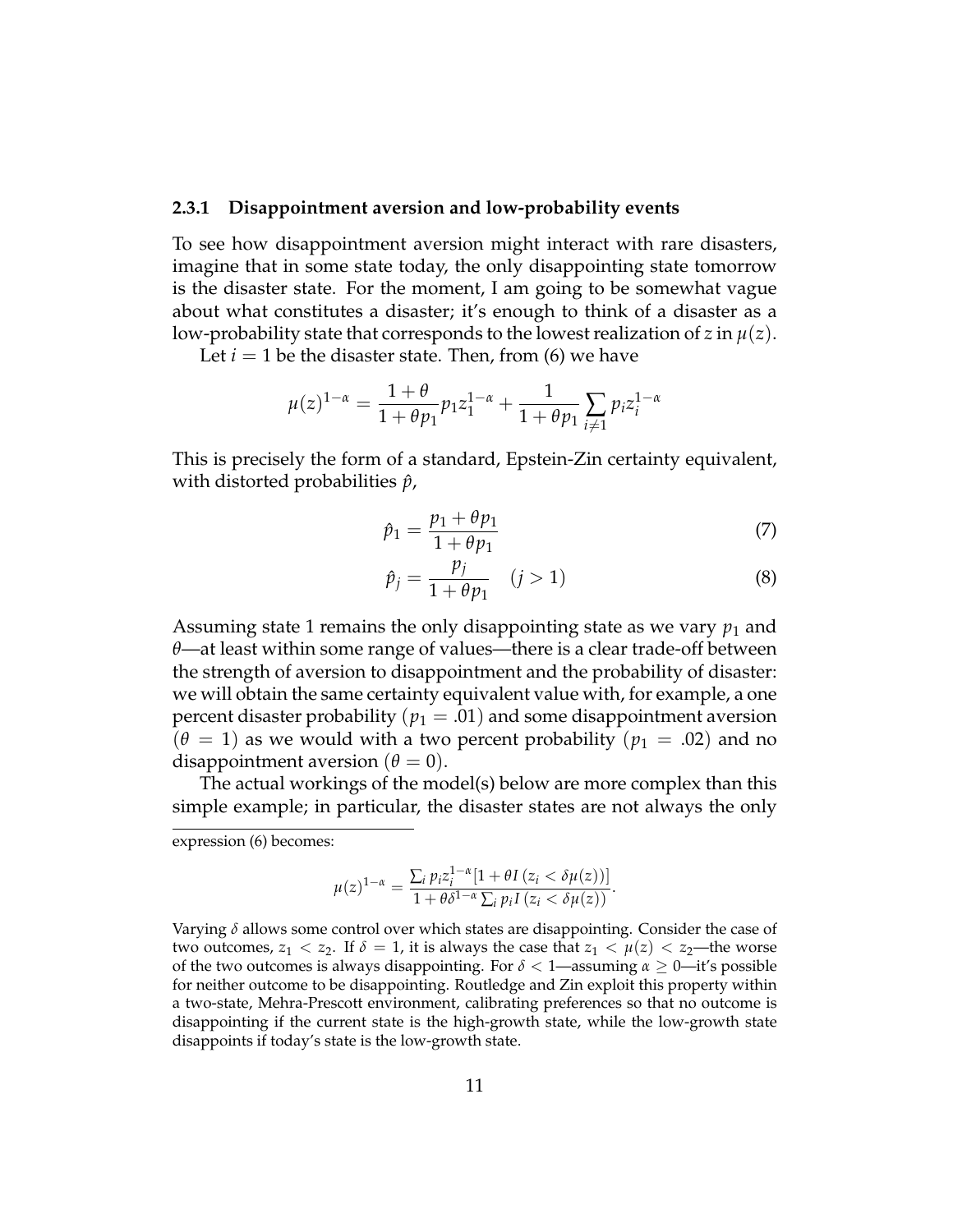disappointing states, though they are always disappointing. Nevertheless, disappointment aversion succeeds in assigning more weight to the disastrous outcomes (both in the certainty equivalent and the resulting stochastic discount factor) than would obtain in the case with no disappointment aversion.

#### <span id="page-11-0"></span>**2.3.2 How much disappointment aversion is reasonable?**

I have claimed above—and will show below—that one can get reasonable moments of asset returns from models incorporating disaster probabilities (and disaster sizes) much smaller than commonly assumed in the literature when agents are endowed with a reasonable amount of disappointment aversion. How much disappointment aversion is reasonable? I use experimental data to discipline the range of *θ* values I consider.

[Camerer and Ho](#page-38-3) [\(1994\)](#page-38-3) and [Choi et al.](#page-38-4) [\(2007\)](#page-38-4) both give estimates of *θ* based on experimental results. Camerer and Ho synthesize the data from nine separate experimental studies of choice under uncertainty. Treating the observations as generated by the choices of a representative agent, they estimate  $\theta$  to be around  $3^{14}$  Choi et al. perform an experiment in which subjects make a large number of portfolio choices at different state prices, and estimate *θ*'s for each individual. They find considerable heterogeneity in the individual *θ*'s. The estimated values have a mean of 0.315 across subjects, with a standard deviation of 0.493.

Based on these estimates, I restrict *θ* to lie between 0 and 3 in all the numerical simulations below. Only for the model of section [4,](#page-22-0) when we assume a high elasticity of intertemporal substitution (section [4.2.3\)](#page-32-0), does the constraint  $\theta \leq 3$  prove binding. More common values for  $\theta$ —which I choose based on model fit, subject to  $\theta \in [0,3]$ —are between 1 and 2.

How does the assumption of  $\theta \in [0,3]$  compare with calibrations of this parameter in other applications of disappointment aversion to assetpricing? The range I am allowing encompasses larger values than those used by [Campanale et al.](#page-38-0) [\(2010\)](#page-38-0), though much smaller values than those considered by [Routledge and Zin](#page-39-0) [\(2010\)](#page-39-0).

Basing their calibration only on the results in Choi et al., Campanale et al. consider values of *θ* between 0 and 0.4. Routledge and Zin use *θ*

<sup>14</sup>They also estimate *θ*'s separately for each study; those estimates are mostly in the range of 1 to 10.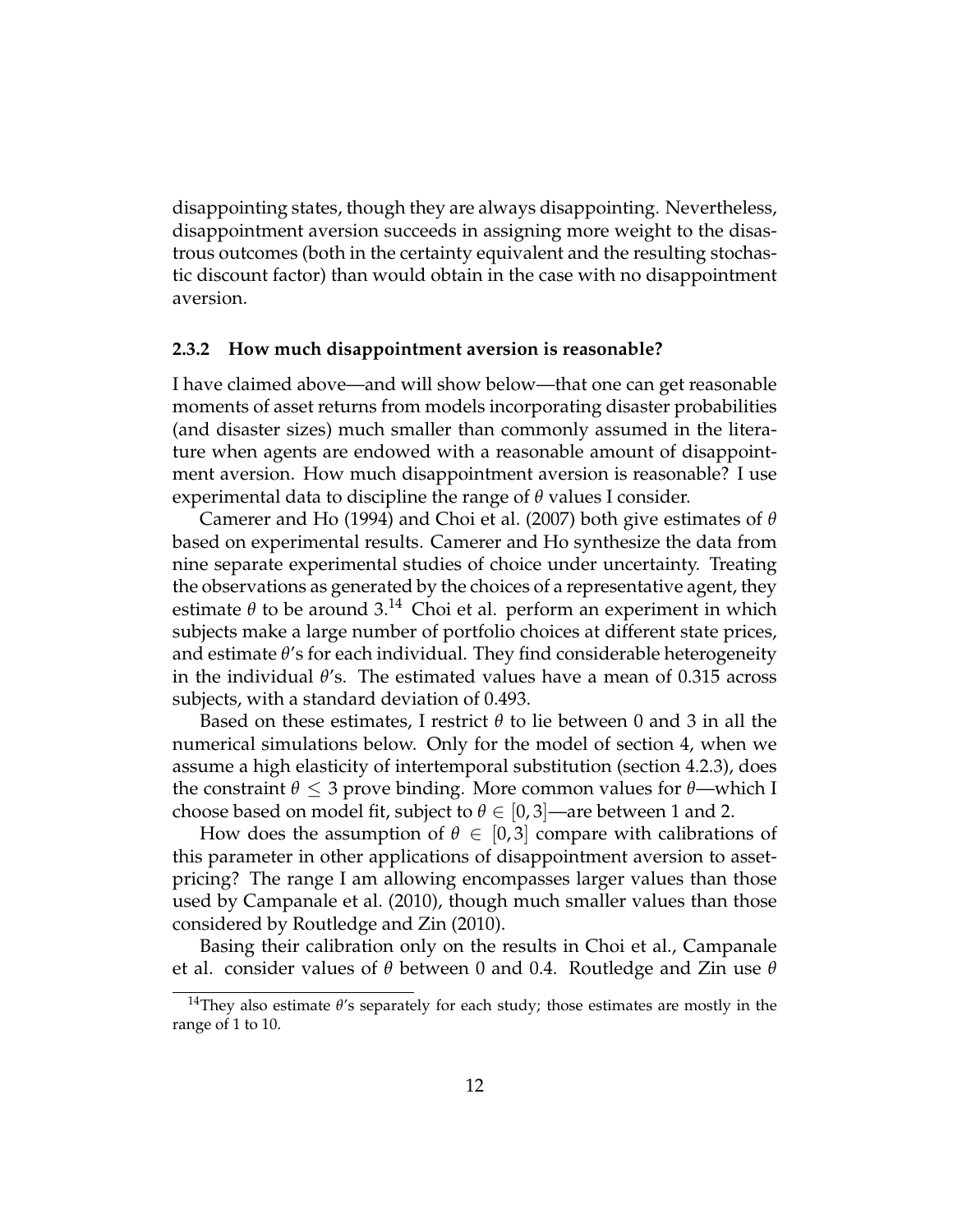values ranging from 9 (the most frequent choice) to 24 (in one case) [\(Rout](#page-39-0)[ledge and Zin,](#page-39-0) [2010,](#page-39-0) Tables I, II). Note, though, comparisons to Routledge and Zin are complicated by the fact that they are assuming a generalized version of disappointment aversion, with an additional parameter controlling the set of disappointing states. What the experimental evidence implies for a plausible choice of  $\theta$  in that framework is unclear.

One can get some sense of where, effectively, my allowance of any *θ* ∈ [0, 3] lies relative to the choices in these other papers by considering again the 'distorted probabilities' example of section [2.3.1.](#page-10-0) A 1% probability of the rare state and  $\theta = 3$  lead to a distorted probability—from equation [\(7\)](#page-10-1)—of 3.9%. The same 1% probability with  $\theta = 0.4$  implies a distorted probability of the rare event equal to 1.4%. Thus, even though my upper bound on  $θ$  is 7.5 times the upper bound in Campanale et al., for a very low probability event, the effect is not quite 3 times as large. For  $\theta = 9$ , the distorted probability of the rare event is 9.2%. Compared with Routledge and Zin's  $\theta = 9$ , then, the impact of setting  $\theta = 3$  is about 4/10 as large.

#### **2.3.3 Disappointment aversion and asset-pricing**

To see the potential channels through which disappointment aversion affects asset-pricing, it's enough to consider the stochastic discount factor implied by preferences of the form given by [\(3\)](#page-8-0) and [\(4\)](#page-9-0) or [\(6\)](#page-9-2). This section does that; readers familiar with either [Campanale et al.](#page-38-0) [\(2010\)](#page-38-0) or [Rout](#page-39-0)[ledge and Zin](#page-39-0) [\(2010\)](#page-39-0) may wish to skip ahead to section [3.](#page-14-0)

Imagine an environment in which aggregate log consumption growth,

<span id="page-12-0"></span>
$$
\log(c_{t+1}/c_t) \equiv x_{t+1},
$$

follows a Markov chain  $\{x_1, x_2, \ldots, x_n; P\}$ , with  $P_{i,j} = \Pr\{x_{t+1} = x_j : x_t =$  $x_i$ . Let  $\phi_t$  denote a representative agent's lifetime utility from date *t* onward, scaled by consumption  $c_t$ —i.e.,  $\phi_t = v_t/c_t$ , where  $v_t$  is the (equilibrium) value of lifetime utility. *φ<sup>t</sup>* , which will enter into the model's stochastic discount factor (SDF), obeys the Bellman-like equation

$$
\phi_t = [1 - \beta + \beta \mu_t (\phi_{t+1} e^{x_{t+1}})^{1-\rho}]^{1/(1-\rho)}, \tag{9}
$$

which we obtain from evaluating the utility process [\(3\)](#page-8-0) at the equilibrium consumption stream and dividing both sides by the level of current consumption.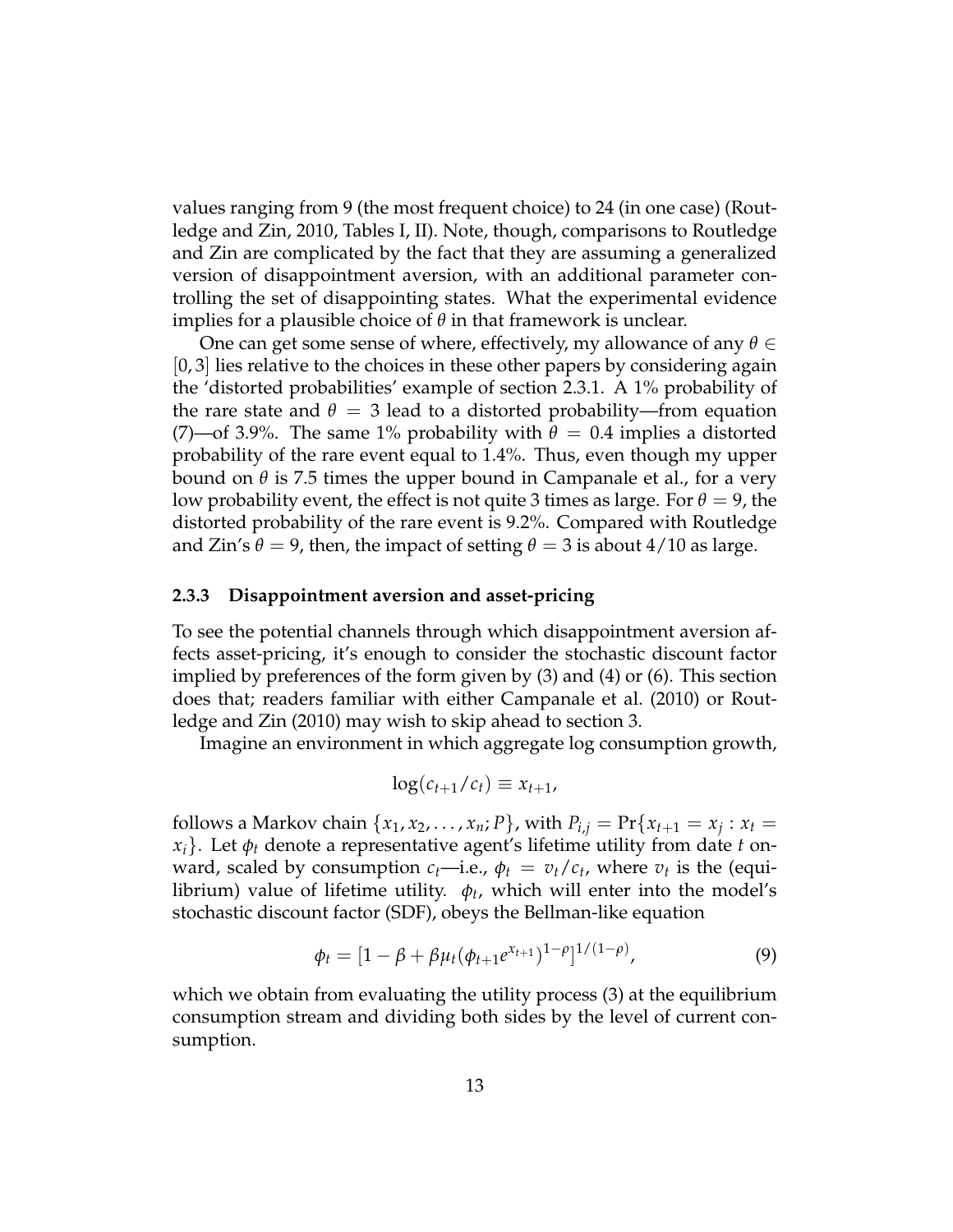I'll focus on environments in which assets are priced by a representative agent's stochastic discount factor. If  $q_t$  is the price of a claim that pays a sure *F* units of consumption at date  $t + 1$ , then

$$
q_t = \mathsf{E}_t(m_{t+1}F)
$$

where  $m_{t+1}$  is the stochastic discount factor. If  $p_t^c$  denotes the price of an equity claim to the aggregate consumption stream, then

$$
p_t^c = \mathsf{E}_t(m_{t+1}(p_{t+1}^c + c_{t+1}))
$$

and so forth, in similar fashion, for other types of claims.

Let  $\mu_i(v)$  denote the certainty equivalent of *v*, conditional on state *i*, and let

$$
I_{i,j} \equiv I[v_j < \mu_i(v)]
$$
\n
$$
= I[\phi_j e^{x_j} < \mu_i(\phi e^x)]
$$
\n
$$
(10)
$$

<span id="page-13-0"></span>.

The stochastic discount factor under disappointment aversion can then be written as

$$
m_{i,j} = \beta e^{-\rho x_j} \left( \frac{\phi_j e^{x_j}}{\mu_i(\phi e^x)} \right)^{\rho - \alpha} \frac{1 + \theta I_{i,j}}{1 + \theta \sum_j P_{i,j} I_{i,j}},
$$
(11)

which is similar to the version given by [Campanale et al.](#page-38-0) [\(2010\)](#page-38-0).<sup>15</sup> If  $\theta = 0$ , we're back to a standard Epstein-Zin SDF,

$$
m_{i,j} = \beta e^{-\rho x_j} \left( \frac{\phi_j e^{x_j}}{\mu_i(\phi e^x)} \right)^{\rho - \alpha}
$$

If also *α* = *ρ*—i.e., expected utility—we obtain Mehra and Prescott's (and Rietz's) SDF,

$$
m_j = \beta e^{-\rho x_j},
$$

which is independent of the current state.

With this background in mind, I now proceed to flesh out one version of a model incorporating both disappointment aversion and disasters, similar to the model of Rietz. This simple setting will prove a useful laboratory for illustrating the trade-off—in terms of asset return implications between risk of disaster and aversion to disappointment.

<sup>&</sup>lt;sup>15</sup>Routledge and Zin follow the equivalent method of defining the stochastic discount factor in terms of the return on the representative agent's wealth.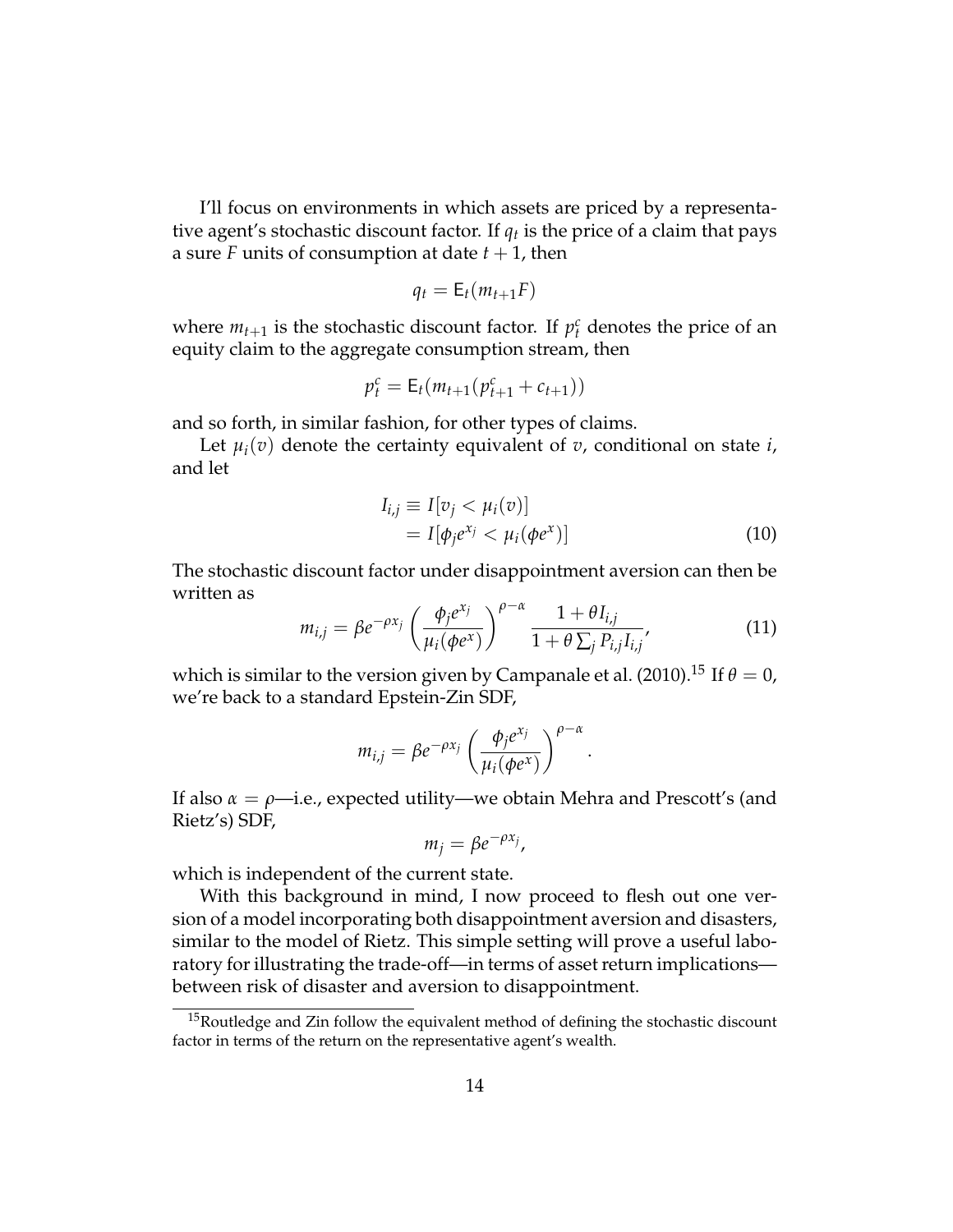## <span id="page-14-0"></span>**3 Illustrating the mechanics: A Rietz-like example**

In this section I consider a simple three-state Markov chain model in the spirit of Rietz. For the calculations here, I assume  $\alpha = \rho$ , so that, absent disappointment aversion (if  $\theta = 0$ ), the representative agent's preferences are of the standard time- and state-separable CRRA form.

As in Rietz, my starting point is Mehra and Prescott's two-state Markov chain for consumption growth. Recall that Mehra and Prescott specified gross consumption growth  $c_{t+1}/c_t = e^{x_{t+1}} \equiv y_{t+1}$  as

<span id="page-14-4"></span><span id="page-14-3"></span>
$$
y_{t+1} \in \begin{bmatrix} y_L \\ y_H \end{bmatrix} = \begin{bmatrix} 0.982 \\ 1.054 \end{bmatrix} \tag{12}
$$

with the transition matrix

$$
Q = \begin{bmatrix} Q_{LL} & Q_{LH} \\ Q_{HL} & Q_{HH} \end{bmatrix} = \begin{bmatrix} 0.43 & 0.57 \\ 0.57 & 0.43 \end{bmatrix}.
$$
 (13)

Gross consumption growth has an unconditional mean of 1.018 and a standard deviation of 0.036. Mehra and Prescott's transition matrix implies a slight negative autocorrelation in consumption  $(-0.14)$ .

To this, I add a 'disaster' outcome *y<sup>D</sup>* and modify the transition matrix as follows. As in Rietz, I assume that if the state today is either *L* or *H*, then the *D* state occurs with probability *p*. If today's state is the disaster state, growth returns next period to  $\{y_L, y_H\}$  according to the long-run probabilities associated with *Q*—i.e., with probabilities {1/2, 1/2}. There is zero probability of remaining in the disaster state.

The modified Markov chain is thus given by the set of states

<span id="page-14-2"></span><span id="page-14-1"></span>
$$
y_{t+1} \in \begin{bmatrix} y_D \\ y_L \\ y_H \end{bmatrix} = \begin{bmatrix} y_D \\ 0.982 \\ 1.054 \end{bmatrix}
$$
 (14)

and the transition matrix

$$
P = \begin{bmatrix} 0 & 1/2 & 1/2 \\ p & (1-p)Q_{LL} & (1-p)Q_{LH} \\ p & (1-p)Q_{HL} & (1-p)Q_{HH} \end{bmatrix} = \begin{bmatrix} 0 & 1/2 & 1/2 \\ p & (1-p)0.43 & (1-p)0.57 \\ p & (1-p)0.57 & (1-p)0.43 \end{bmatrix}.
$$
\n(15)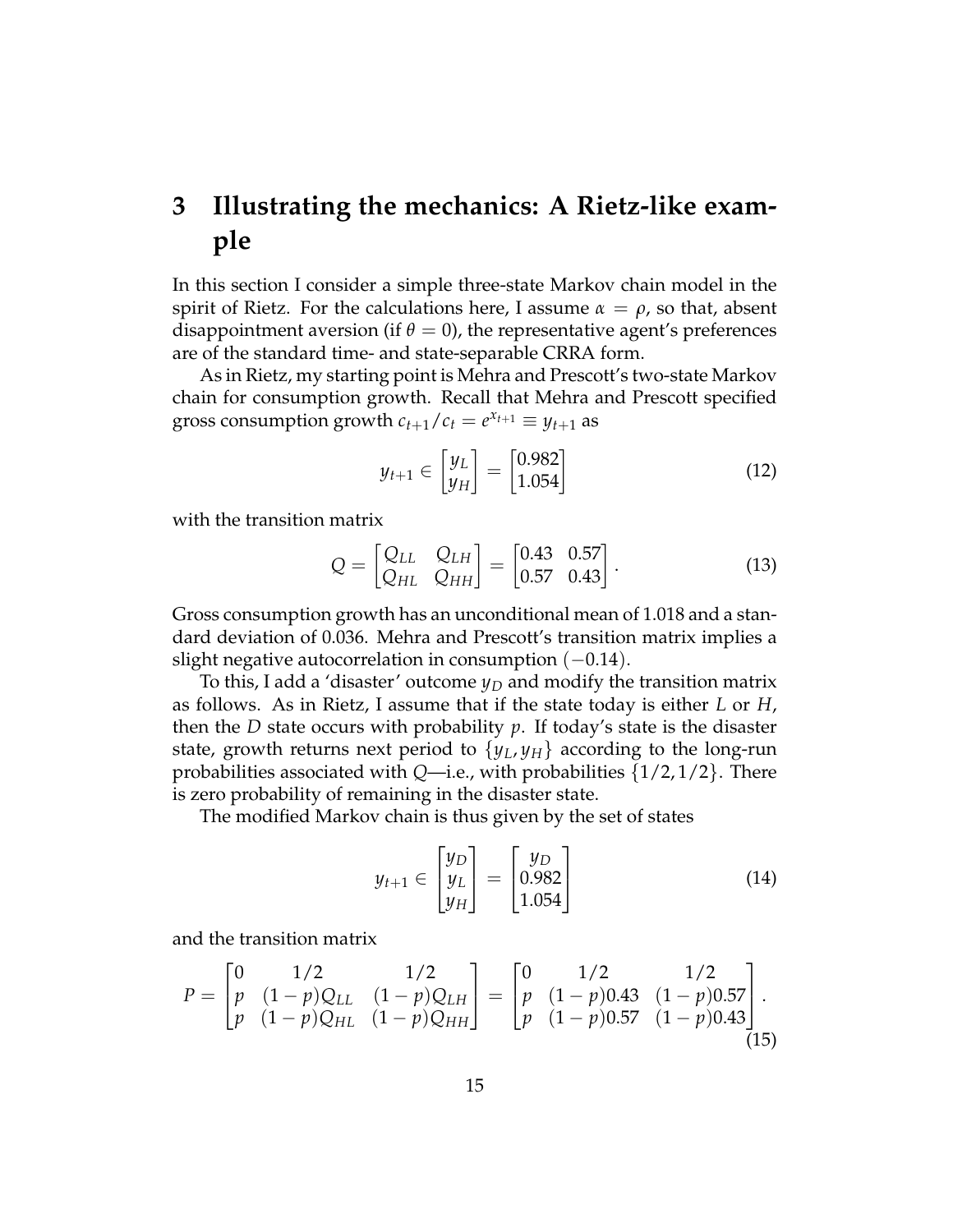The long-run (invariant) probabilities associated with *P* are

$$
\pi^* = \left[\frac{p}{1+p'}, \frac{0.5}{1+p'}, \frac{0.5}{1+p}\right].
$$
 (16)

Note that I take the Mehra-Prescott Markov chain as a description of consumption growth in 'normal,' non-disaster states. This is in contrast to Rietz's approach. Recall that, for each given disaster size and probability, Rietz re-calibrated  $y_L$ ,  $y_H$ , and Q so that the resulting three-state Markov chain matched Mehra and Prescott's empirical estimates of the mean, standard deviation, and autocorrelation of consumption growth.

In the calculations I make below, I focus on moments of asset returns conditional on being in the non-disaster states. Keeping the consumption process in non-disaster states constant as I vary the probability of disaster makes for a cleaner interpretation of the results.

I consider claims to a one-period riskless asset, paying one unit of consumption next period, and two forms of 'equity.' One is the standard claim to aggregate consumption and the other, meant to represent a dividend claim, is a claim to a process whose log growth rate is a multiple of log consumption growth. Letting  $y_{t+1}^d$  denote gross dividend growth from *t* to  $t + 1$ ,

<span id="page-15-0"></span>
$$
y_{t+1}^d = (y_{t+1})^{\lambda}, \tag{17}
$$

<span id="page-15-3"></span>where  $\lambda \geq 1$  is the "leverage" parameter. This formulation is by now quite standard.<sup>16</sup>

If  $w^c$  and  $w^d$  denote the price-dividend ratios for the two equity-like claims, then the key pricing equations are

$$
w_t^c = \mathsf{E}_t \left[ m_{t+1} y_{t+1} \left( 1 + w_{t+1}^c \right) \right] \tag{18a}
$$

$$
w_t^d = \mathsf{E}_t \left[ m_{t+1} y_{t+1}^d \left( 1 + w_{t+1}^d \right) \right], \tag{18b}
$$

where  $m_{t+1}$  is the model's stochastic discount factor. The price of the oneperiod riskless claim to one unit of consumption, *q<sup>t</sup>* , of course obeys

<span id="page-15-2"></span><span id="page-15-1"></span>
$$
q_t = \mathsf{E}_t\left[m_{t+1}\right].\tag{19}
$$

<sup>&</sup>lt;sup>16</sup>The formulation originates with [Abel](#page-37-6) [\(1999\)](#page-37-6) and is employed, notably, in [Bansal and](#page-37-3) [Yaron](#page-37-3) [\(2004\)](#page-37-3), as well as in [Gourio](#page-38-1) [\(2008\)](#page-38-1).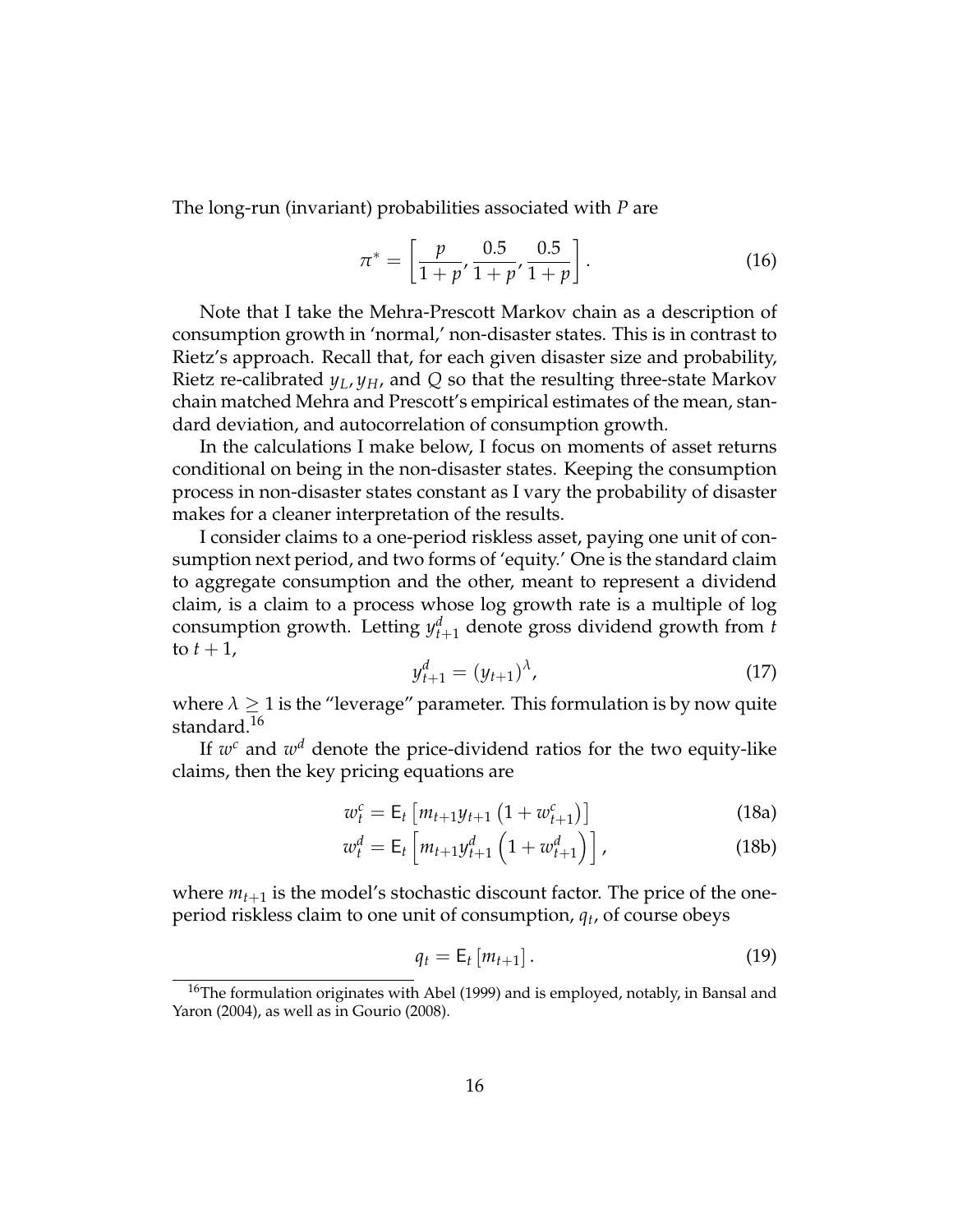Gross asset returns are defined in the standard way. For Markov states *i* today and *j* tomorrow:

$$
R_{i}^{f} = \frac{1}{q_{i}}
$$
 (Risk-free rate)  
\n
$$
R_{i,j}^{c} = \frac{y_{j}(w_{j}^{c} + 1)}{w_{i}^{c}}
$$
 (Consumption claim return)  
\n
$$
R_{i,j}^{d} = \frac{y_{j}^{d}(w_{j}^{d} + 1)}{w_{i}^{d}}
$$
 (Dividend claim return)

Of the consumption and dividend claims, in what follows I will mostly focus on the dividend claim, and I will refer to its return as the 'equity return.'

For a given stochastic discount factor, the model can be solved in standard fashion. Equations [\(18a\)](#page-15-0), [\(18b\)](#page-15-1), and [\(19\)](#page-15-2) are solved for the pricedividend ratios  $w^c$  and  $w^d$ , and the price q. Under the Markov chain assumption, these are vectors in  $\mathbb{R}^3$ , and solving for the price-dividend ratios involves a simple matrix inversion. Deriving the model's stochastic discount factor is complicated only slightly by the presence of disappointment aversion—evaluating certainty equivalents entails an additional fixed point calculation. I give details of the solution method in the Appendix.

### **3.1 The trade-off between disaster probability and strength of disappointment aversion**

In this section, I'm primarily interested in the trade-off between the strength of disappointment aversion and the probability of disaster. In the computations that follow, I will vary both *p*, the probability of disaster, and *θ*, the strength of aversion to disappointment.

I fix the size of the disaster at a 25% drop in consumption, or  $y_D = 0.75$ . The leverage parameter  $\lambda$  is set to 3 throughout, a typical value.<sup>17</sup> In setting the other preference parameters, I focus on the case of  $\alpha = \rho$ —absent disappointment aversion, these preferences collapse to the constant relative risk aversion form employed by Rietz. I set  $\alpha = 5$  (the upper end of

<sup>&</sup>lt;sup>17</sup>This is the value used, for example, by [Bansal and Yaron](#page-37-3) [\(2004\)](#page-37-3). For technical reasons, [Gourio](#page-38-1) [\(2008\)](#page-38-1) uses a value of 2.5, though he describes 3 as the 'standard' value.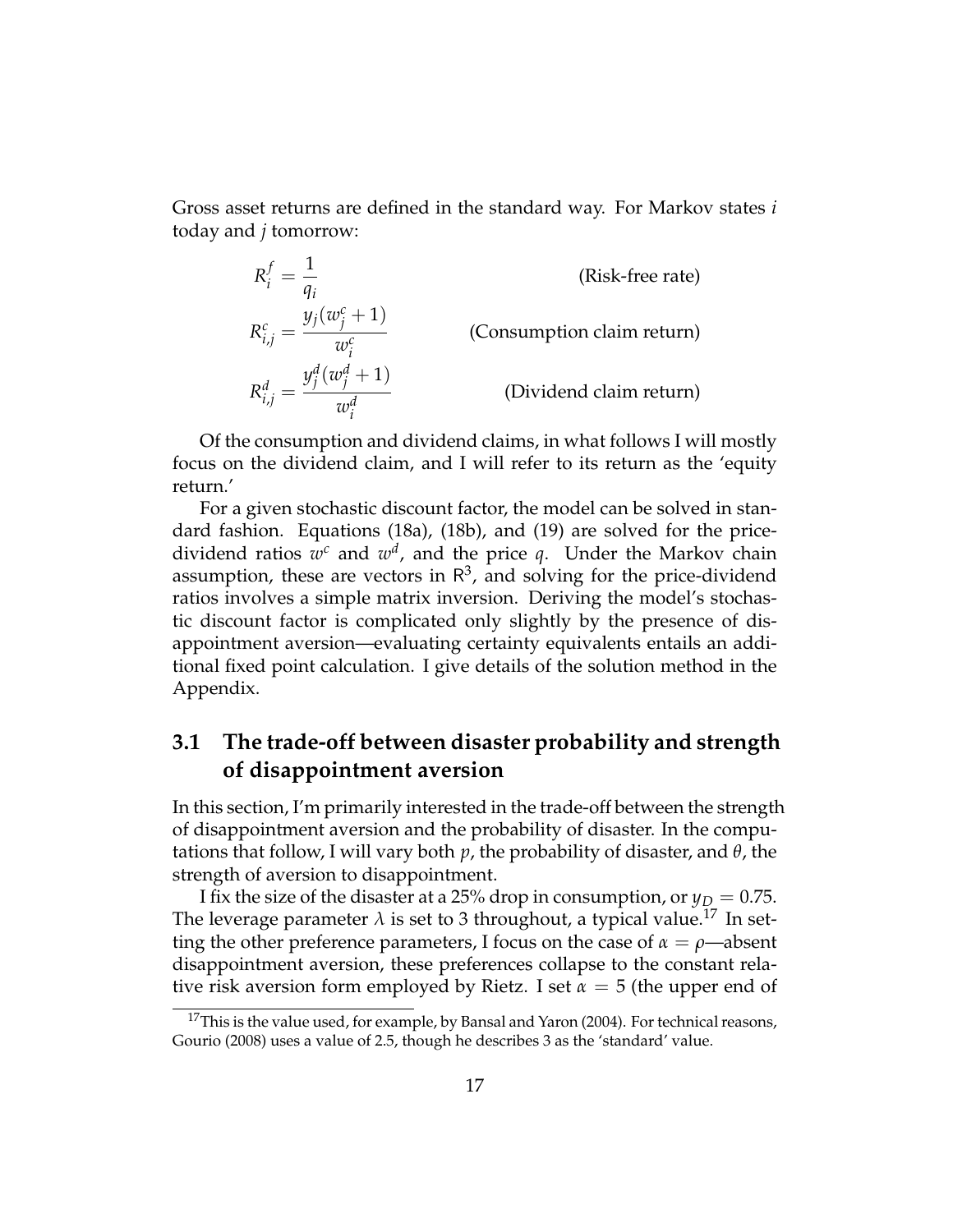<span id="page-17-0"></span>the range Mehra and Prescott considered admissible), and I set the utility discount factor  $\beta = 0.97$ , another standard choice. Table [1](#page-17-0) summarizes these basic parameter settings.

|                    |  | $\beta$ $\lambda$ $\psi_D$ |
|--------------------|--|----------------------------|
| 5 0.20 0.97 3 0.75 |  |                            |

**Table 1: Basic parameter settings for Rietz-like model.** These parameter values are used throughout this section. Other parameters of the consumption process are as given in equations [\(14\)](#page-14-1) and [\(15\)](#page-14-2).

As a reference point, Table [2](#page-17-1) shows the first and second moments of asset returns from the model without disappointment aversion, for disaster probabilities of 0 (no disasters) and 2.5%. These are moments conditional on being outside the disaster state—i.e., the average behavior of the model in the non-disaster states. The data in the last row, for comparison, are from [Gourio](#page-38-1) [\(2008\)](#page-38-1), based on the same 1926–2004 sample in [Cochrane](#page-38-10) [\(2008\)](#page-38-10). The results in the table simply confirm what we know from Mehra-Prescott and Rietz—the shortcomings of the time-additive, expected utility specification, in particular its too-high risk-free rate, can be remedied by introducing a small probability of a severe decline in consumption.<sup>18</sup>

<span id="page-17-1"></span>

|                                   |       |       | $E(R^f)$ $E(R^d)$ $\sigma(R^f)$ $\sigma(R^d)$ |       |
|-----------------------------------|-------|-------|-----------------------------------------------|-------|
| $p = 0.025$ 1.72 10.67 2.23 12.74 |       |       |                                               |       |
| $p=0.0$                           | 10.69 | 12.90 | 2.71                                          | 13.03 |
| Data                              | 1.03  | 8.91  | 4.36                                          | 15.04 |

**Table 2: Asset returns with and without disasters; no disappointment aversion.** Disappointment aversion strength  $\theta = 0$ . Other parameters are as given in Table [1.](#page-17-0) Model moments are for a sample with no disasters. Expected returns are in percent, and their standard deviations are in percentage points. Data are from [Gourio](#page-38-1) [\(2008\)](#page-38-1).

 $18$ The equity premium of about 2 percentage points in the middle row of Table [2,](#page-17-1) corresponding to no disasters or disappointment aversion, may strike some readers as high given a CRRA coefficient of  $\alpha = 5$ . Bear in mind that the equity return is for a claim, not to aggregate consumption, but to the dividend process obeying  $\log(y_{t+1}^d) = \lambda \log(y_{t+1})$ , with the "leverage" parameter  $\lambda = 3$ .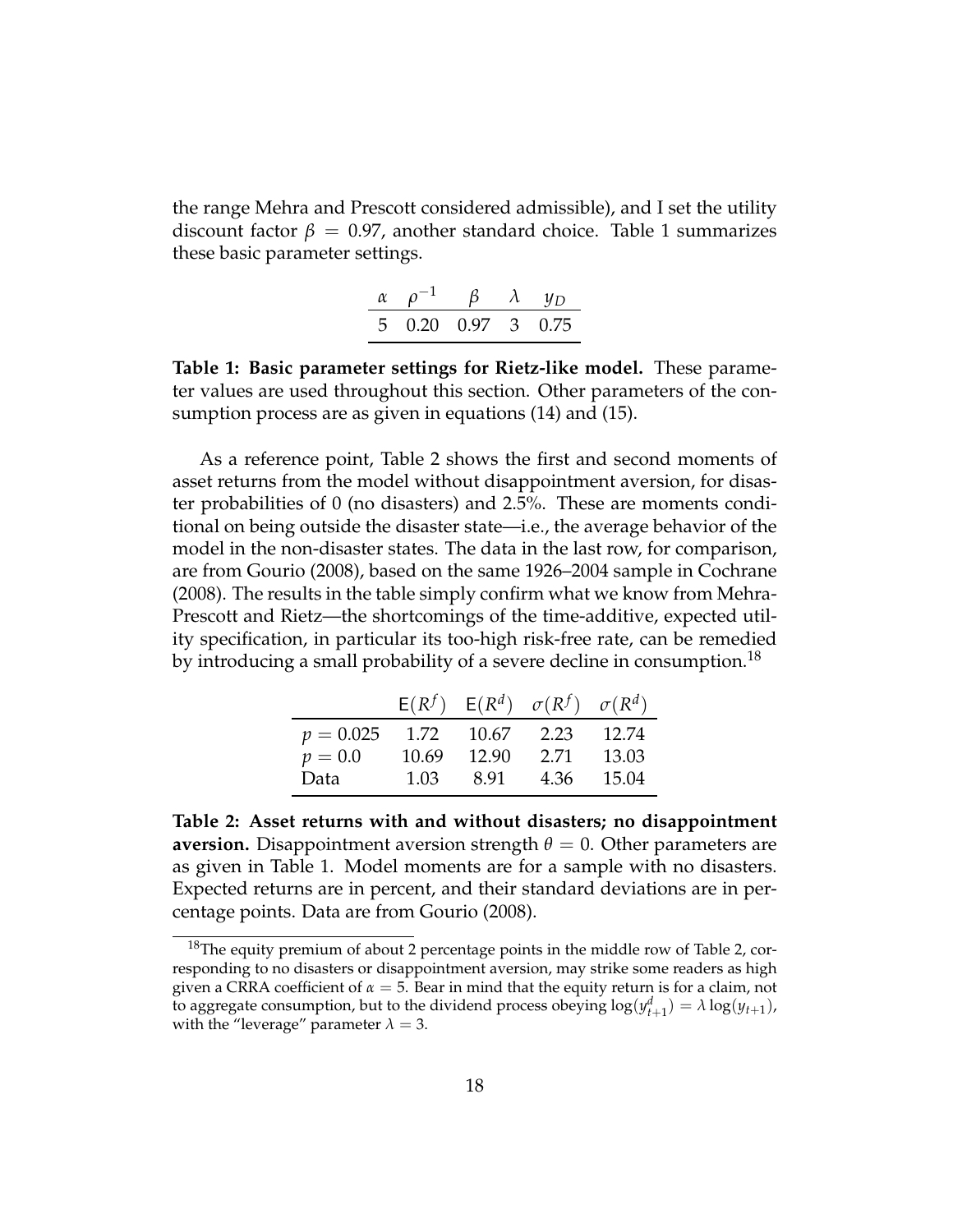Analogous results for the effect of disappointment aversion alone setting  $p = 0$ —are shown in Table [3.](#page-18-0) Given the other parameters, the value of  $\theta = 2.44$  reported in the table is simply the value that minimizes the (weighted) Euclidean distance between the four model moments and the data.<sup>19</sup> For that value of  $\theta$ , the disappointing states are the disaster and low growth states, regardless of the state today.

<span id="page-18-0"></span>

|                 |       |       | $E(R^f)$ $E(R^d)$ $\sigma(R^f)$ $\sigma(R^d)$ |       |
|-----------------|-------|-------|-----------------------------------------------|-------|
| $\theta = 2.44$ | 1.06  | 9.02  | 1.59                                          | 12.28 |
| $\theta = 0.0$  | 10.69 | 12.90 | 2.71                                          | 13.03 |
| Data            | 1.03  | 8.91  | 4.36                                          | 15.04 |

**Table 3: Asset returns with and without disappointment aversion; no disasters.** Disaster probability  $p = 0$ . Other parameters are as given in Table [1.](#page-17-0) Model moments are for a sample with no disasters. Expected returns are in percent, and their standard deviations are in percentage points. Data are from [Gourio](#page-38-1) [\(2008\)](#page-38-1).

I now illustrate the trade-off between *p*, the probability of disaster, and *θ*, the strength of disappointment aversion. Table [4](#page-19-0) shows the results. I begin with  $p = 0.025$  and consider, in turn, probabilities that are  $1/2$ , 1/4, and 1/8 as large. The first and last rows recapitulate cases we've already seen—disaster risk without disappointment aversion, and disappointment aversion without disaster risk.

As the first two rows of Table [4](#page-19-0) show, when  $p = 0.025$ , adding a small degree of disappointment aversion lowers the average risk-free rate with only a negligible impact on the other moments. In all the calibrations—as was the case as well in Tables [2](#page-17-1) and [3—](#page-18-0)the model combining disappointment aversion and disaster risk tends to under-predict the volatility of the riskless rate, but otherwise performs quite well.<sup>20</sup> With a small disaster

<sup>&</sup>lt;sup>19</sup>That is to say, the measure of fit is a weighted sum of squared errors. Any choice of weights is somewhat arbitrary, but generally speaking, being off by a percentage point on the average equity return is obviously very different from being off by the same amount on the average risk-free rate, given their very different magnitudes. To at least account for the different relative magnitudes of the four moments, I use weights that are inversely proportional to the squares of the estimates from the data. In effect, the loss function minimizes the average squared percentage deviations of the model moments from their values in the data.

<sup>&</sup>lt;sup>20</sup>Is the too-low volatility of the riskless rate a serious problem? Too much volatility—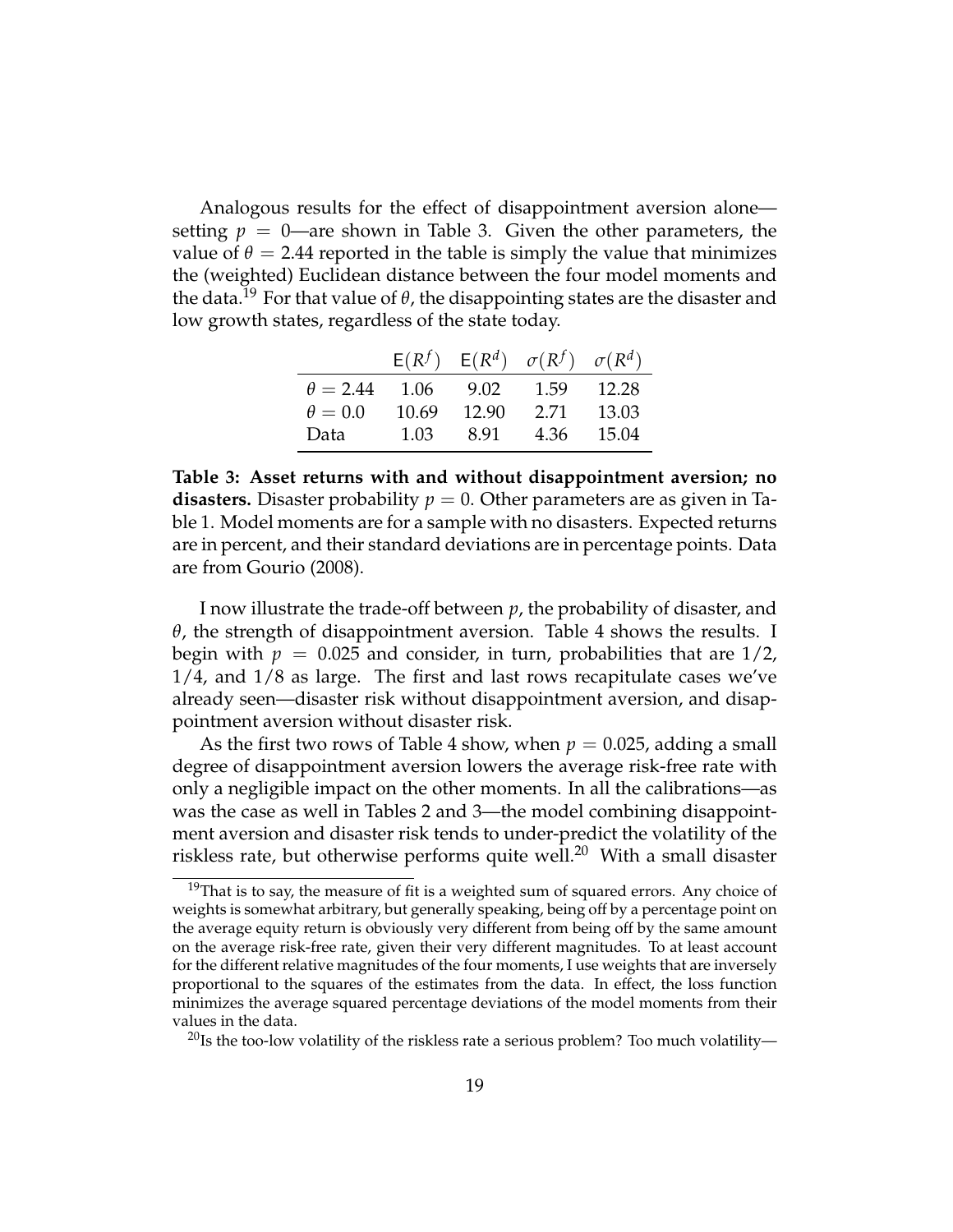<span id="page-19-0"></span>

|                |                 | $E(R^f)$ | $E(R^d)$ | $\sigma(R^f)$ | $\sigma(R^d)$ |
|----------------|-----------------|----------|----------|---------------|---------------|
| $p = 0.025$    | $\theta = 0.00$ | 1.72     | 10.67    | 2.23          | 12.74         |
| $p = 0.025$    | $\theta = 0.06$ | 1.04     | 10.42    | 2.17          | 12.70         |
| $p = 0.0125$   | $\theta = 0.63$ | 1.04     | 9.87     | 1.94          | 12.56         |
| $p = 0.00625$  | $\theta = 1.22$ | 1.05     | 9.50     | 1.78          | 12.44         |
| $p = 0.003125$ | $\theta = 1.70$ | 1.05     | 9.28     | 1.69          | 12.37         |
| $p=0.0$        | $\theta = 2.44$ | 1.06     | 9.02     | 1.59          | 12.28         |
| Data           |                 | 1.03     | 8.91     | 4.36          | 15.04         |

**Table 4: The trade-off between disaster probability and strength of disappointment aversion.** The (non-zero)  $\theta$  values minimize the weighted distance between the model moments and the data, for each value of *p*. Disaster size is 25% ( $y_D = 0.75$ ). Other parameters are as given in Table [1.](#page-17-0) Model moments are for a sample with no disasters. Expected returns are in percent, and their standard deviations are in percentage points. Data are from [Gourio](#page-38-1) [\(2008\)](#page-38-1).

probability (just 0.625%) and a plausible amount of disappointment aversion ( $\theta = 1.22$ ), the model first moments and the second moment of the equity return all come reasonably close to the data.

It's worth pointing out that—at least for the simple model of this section both disappointment aversion and disaster risk are essential to the reasonable fit in the middle rows of Table [4.](#page-19-0) The two mechanisms are, in a sense, complements—a small amount of either factor, on its own, makes little improvement in the model's performance, but does improve the model's fit in the presence of the other. The combination of  $p = 0.00625$  and  $\theta = 1.22$ in the fourth row of Table [4](#page-19-0) illustrates this point well. Table [5](#page-20-0) contrasts the performance of the model with  $p = 0.00625$  and no disappointment aversion;  $\theta = 1.22$  and no disasters; and the combination of the two together. Clearly, neither alone is sufficient.

as, for example, characterized early habit models—has generally been viewed as a serious problem. Too little volatility, on the other hand, seems to raise few concerns, as discussed in footnote [3](#page-1-0) above.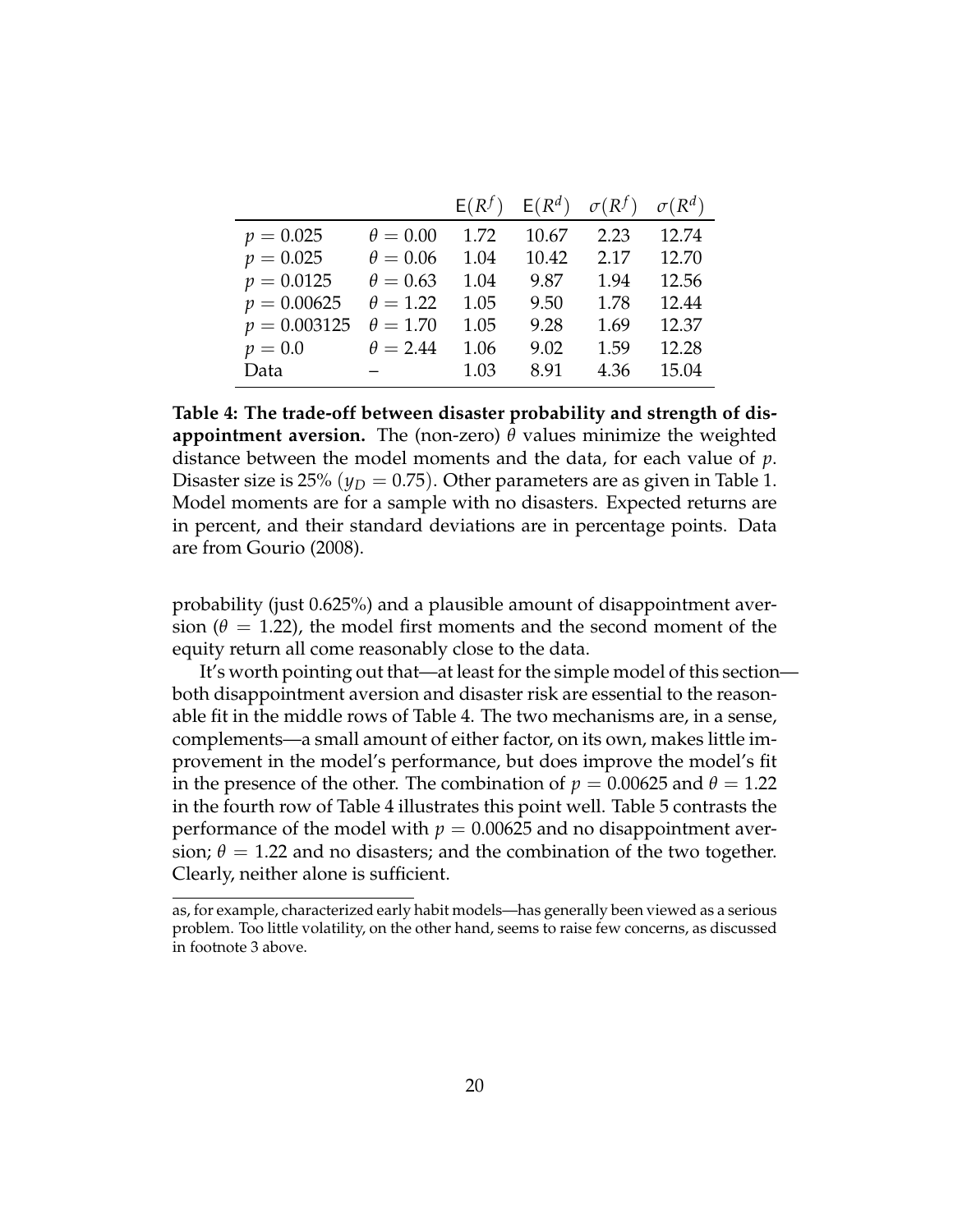<span id="page-20-0"></span>

|                                                    |  | $E(R^f)$ $E(R^d)$ $\sigma(R^f)$ $\sigma(R^d)$ |  |
|----------------------------------------------------|--|-----------------------------------------------|--|
| $p = 0.00625$ $\theta = 1.22$ 1.05 9.50 1.78 12.44 |  |                                               |  |
| $p = 0.00625$ $\theta = 0.0$ 8.30 12.32 2.58 12.95 |  |                                               |  |
| $p = 0.0$ $\theta = 1.22$ 3.89 10.26 2.05 12.58    |  |                                               |  |

**Table 5: Complementarity between disaster probability and strength of disappointment aversion.** Disaster size is  $25\%$  ( $y_D = 0.75$ ). Other parameters are as given in Table [1.](#page-17-0) Model moments are for a sample with no disasters. Expected returns are in percent, and their standard deviations are in percentage points.

### **3.2 The trade-off between disaster size and aversion to disappointment**

There is also a trade-off between the strength of disappointment aversion and the disaster size, for a given disaster probability. To illustrate this, I fix  $p = 0.01$ , and let  $y_D$  vary from 0.64 to 0.98—i.e., disaster sizes from 36% down to 2%. The latter value, of course, is no real disaster at all, and is just a slightly worse outcome than the low-growth state in 'normal times.' I keep the other parameters the same—the remaining parameters of the Markov chain are given in [\(14\)](#page-14-1) and [\(15\)](#page-14-2),  $\beta = 0.97$ ,  $\alpha = \rho = 5$ , and leverage  $\lambda = 3$ .

As in the construction of Table [4,](#page-19-0) for each *y<sup>D</sup>* I choose the value of *θ* to minimize the weighted distance between the model first and second moments and the data. These  $\theta$  values range from  $\theta = 0.04$  when the disaster size is 36% to  $\theta = 2.4$  when the disaster size is 2%.

In the top two panels of Figure [1](#page-21-0) I've plotted the model's average riskfree rate (Panel A) and average equity return (Panel B) against the size of disaster—note that the disaster sizes on the horizontal axes are in *descending* order.

With the strength of disappointment aversion adjusted as the disaster size shrinks, the model produces a low risk-free rate across all disaster sizes. For comparison, in Panel A of Figure [1](#page-21-0) I've also plotted the model's average risk-free rate absent disappointment aversion—i.e., assuming  $\theta =$ 0. In that case, the risk-free rate quickly rises to unreasonable levels as the size the disaster falls.

As the disaster size decreases and *θ* is adjusted in response, the model's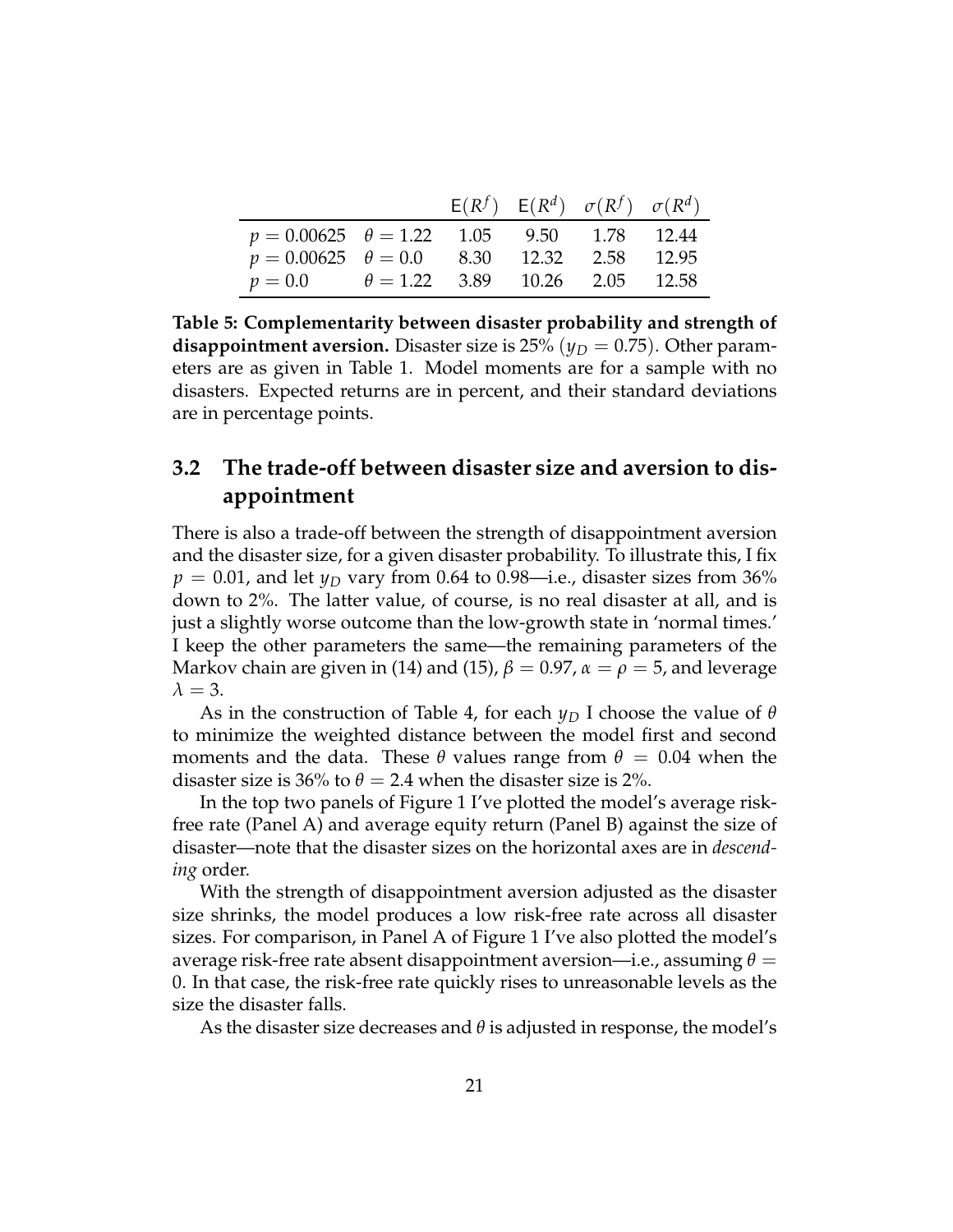<span id="page-21-0"></span>

**Figure 1: The trade-off between disaster size and disappointment aversion.** Panel A: The average risk-free rate as the disaster size decreases from 36% to 2%, for a fixed probability of disaster  $p = 0.01$ . Under disappointment aversion (red circles),  $\theta$  is set at each  $y_D$  to minimize the distance between model first and second moments and the data. Without disappointment aversion (blue triangles), *θ* is held fixed at zero as *y<sup>D</sup>* varies. Panels B–D: Analogous plots for the average equity return*,*  $\mathsf{E}(R^{d})$ , and the standard deviations of the risk-free rate,  $\sigma(R^f)$ , and equity return,  $\sigma(R^d).$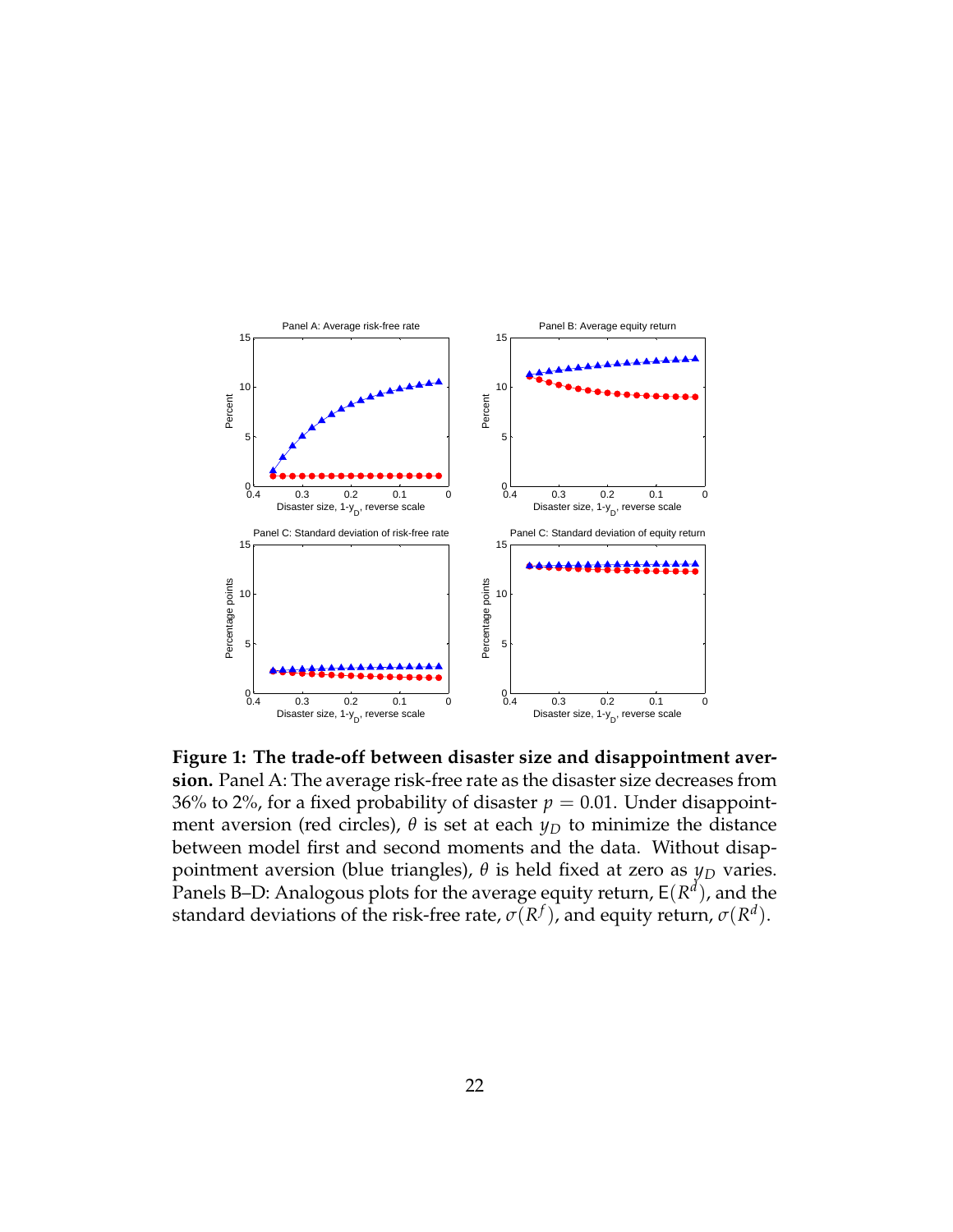average equity return—the red circles in Panel B—declines slightly, but is essentially flat for disaster sizes below about 25%. With *θ* fixed at zero (the blue triangles), the average return increases by about 2.5 percentage points.

Varying the disaster size has less pronounced effects on the standard deviations of returns, shown in Panels C and D, and the effects are similar regardless of whether disappointment aversion is present or not.

## <span id="page-22-0"></span>**4 Main results: A richer model with multiple disaster states**

In this section, which contains the main results of the paper, I work with a richer model along the lines of [Barro](#page-37-4) [\(2009\)](#page-37-4)—disentangling intertemporal substitution from risk aversion, incorporating a richer set of disaster states, and allowing for default, in disaster states, of the otherwise-risk-free asset. I discuss each of these modifications in turn, before moving to the model calibration and results.

The calculations in the previous section did not take full advantage of the Epstein-Zin aggregator [\(3\)](#page-8-0); rather, they imposed  $\rho = \alpha$ , so that in the special case of no disappointment aversion, the representative agent's preferences collapse to the standard form used in [Mehra and Prescott](#page-39-4) [\(1985\)](#page-39-4) and [Rietz](#page-39-1) [\(1988\)](#page-39-1). As we'll see, divorcing intertemporal substitution from risk aversion—allowing  $\rho \neq \alpha$ —makes possible a much closer fit of the model's moments to the data.

A second important difference here from the model of section [3](#page-14-0) is that, following [Barro](#page-37-0) [\(2006\)](#page-37-0) and [Gabaix](#page-38-2) [\(2008\)](#page-38-2), the consumption process in this section features multiple disaster states. I will use the Barro's distribution [\(Barro,](#page-37-0) [2006,](#page-37-0) Figure I.A, p. 832) to calibrate the relative frequencies of those states and the relative sizes of the associated disasters.

I will continue to let consumption growth in normal times be given by the Mehra-Prescott Markov chain from [\(12\)](#page-14-3) and [\(13\)](#page-14-4). As before, the probability of transitioning from states *L* or *H* today to states *L* or *H* tomorrow is given by  $(1 - p)Q$ , while with probability p tomorrow's state is one of *N* disaster states. The probability of disaster state  $i \in \{1, 2, \ldots, N\}$  is  $p_i = pf_i$ , where  $f_i$  is the relative frequency (among disaster states) of state *i* (so  $f_i \geq 0$ ,  $\sum_i f_i = 1$ ). I will write gross consumption growth in disaster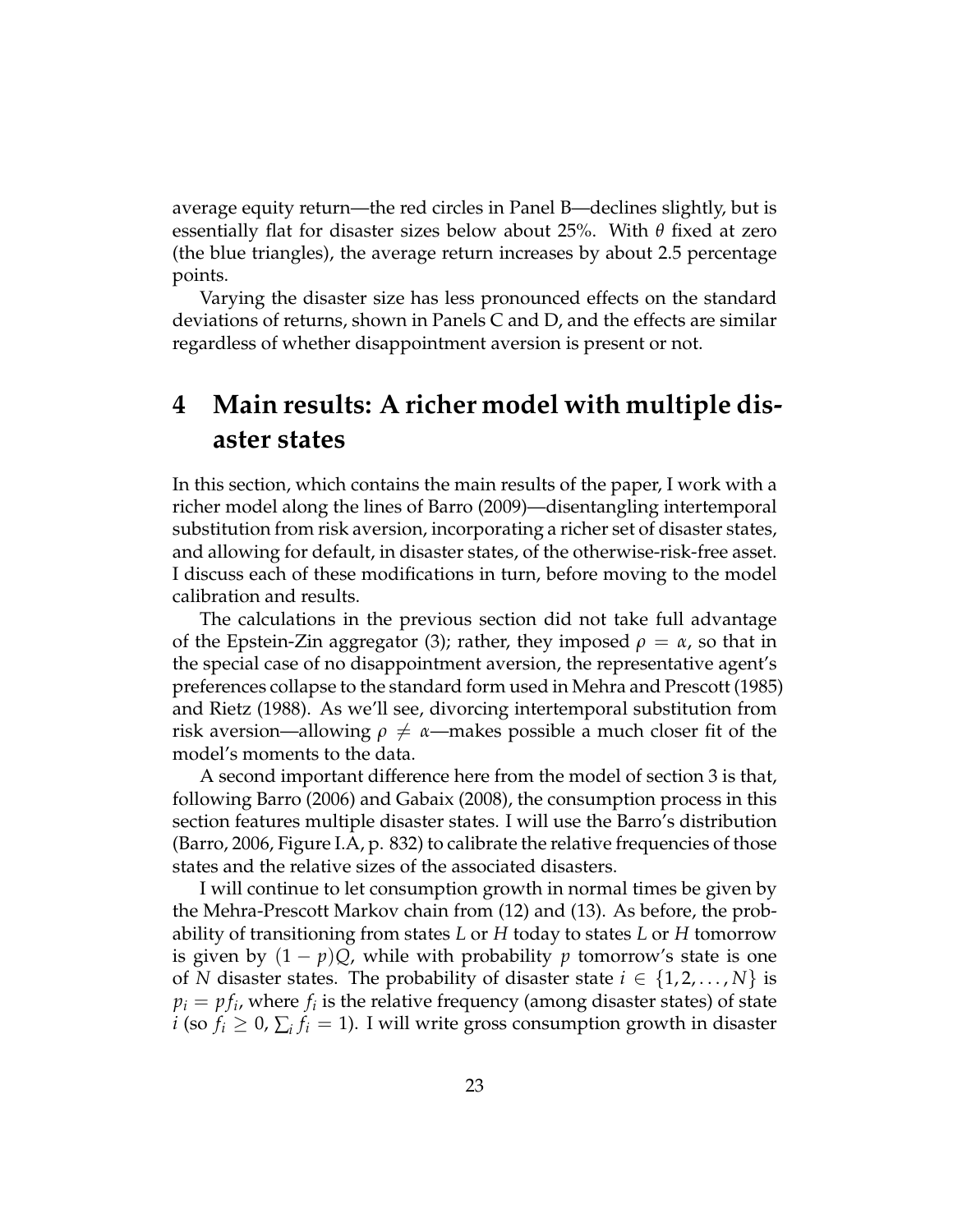state *i* as

$$
y_{D,i}=1-bz_i,
$$

where the relative disaster sizes  $z_i$  obey  $\sum_i f_i z_i = 1$ ; thus, the average disaster size will be *b*.

As in the model of the previous section, if the economy is in one of the disaster states today, then tomorrow's state is either *L* or *H* according to their long-run probabilities from *Q*—i.e., 1/2 and 1/2. The probability of staying in today's disaster state or transitioning to one of the other *N* − 1 disaster states is assumed to be zero.

<span id="page-23-1"></span>Under those assumptions, the Markov chain for the model of this section can be written as follows. The set of gross consumption growth rates is:

<span id="page-23-2"></span>
$$
y_{t+1} \in \begin{bmatrix} 1 - bz \\ y_L \\ y_H \end{bmatrix}
$$
 (20)

where 1 is an  $N \times 1$  vector of ones, and **z** is the  $N \times 1$  vector of relative disaster sizes *z<sup>i</sup>* . The state transition matrix is:

$$
P = \begin{bmatrix} \mathbf{0} & \frac{1}{2}[\mathbf{1}, \mathbf{1}] \\ p[\mathbf{f}, \mathbf{f}]^\top & (1 - p)Q \end{bmatrix} \tag{21}
$$

where **0** is an  $N \times N$  matrix of zeros, and **f** is the  $N \times 1$  vector consisting of the relative frequencies *f<sup>i</sup>* .

A last important difference from the model of section [3](#page-14-0) is that, following [Barro](#page-37-0) [\(2006\)](#page-37-0), [Gourio](#page-38-1) [\(2008\)](#page-38-1) and others, I allow for partial default on the 'riskless' in the event of a disaster. Rather than adding one more layer of uncertainty to the model, though, I assume for simplicity—and in contrast to the implementations by Barro and Gourio—that partial default occurs with probability one conditional on a disaster occurring. In particular, I assume there is a one-period zero-coupon bond (in zero net supply) whose price at *t* is again  $q_t$  and whose payoff at  $t + 1$  is  $F_{t+1}$ , where

$$
F_{t+1} = \begin{cases} 1 - \eta_i & \text{if } y_{t+1} = y_{D,i} \\ 1 & \text{if } y_{t+1} \in \{y_L, y_H\} \end{cases}
$$
 (22)

The bond is priced according to

<span id="page-23-0"></span> $q_t = E_t(m_{t+1}F_{t+1}).$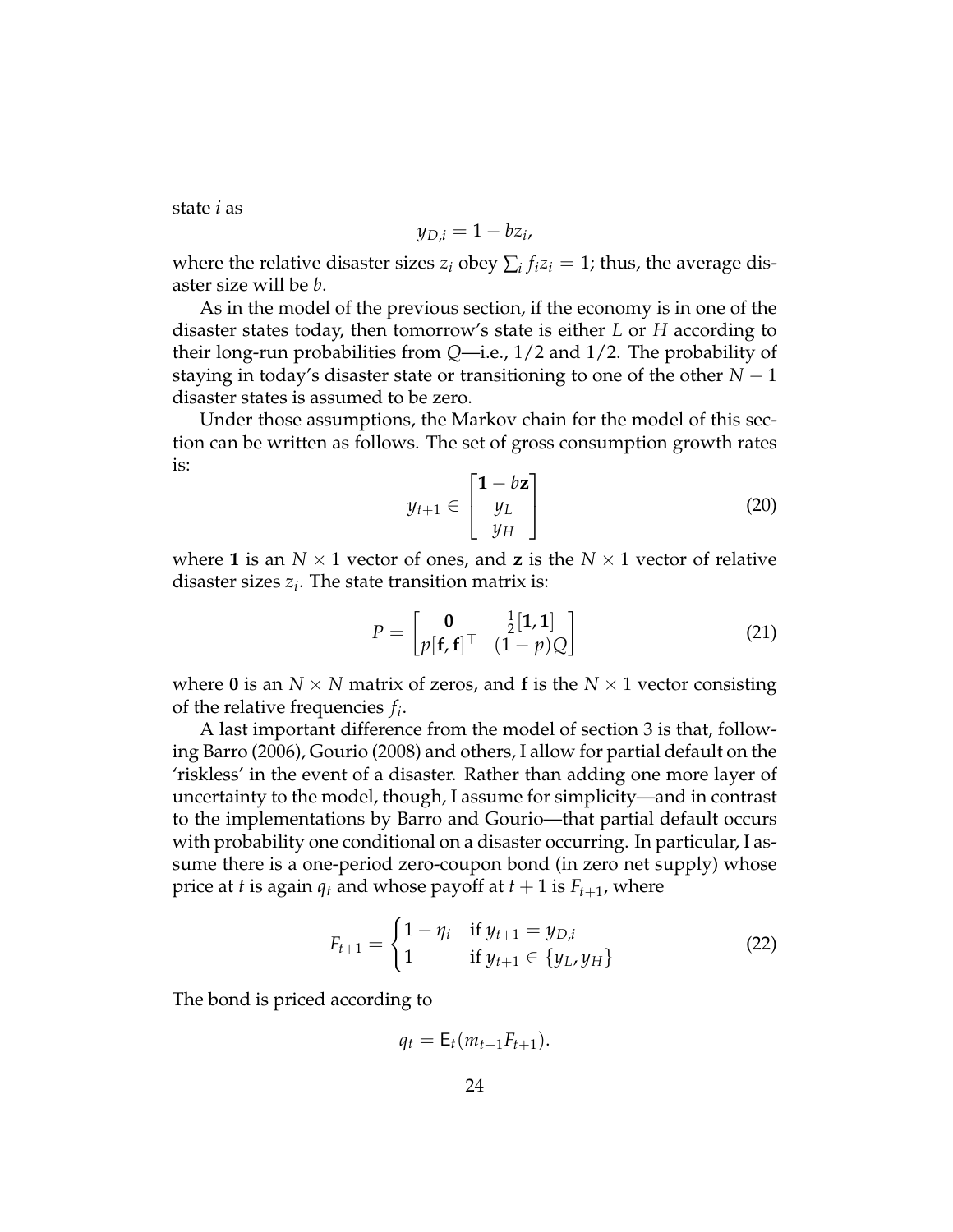I will still use the notation  $R^f$  to denote the return on this asset, but in order to avoid confusion with a truly risk-free asset, I will henceforward refer to that return as the model's bill rate.

Dividend growth continues to be represented by a leveraged version of consumption growth, as given in [\(17\)](#page-15-3), and the key pricing equations for the equity claims are again the price-dividend relationships [\(18a\)](#page-15-0) and [\(18b\)](#page-15-1).

### **4.1 Model calibration**

In the numerical experiments that will follow, I will vary the disaster probability *p* and average disaster size *b*, holding fixed the relative frequencies  $f_i$  and relative sizes  $z_i$ . I will calibrate those relative frequencies and sizes according to Barro's data; those parameters (along with Barro's data) are summarized in Table [6.](#page-24-0)

<span id="page-24-0"></span>

| Disaster size 0.17 0.22 0.27 0.32 0.37 0.42 0.47 0.52 0.57 0.62 |  |                                                   |  |  |  |  |
|-----------------------------------------------------------------|--|---------------------------------------------------|--|--|--|--|
| Frequency 20 13 3 9 5 0 2 3 3 2                                 |  |                                                   |  |  |  |  |
| $Z_i$                                                           |  | 0.59 0.77 0.94 1.11 1.29 1.46 1.63 1.81 1.98 2.16 |  |  |  |  |
| $-f_i$                                                          |  | 0.33 0.22 0.05 0.15 0.08 0.00 0.03 0.05 0.05 0.03 |  |  |  |  |

**Table 6: Distribution of disaster sizes.** The data in the first two lines are from Barro's histogram of 60 episodes [\(Barro,](#page-37-0) [2006,](#page-37-0) Figure I.A, p. 832), taking the sizes to be the midpoints of Barro's bins. The  $z_i$ 's and  $f_i$ 's are the implied relative sizes and frequencies, as described in the text.

In the previous section, the probability of disaster and the disaster size—variations on a 2% probability of a 25% consumption decline—were rather arbitrary choices. In the calculations below, I focus on the frequency of disaster and average disaster size from Barro's [\(2006\)](#page-37-0) study: a 1.7% per year chance of a 29% output decline.<sup>21</sup> In terms of the model outlined above, setting  $p = 0.017$  and  $b = 0.29$  corresponds to the case considered by Barro.<sup>22</sup>

 $21$ [Barro](#page-37-0) [\(2006\)](#page-37-0) defines a disaster as a decline in real output per capita of 15% or more; such events occur with a frequency of 1.7% per year in his sample (60 episodes out of 3500 country-years). The average size of a decline is 29%.

<sup>&</sup>lt;sup>22</sup>While 1.7% and 29% may appear to be not too far from the 2% and 25% benchmarks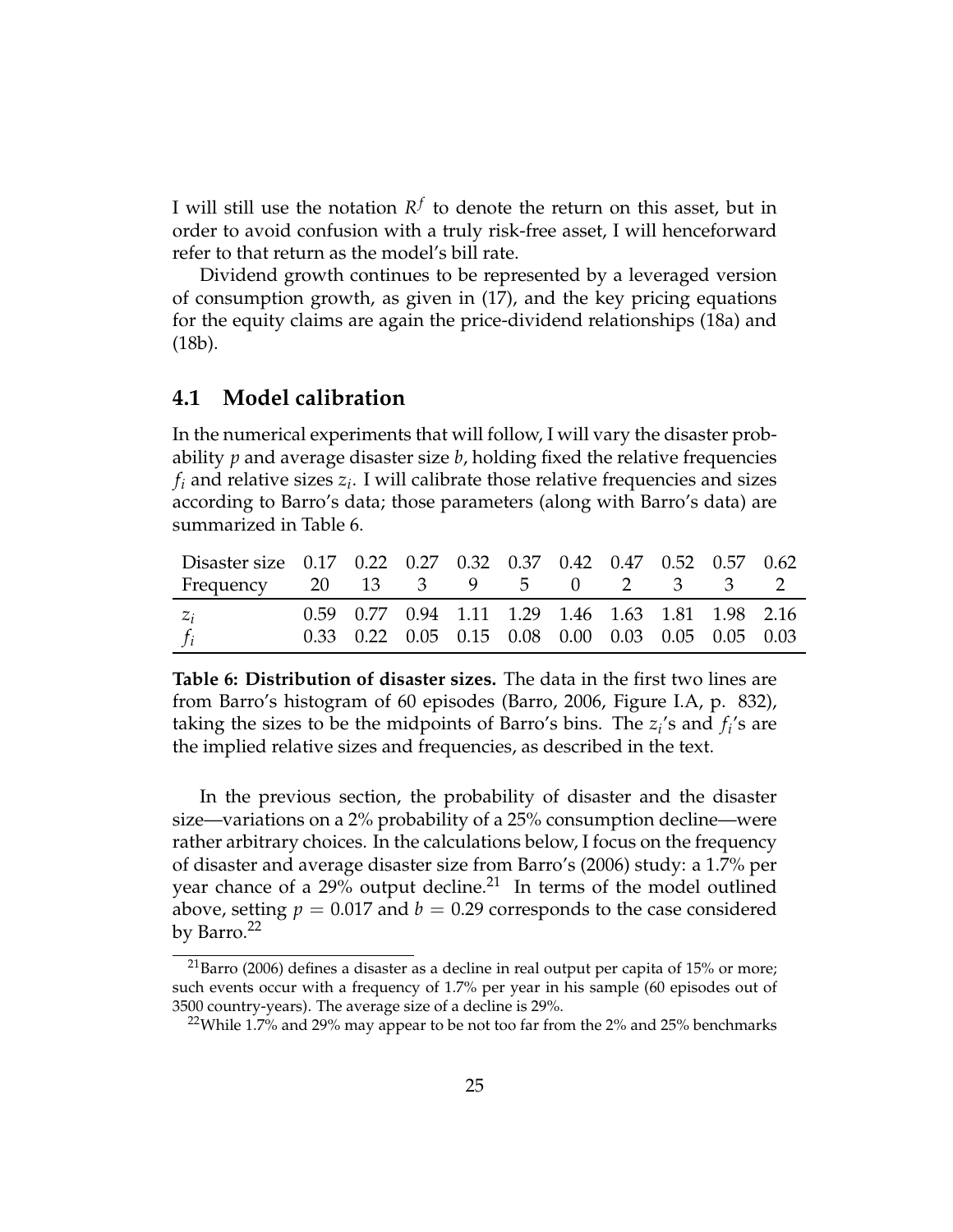The calculations will examine—separately and in combination—disaster probabilities and sizes that are either 1,  $\frac{1}{2}$ , or  $\frac{1}{4}$  times as large as those averages. That is, I will consider values of *p* such that

$$
p \in \{0.017, 0.017/2, 0.017/4\}
$$

and values of *b* such that

$$
b \in \{0.29, 0.29/2, 0.29/4\}.
$$

The various choices of *p* and *b* will define the experiments I perform in this section. We'll see that with appropriate choices of the curvature parameter, *α*, and the strength of disappointment aversion, *θ*, the model can come quite close to matching exactly the first and second moments of asset returns. The values of *α* and *θ* that maximize the model's fit are, moreover, all of plausible size: I restrict  $\alpha \leq 5$  and, based on the empirical evidence discussed in section [2.3.2,](#page-11-0)  $\theta \leq 3$ .

Other parameter values that will remained fixed throughout the experiments include the leverage parameter, *λ*, and the discount factor *β*. I will continue to set  $\lambda = 3$  and  $\beta = 0.97$ .

The new parameters  $\eta_i$  introduced in equation [\(22\)](#page-23-0)—the default losses on the otherwise riskless asset in disaster states—I take to be proportional to the disaster sizes  $bz_i$ . In line with the specification in [Gourio](#page-38-1) [\(2008\)](#page-38-1),<sup>23</sup> I set  $\eta_i = 0.4bz_i$ .

Finally, given these parameter choices, the data favor very low elasticities of intertemporal substitution. Rather than look for choices of *ρ*, *α*, and  $\theta$  which produce the best fit to the data, I will initially fix  $\rho^{-1}$  (the elasticity of intertemporal substitution) at 0.1. Over the range of disaster sizes and probabilities I consider, this is close to an optimal choice, and even with this constraint in place, there are a range of choices of *α* and *θ* which, to practical purposes, produce moments that essentially match the data. Section [4.2.1](#page-27-0) presents the results for the model with a low elasticity of intertemporal substitution.

of the previous section, the similarity is superficial: the 29% average disaster size does not capture the long left tail in the distribution of disaster states in the present model, and those tail outcomes matter a great deal in the representative agent's preferences (with or without aversion to disappointment). [Gourio](#page-38-1) [\(2008\)](#page-38-1), for example, proxies Barro's distribution of disasters with a single disaster state involving a 43% drop in consumption.

<sup>&</sup>lt;sup>23</sup>Gourio assumes a  $40\%$  chance of default equal to disaster size; as noted above, I will treat the partial defaults as certain conditional on a disaster occurring.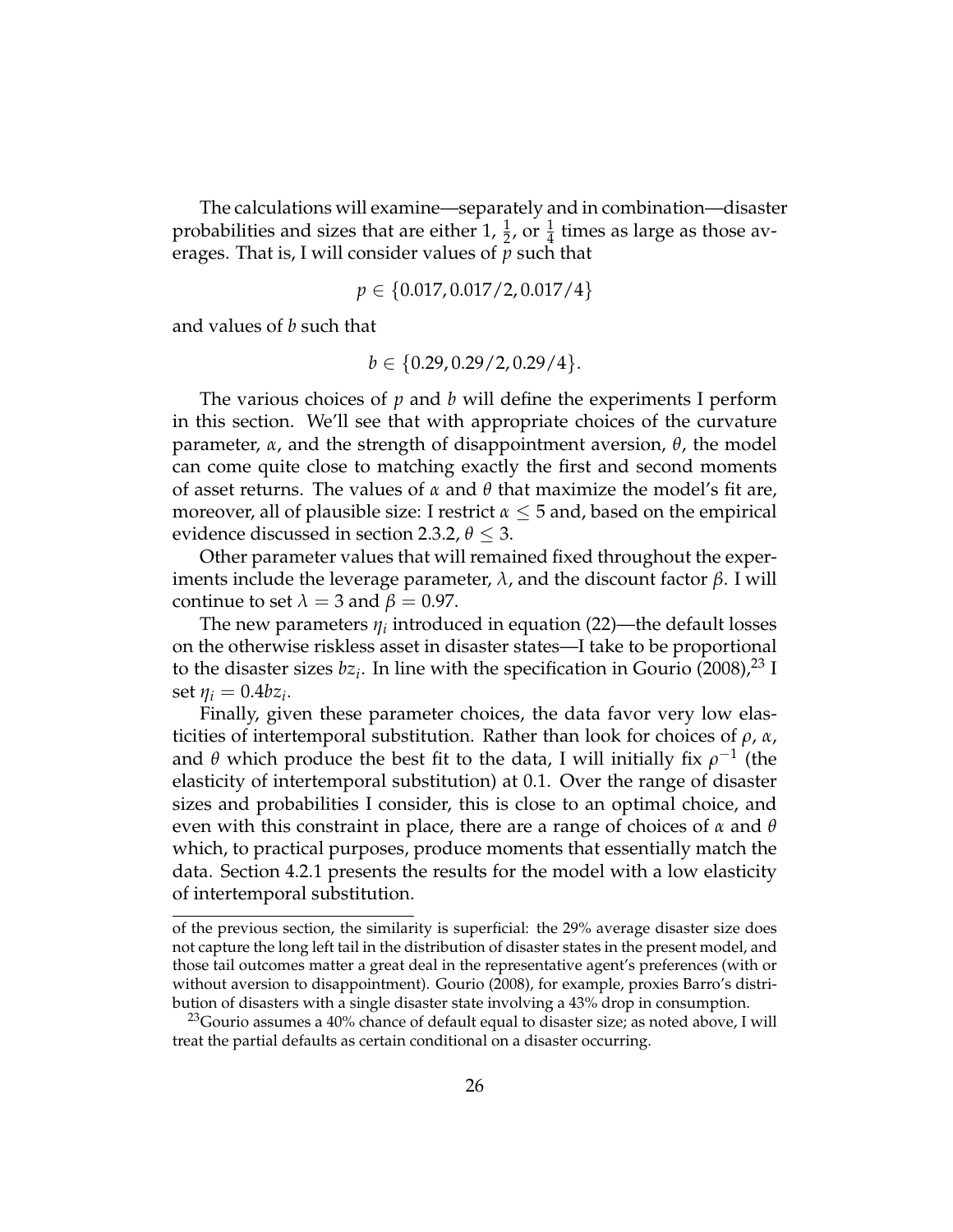We know, however, that if we look beyond the means and standard deviations of asset returns, there are reasons to prefer larger elasticities of intertemporal substitution. [Barro](#page-37-4) [\(2009\)](#page-37-4), for example, notes that elasticities greater than one are necessary if we want greater disaster risk to result in lower equity prices. [Gourio](#page-38-1) [\(2008\)](#page-38-1) also shows that an elasticity of intertemporal substitution greater than one is necessary for replicating certain facts about the time series predictability of returns—namely that dividend yields forecast equity returns and excess equity returns with regression coefficients of identical (positive) sign.<sup>24</sup>

Hence, I will also examine the standard case of  $\rho^{-1} = 1$  and the (increasingly standard) case of  $\rho > 1$  (in particular,  $\rho^{-1} = 1.5$ ). Those results are presented in section [4.2.3.](#page-32-0)

<span id="page-26-0"></span>All of these basic parameter choices are summarized in Table [7.](#page-26-0)

| $\rho^{-1}$ | $\beta$ $\lambda$ $\eta_i$ |  | $(f_i, z_i)$                                            |
|-------------|----------------------------|--|---------------------------------------------------------|
|             |                            |  | $\{0.1, 1.0, 1.5\}$ 0.97 3 0.4b $z_i$ Values in Table 6 |

**Table 7: Basic parameter settings for the model.** These parameter values are used throughout this section. *b* is the average disaster size, which will be varied, while the *z<sup>i</sup>* 's are the fixed relative disaster sizes. Other parameters of the consumption process [\(20\)](#page-23-1)–[\(21\)](#page-23-2) are the values of *Q*, *yL*, and *y<sup>H</sup>* given in expressions [\(12\)](#page-14-3)–[\(13\)](#page-14-4).

#### **4.2 Numerical results**

The experiments vary the disaster probability *p* and average disaster size *b*, holding fixed the relative size distribution of disaster states. Given values of *p* and *b*, I ask what values of the certainty equivalent parameters *α* and *θ* bring the model's predictions for the moments of asset returns close to the data. In particular, I'm interested in whether modest disaster risks—*p* and *b* much less than 0.017 and 0.29—when faced by an agent with a plausible amount of disappointment aversion—restricting *θ* ≤ 3 can produce return moments that match the data.

<sup>&</sup>lt;sup>24</sup>The same forces—essentially, the need for heightened rate of return risk to reduce asset demands—motivated [Bansal and Yaron](#page-37-3) [\(2004\)](#page-37-3) to consider intertemporal substitution elasticities greater than one.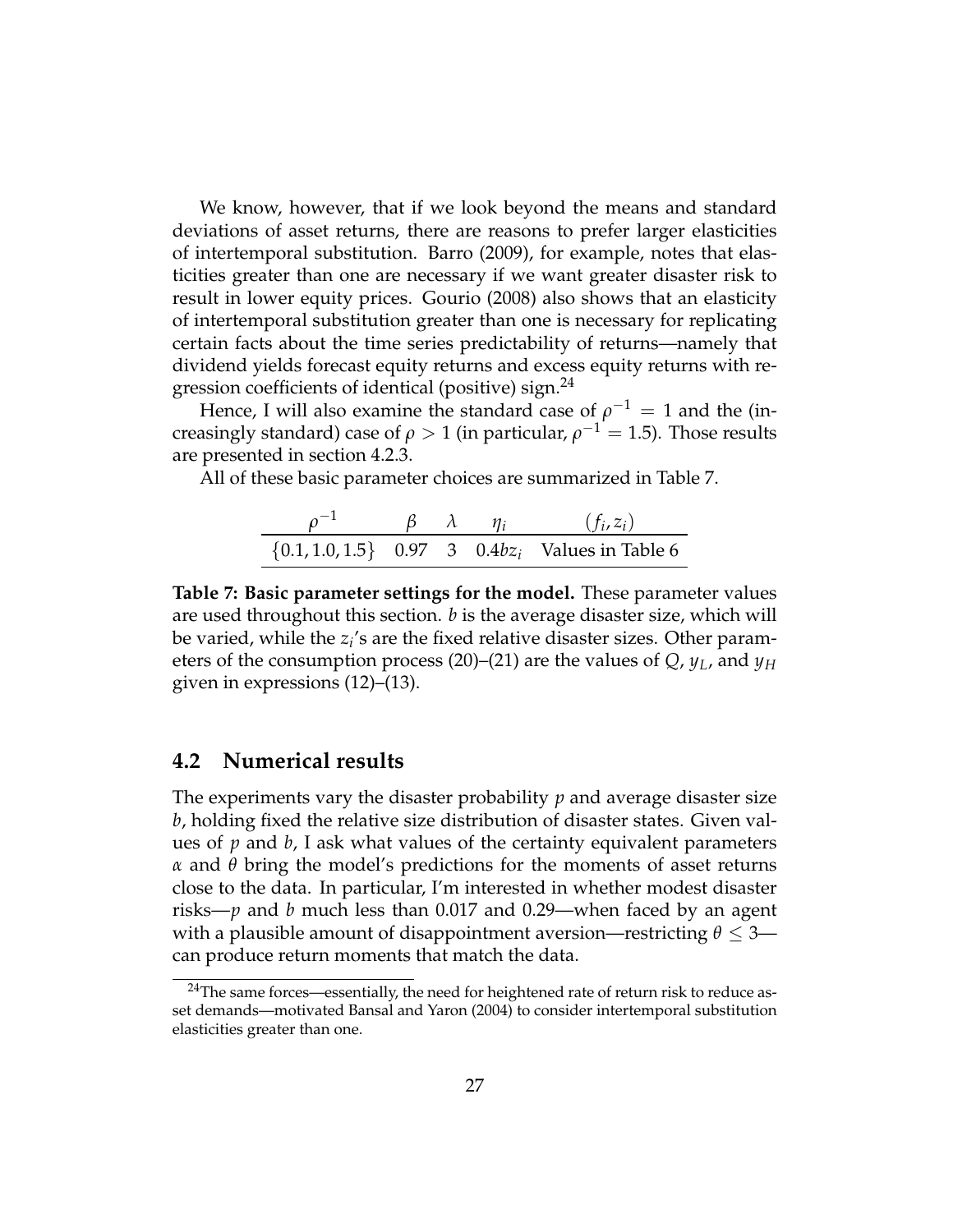As in section [3,](#page-14-0) my choices of *θ* and *α* here attempt to minimize the (weighted) distance between the model moments and the data. Footnote [19](#page-17-1) describes the loss function in more detail. Rather than solve for highly precise minimizers—realistically, we can never hope to have evidence that distinguishes between, say,  $\theta = 0.5$  and  $\theta = 0.51$ , or between  $\alpha = 2.2$  and  $\alpha = 2.24$ —I work on small discrete grids:

$$
\theta \in \{0, 0.1, 0.2, \ldots, 2.9, 3\}
$$

and

$$
\alpha \in \{0, 0.1, 0.2, \ldots, 4.9, 5\}.
$$

Also as in section [3,](#page-14-0) the moments I report are what one would obtain for a sample in which there were no disasters—i.e., they summarize the model's average behavior in 'normal' times.

#### <span id="page-27-0"></span>**4.2.1 Low elasticity of intertemporal substitution**

As noted above, the best fit to the four moments of the data is obtained when the intertemporal elasticity of substitution is low. Table [8](#page-28-0) shows results for the model when  $\rho^{-1}=0.1$ 

Line 1 of the table shows results using Barro's [\(2006\)](#page-37-0) probability of disaster and average disaster size. Lines 2–3 reduce the probability of disaster to one-half and one-fourth the size in Line 1, holding fixed the average disaster size. Lines 4–5 perform a similar exercise on the average disaster size, holding the disaster probability fixed, while Lines 6–7 reduce both the average size and probability. Line 8 gives results for the model with no disasters.

The first thing to note about the results are the generally close matches between the model moments and the data—the biggest misses are on the order of 0.7–0.8 percentage points, mainly in the average equity return and the standard deviation of the bill rate. Of these, only the lowest values of the standard deviation of the bill rate may represent significant departures from the data. $25$ 

Also, only in two instances—namely, the case with a disaster probability of 0.425% and average disaster size of just 7.25% (Line 7) plus the case

<sup>&</sup>lt;sup>25</sup>*If* returns were normally distributed in the data (they are not), then a two-standarderror band around the 4.36 estimate of the standard deviation of the bill rate—based on 78 years' worth of data—would be roughly [3.6, 5.1].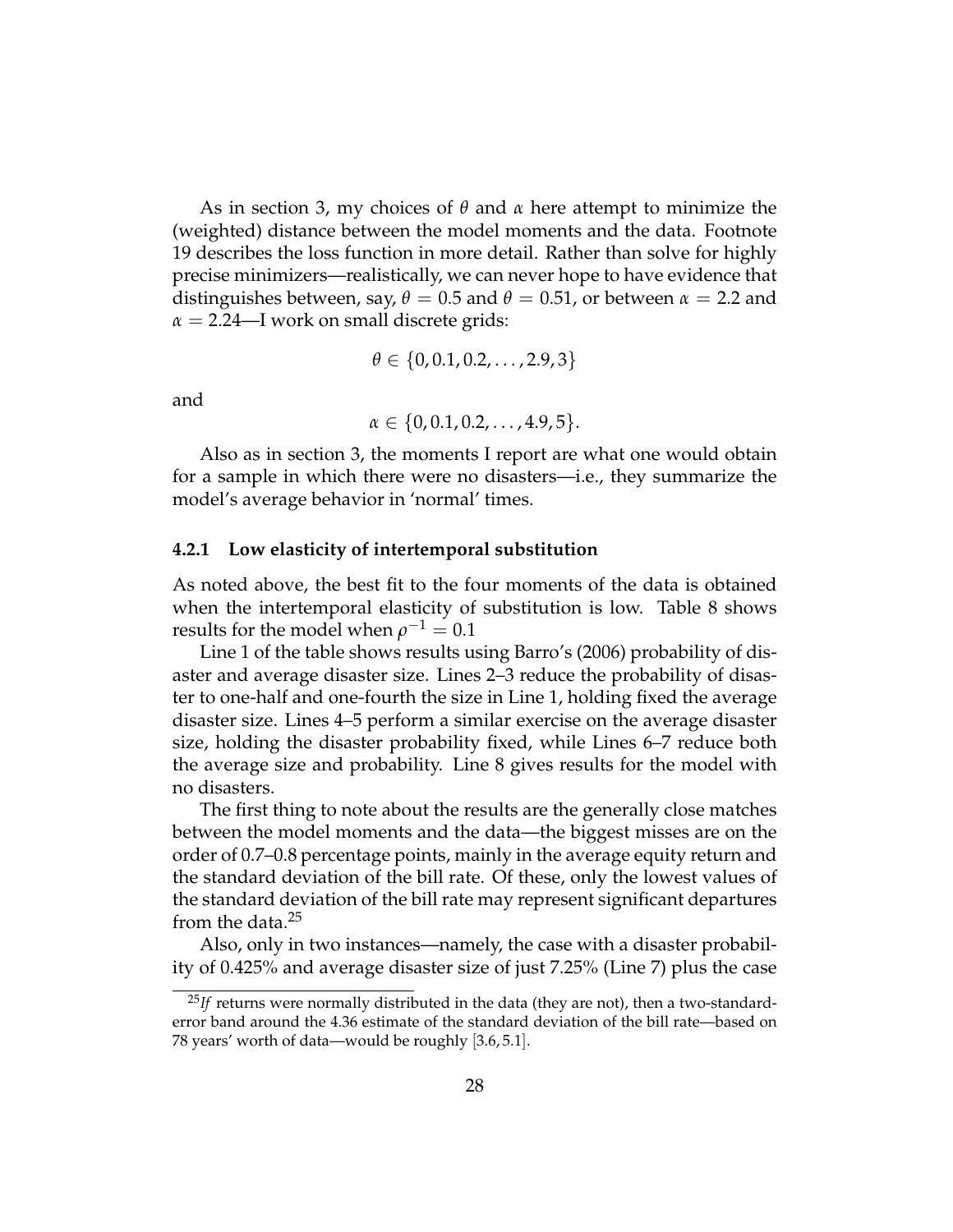<span id="page-28-0"></span>

| Line | $\mathcal{D}$ | b        | θ   | $\alpha$ | $E(R^f)$ | $E(R^d)$ |      | $\sigma(R^d)$ |
|------|---------------|----------|-----|----------|----------|----------|------|---------------|
| 1    | 0.01700       | 0.2900   | 0.3 | 2.9      | 1.02     | 9.58     | 4.37 | 15.17         |
| 2    | 0.00850       | 0.2900   | 0.9 | 2.8      | 1.01     | 9.33     | 3.97 | 14.81         |
| 3    | 0.00425       | 0.2900   | 1.6 | 2.1      | 1.04     | 9.09     | 3.71 | 14.55         |
| 4    | 0.01700       | 0.1450   | 1.2 | 3.3      | 1.04     | 9.32     | 3.75 | 14.64         |
| 5    | 0.01700       | 0.0725   | 1.9 | 1.5      | 1.06     | 9.04     | 3.56 | 14.42         |
| 6    | 0.00850       | 0.1450   | 1.7 | 2.6      | 1.04     | 9.21     | 3.62 | 14.51         |
| 7    | 0.00425       | 0.0725   | 2.4 | 0.3      | 1.03     | 8.97     | 3.52 | 14.37         |
| 8    | 0             | $\theta$ | 2.5 | 0.5      | 1.04     | 9.07     | 3.50 | 14.36         |
| Data |               |          |     |          | 1.03     | 8.91     | 4.36 | 15.04         |

Table 8: Results for the model with multiple disaster states and  $\rho^{-1}=$ 0.1**.** The parameters *p* and *b* are the disaster probability and average disaster size. *θ* and *α* are selected to minimize the distance between the model moments and the data. Other model parameters are as given in Tables [6](#page-24-0) and [7.](#page-26-0) Model moments are for a sample with no disasters. Expected returns are in percent, and their standard deviations are in percentage points. Data are from [Gourio](#page-38-1) [\(2008\)](#page-38-1).

with no disaster risk at all (Line 8)—do we come near our upper bound of 3 on the strength of disappointment aversion parameter *θ*. And, in all cases the values for *α*, the curvature parameter in the certainty equivalent, are well below their upper bound of 5.

### **4.2.2 The trade-off between curvature and strength of disappointment aversion**

Comparing the *α* values in Lines 1, 4, and 5 of Table [8—](#page-28-0)experiments which hold *p* at 0.017 while setting *b* equal to 0.29, 0.145, and 0.0725—presents an apparent puzzle. While *θ* increases monotonically as the disaster size is reduced, *α* increases from 2.9 to 3.3, then falls to 1.5.

The non-monotonicity in *α* across these three cases is a reflection of a close substitutability between *α* and *θ*. For most of the cases recorded in Table [8,](#page-28-0) it's possible to alter the strength of disappointment aversion somewhat, while compensating with a change in the curvature parameter, and achieve results nearly as good as the optima presented in the table. In other words, there's a locus of *α*–*θ* pairs on which the loss function being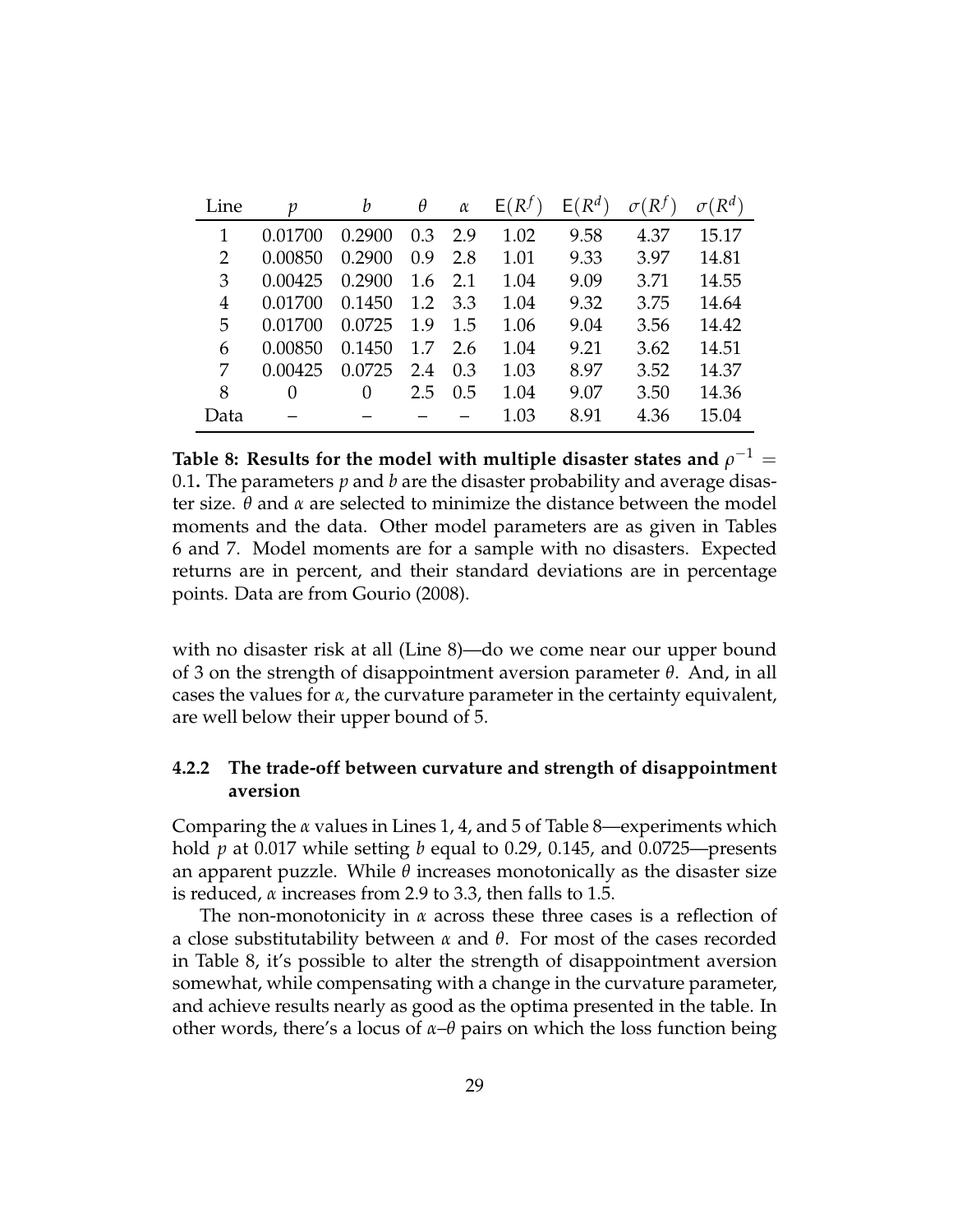<span id="page-29-0"></span>

| θ    | $\alpha$ | $E(R^f)$ | $E(R^d)$ | $\sigma(R^f)$ | $\sigma(R^d)$ |
|------|----------|----------|----------|---------------|---------------|
| 1.5  | 4.9      | 1.05     | 9.60     | 3.56          | 14.57         |
| 1.6  | 4.0      | 1.06     | 9.45     | 3.56          | 14.52         |
| 1.7  | 3.2      | 1.02     | 9.29     | 3.55          | 14.48         |
| 1.8  | 2.3      | 1.06     | 9.17     | 3.56          | 14.45         |
| 1.9  | 1.5      | 1.06     | 9.04     | 3.56          | 14.42         |
| 2.0  | 0.8      | 1.01     | 8.89     | 3.53          | 14.36         |
| Data |          | 1.03     | 8.91     | 4.36          | 15.04         |

**Table 9: Trade-off between** *θ* **and** *α***.** Results for the model with *ρ* <sup>−</sup><sup>1</sup> = 0.1,  $p = 0.017$  and  $b = 0.0725$ . The *α* values give the best fit at each value of  $\theta$ . Other aspects of the calculations are as described in the notes to Table [8.](#page-28-0)

minimized is nearly flat. The loss-minimizing choice of  $(\theta, \alpha)$  at  $(p, b)$  =  $(0.017, 0.0725)$  happens to have  $\theta = 1.9$  and  $\alpha = 1.5$ , but the model's fit is almost at good at, for example,  $\theta = 1.8$  and  $\alpha = 2.3$ .

To illustrate this substitutability, Table [9](#page-29-0) gives results for the case of  $(p, b) = (0.017, 0.0725)$ —the environment from Line 5 of Table [8—](#page-28-0)as  $\theta$ varies from 1.5 to 2.0. The corresponding *α* values are best, given the values of *θ*. The resulting sets of moments are barely distinguishable from one another; any of them might, in fact, might have been optimal if our loss function used slightly different weights.<sup>26</sup>

There are limits to the trade-off: for *θ* greater than 2.0, we would run into the  $\alpha > 0$  constraint, while for  $\theta$  less than 1.5, we would violate our *α*  $\leq$  5 constraint.<sup>27</sup> The limits on the substitutability of  $\theta$  and *α* of course depend on the disaster risk specification (*p*, *b*). For example, when both the disaster size and probability are one-fourth their original values from Barro—i.e.,  $(p, b) = (0.00425, 0.0725)$ , as in Line 7 of Table [8—](#page-28-0)the  $\alpha \leq 5$ constraint binds for  $\theta$  < 1.9, the  $\alpha \geq 0$  constraint binds for  $\theta > 2.4$ .

It's important to note that the substitutability between the curvature and disappointment aversion parameters is with respect to the small set of moments we are focusing on in these experiments. Given a rich enough

 $^{26}$ For example, if we placed a bit more weight on the average equity return relative to the average bill rate.

<sup>&</sup>lt;sup>27</sup>Recall that we are are choosing values of  $θ$  and  $α$  from discrete grids, with points spaced 0.1 apart. Increasing  $\theta$  from 2.0 to 2.1 results in  $\alpha = 0.0$ , while lowering  $\theta$  from 1.5 to 1.4 results in  $\alpha = 5.0$ .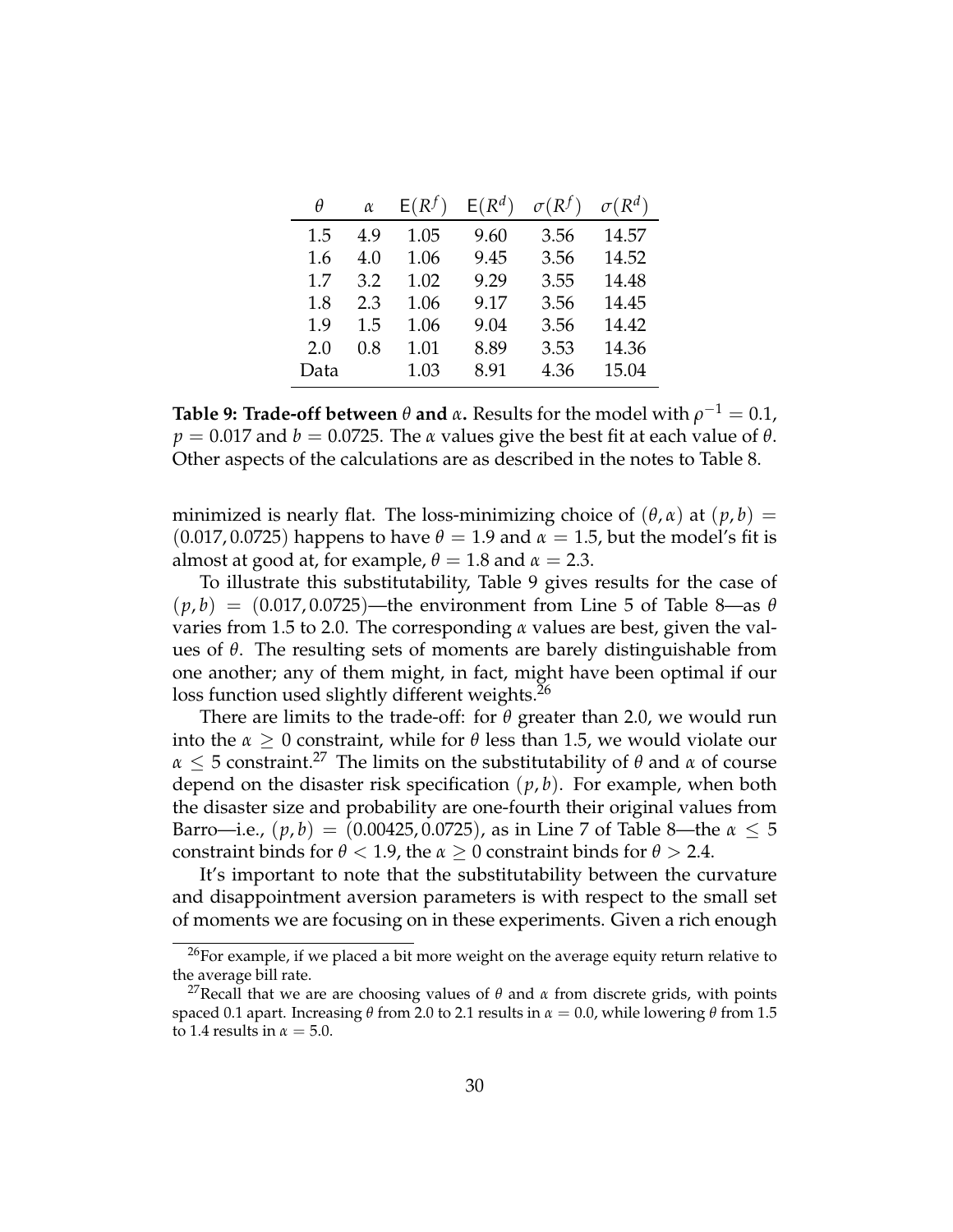set of securities,  $(\theta, \alpha) = (2.0, 0.8)$  and  $(\theta, \alpha) = (1.5, 4.9)$  can be expected to produce different pricing implications for at least some of the securities.

To illustrate this possibility, Figure [2](#page-31-0) plots the logarithms of normalized conditional state price vectors for the environments corresponding to the first and penultimate lines in Table [9—](#page-29-0)i.e., for  $(\theta, \alpha) = (1.5, 4.9)$  and  $(2.0, 0.8)$ . The state price vectors are normalized by the state price vector for an agent with the same elasticity of intertemporal substitution, but no aversion to risk or disappointment,  $(\theta, \alpha) = (0, 0)$ . Panel A shows the log normalized state prices conditional on being in the low-growth (*yL*) state today; the prices in Panel B are conditional on being in the high-growth  $(y_H)$  state.<sup>28</sup>

The disaster states  $D_1$ – $D_9$  in the Figure are the nine disaster states that have non-zero frequencies in the distribution summarized in Table [6.](#page-24-0) With an average disaster size of 7.25%, the smallest  $(D_1)$  and largest  $(D_9)$  consumption declines are 4.3% and 15.7%, respectively.

Relative to the state prices that would obtain with a risk-neutral agent, consumption in any of the disaster states is more valuable under the prices for an agent with either  $(\theta, \alpha) = (1.5, 4.9)$  or  $(2.0, 0.8)$ . In the case with relatively more disappointment aversion and less curvature—that is,  $(\theta, \alpha)$  = (2.0, 0.8)—the effect is remarkably uniform (in percentage terms) across all the disaster states. With relatively less disappointment aversion and more curvature,  $(\theta, \alpha) = (1.5, 4.9)$ , the increased value (relative to risk neutrality) is bigger for deeper disasters.

Thus, while the two  $(\theta, \alpha)$  pairs produce nearly identical first and second moments of asset returns, there are conceivable securities that would be priced quite differently in the two environments—for example, types of size-contingent disaster insurance.

One thing these results do suggest, though, is that attempting to estimate the model's preference parameters using data on consumption growth and a pair of asset returns is likely to run into identification problems. The likelihood function implied by the model will be nearly flat along a locus of  $(\theta, \alpha)$  pairs.

<sup>&</sup>lt;sup>28</sup>If  $\psi$ <sub>*i*,*j*</sub> denotes the price in state *i* today of a unit of consumption in state *j* next period, then—as usual— $\psi_{i,j} = P_{i,j} m_{i,j}$ . The normalized state prices plotted in the figure are log $(\psi_{i,j}/\hat{\psi}_{i,j})$ , where  $\hat{\psi}_{i,j}$  are state prices for an agent with no (timeless) risk aversion  $(\theta = \alpha = 0)$ . The matrix of  $\hat{\psi}$  values is approximately  $\beta P$ . *N.B.*, the similarity in terminology notwithstanding, the state prices  $\hat{\psi}$  obtained from a risk-neutral agent are not the risk-neutral prices for these environments.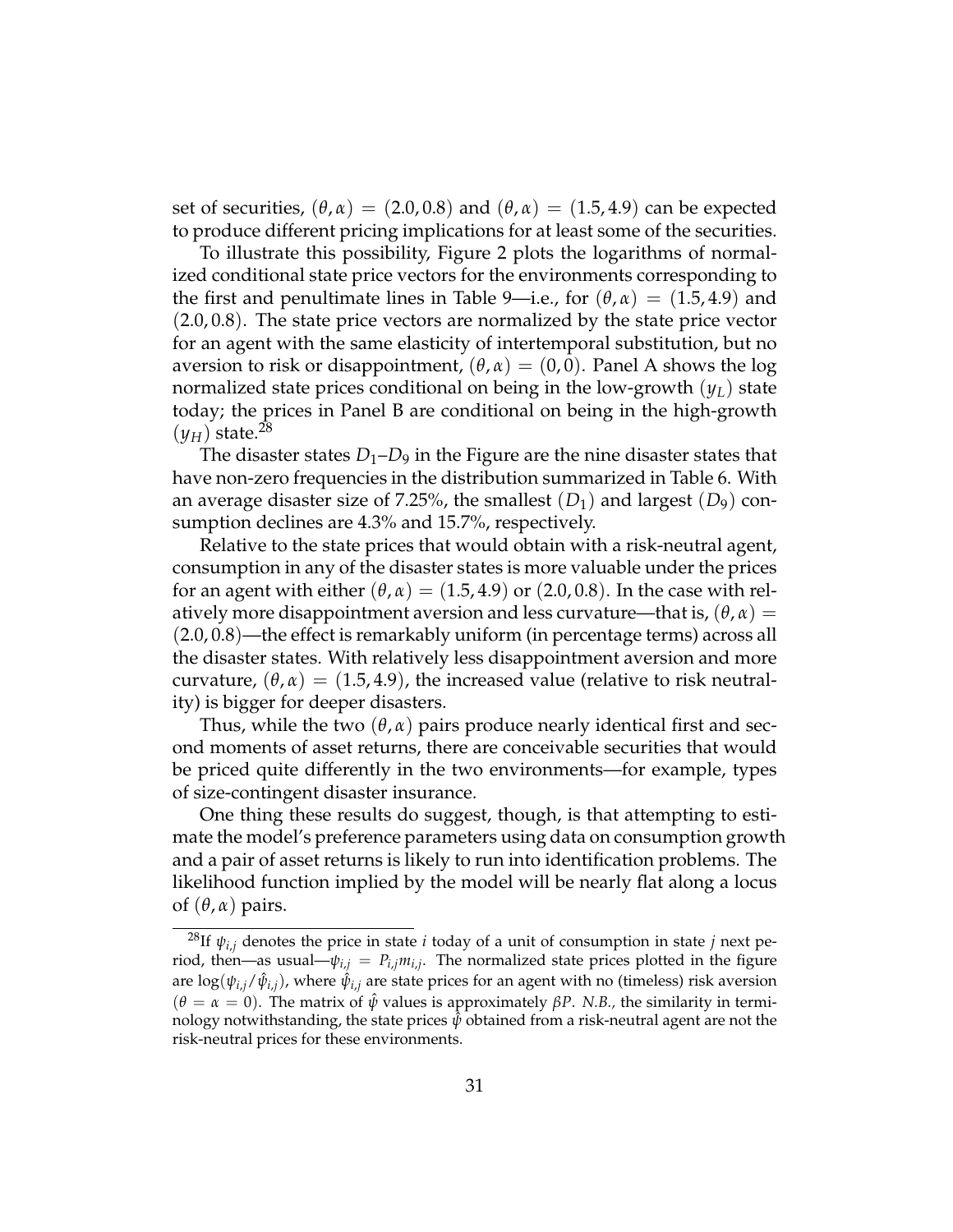<span id="page-31-0"></span>

**Figure 2: Normalized state price vectors for two different combinations of curvature and disappointment aversion.** Log normalized state price vectors for environments defined by  $(\theta, \alpha) = (1.5, 4.9)$  and  $(2.0, 0.8)$  from Table [9.](#page-29-0)  $D_1$  through  $D_9$  are disaster states; *L* and *H* are 'normal' times. Panel A: State prices conditional on state *L* today. Panel B: Conditional on state *L* today. See text, particularly footnote [28,](#page-29-0) for details.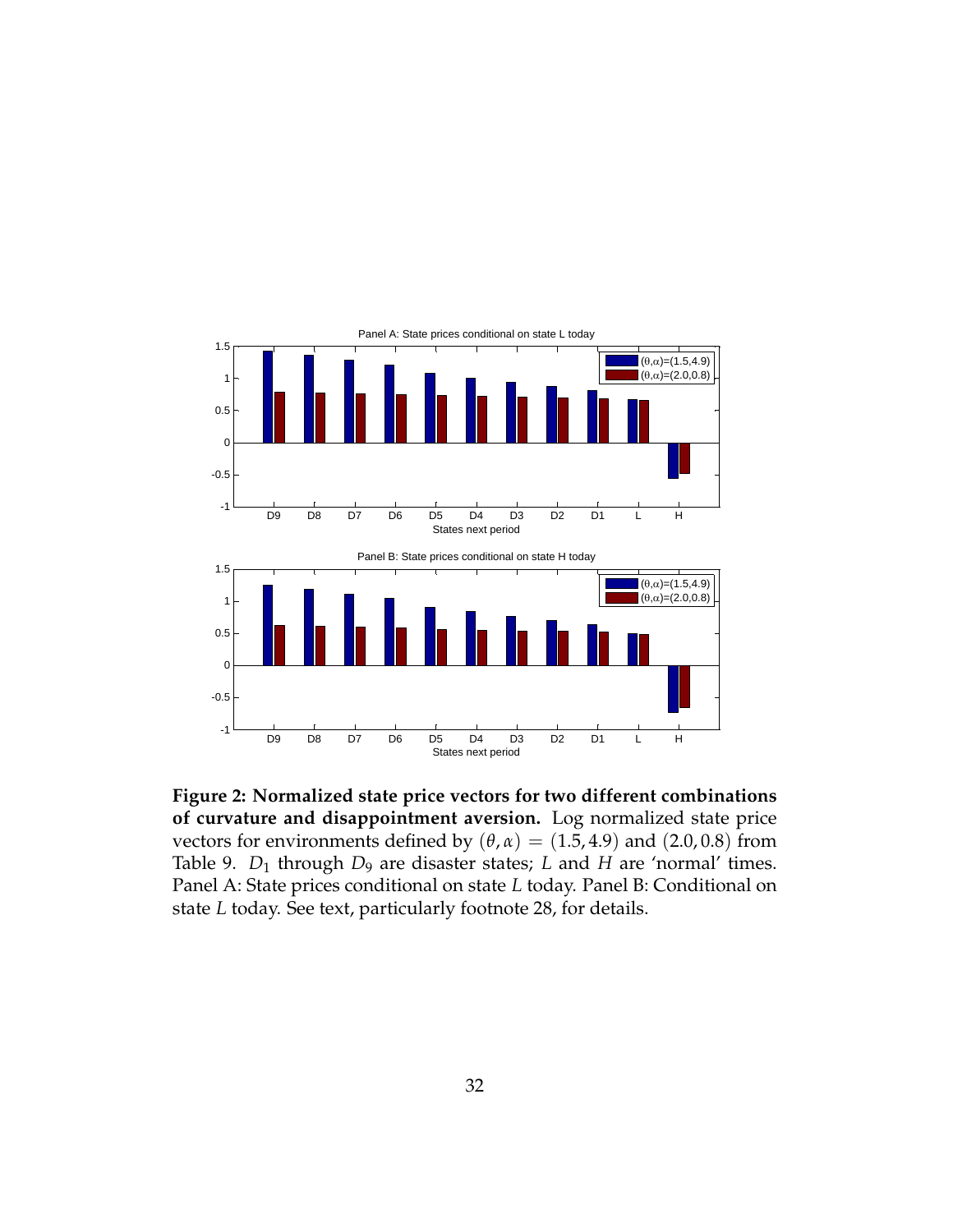#### <span id="page-32-0"></span>**4.2.3 Results for larger elasticities of intertemporal substitution**

While the best fit of the model to the observed means and standard deviations of returns is obtained for a low value of the intertemporal elasticity of substitution, there are other considerations—such as the relationship between the amount of disaster risk and asset values (as in [Barro](#page-37-4) [\(2009\)](#page-37-4)) or the time series properties of returns and asset prices (as in [Gourio](#page-38-1) [\(2008\)](#page-38-1)) that point to larger values.

In this section, I will consider larger values of the elasticity of intertemporal substitution, namely  $\rho^{-1}=1$  (which corresponds to a logarithmic Epstein-Zin aggregator) and  $\rho^{-1} = 1.5$  (an increasingly common choice, since Bansal and Yaron's [\(2004\)](#page-37-3) analysis). In the process, the results illustrate why the model favors a low substitution elasticity. In a nutshell, at larger values of the intertemporal elasticity of substitution, the model produces an unrealistically small volatility for the bill rate. The problem is not unique to the combination of disaster risk and disappointment aversion it's present as well if we assume no aversion to disappointment.

In a model like Barro's [\(2009\)](#page-37-4), with i.i.d. 'normal' consumption growth and a constant (independent) disaster probability, the bill rate is constant on non-disaster samples, regardless of the elasticity of intertemporal substitution. Analyses based on such models do not attempt to match the volatility of the bill rate, and hence would not notice this departure from the data. In [Gourio](#page-38-1) [\(2008\)](#page-38-1) and [Gabaix](#page-38-2) [\(2008\)](#page-38-2), time-variation in the probability of disaster—not present in our model—accounts for all the variation (over non-disaster samples) in the bill rate.

Table [10](#page-34-0) presents some results from the model with larger values of the intertemporal elasticity of substitution. Results for  $\rho^{-1} = 1$  are in the top panel of the table, those for  $\rho^{-1} = 1.5$  in the bottom panel. Compared with the results of section [4.2.1,](#page-27-0) the results in Table [10](#page-34-0) are generally worse, with the most notable failing of the model being the uniformly low values for the standard deviation of the bill rate.

Apart from the low volatility of the bill rate, though, the results are broadly similar to the results obtained by [Gourio](#page-38-1) [\(2008,](#page-38-1) Table 3) for similar values of the elasticity of intertemporal substitution and long-run average disaster risk comparable to the estimates from [Barro](#page-37-0) [\(2006\)](#page-37-0)—a probability of 1.7% and a single disaster state of size 43%. The average returns across all our  $(p, b)$  specifications are at least as close to the data as they are in Gourio's results, and the misses in the volatility of our equity return are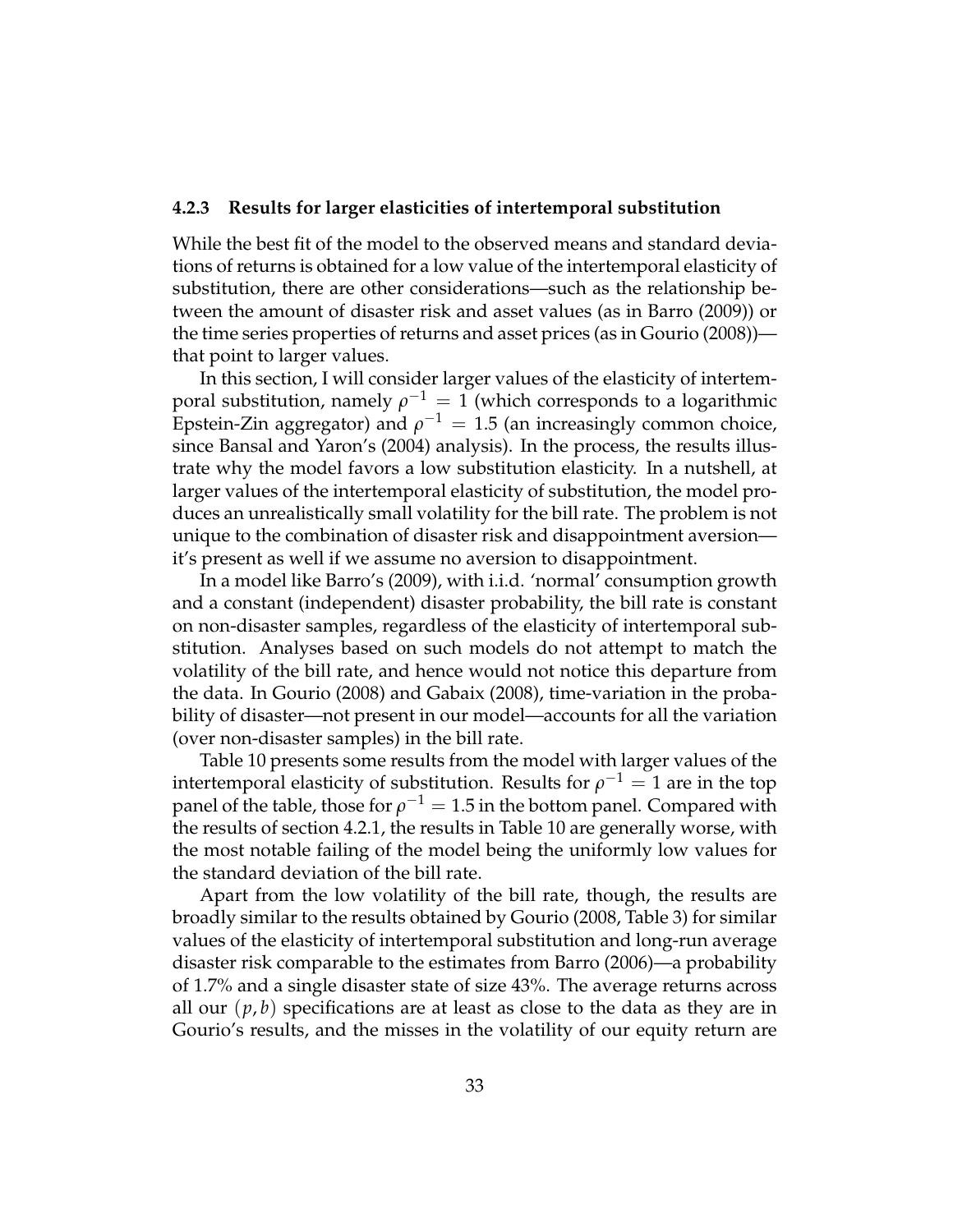of comparable size to the misses in Gourio, though in the opposite direction.<sup>29</sup>

Moreover, the relatively high values of the bill rate—above 2% in a number of cases—are not especially a cause for concern, since they can be remedied with an appropriate choice of the utility discount factor *β*. To this point, I've simply fixed *β* at 0.97, a somewhat arbitrary choice. Calibrating *β* to achieve a particular average interest rate is a standard practice in much of macroeconomics; in fact there is little other basis for choosing *β*. <sup>30</sup> Increasing *β* lowers the average bill rate and equity return, with little effect on their volatilities. For example, keeping all other parameters the same as described in Table [8,](#page-28-0) setting  $\beta = 0.984$  in the environment of line 5 of Panel B produces the following moments (with the original line 5 shown for comparison):

In addition to the uniformly low volatilities of the bill rate, another notable feature of the results for larger elasticities of intertemporal substitution is the choice of *θ* and *α*. If the average disaster is size 0.29 (Lines 1–3 in either panel), the best fits involve either a small amount of disappointment aversion (when  $p = .00425$ ) or none at all ( $p = 0.017$  or 0.0085). In those cases, *α* is at or just below its upper bound of 5.0. In contrast, for the smaller average disaster sizes (0.145 or 0.0725), the optimal *θ* and *α* are both at their upper bounds.<sup>31</sup> For the model with a very small elasticity of intertemporal substitution, the best choices of *θ* and *α* varied more smoothly with the amount of disaster risk.

Finally, we note that the choice of  $\rho^{-1}=1.0$  or 1.5 makes little difference for the results, as can be seen in a comparison of Panels A and B of the table. Note, too, that an elasticity of intertemporal substitution equal to one is in no sense a critical value for the performance of the model (in terms of the four moments considered here). Additional simulations (not reported) show that most of the deterioration in the model's fit, relative to the  $\rho^{-1}=0.1$  case, occurs between  $\rho^{-1}=0.1$  and 1.

<sup>&</sup>lt;sup>29</sup>To be sure, Gourio is trying to fit his model—which incorporates time-varying disaster risk—to a larger set of moments, including time series properties of the returns data.

<sup>&</sup>lt;sup>30</sup>One might argue introspectively that  $\beta$  should be less than one: If expecting the same consumption next period as this period, would one voluntarily trade a unit of today's consumption for less than a unit next period? I suspect most people would answer no.

<sup>&</sup>lt;sup>31</sup>Both constraints  $\theta \leq 3$  and  $\alpha \leq 5$  do bind, but relaxing those constraints—even by large amounts—produced only marginal improvements in the model's fit.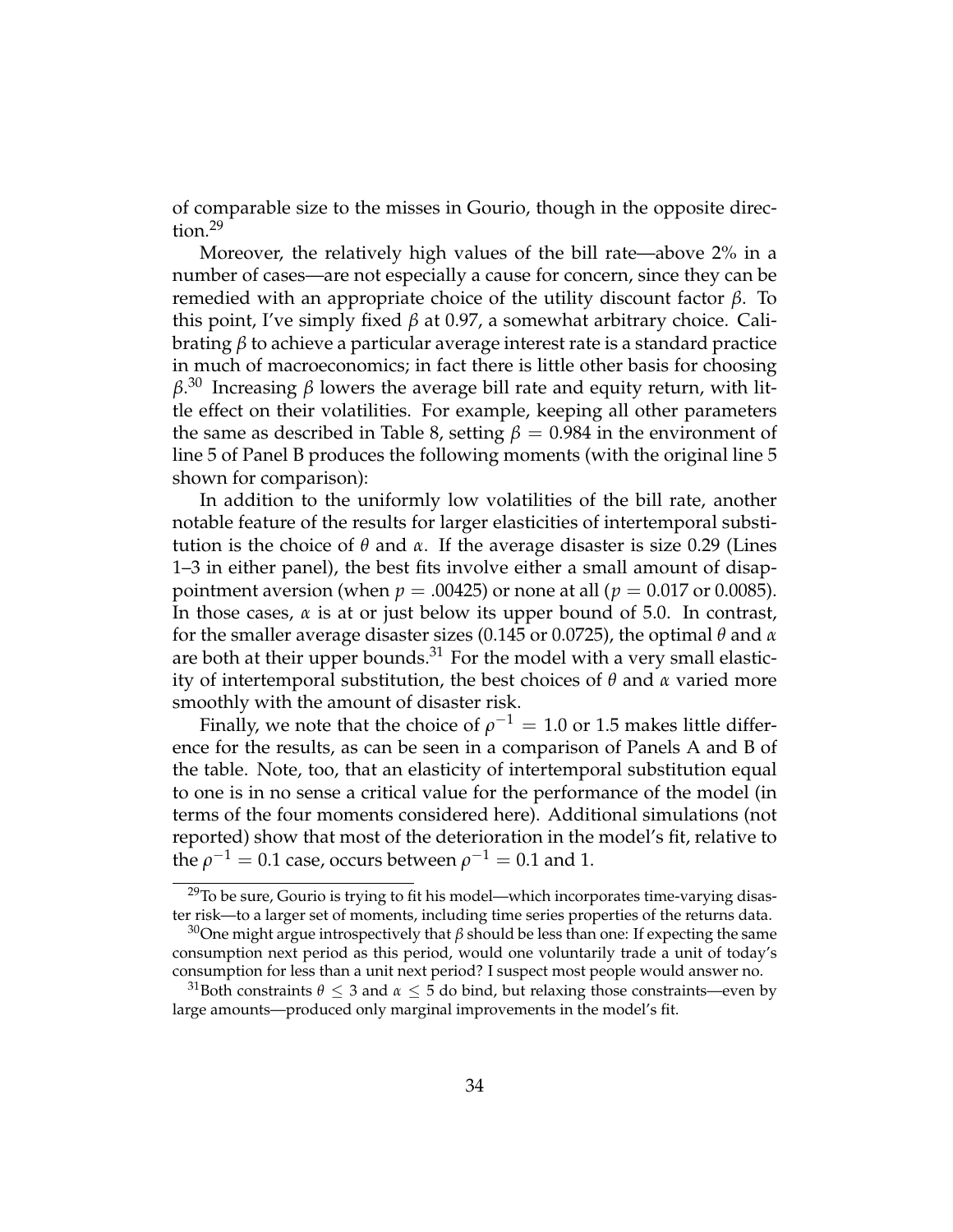<span id="page-34-0"></span>

| Line           | p             | b      | $\theta$ | $\alpha$ | $E(R^f)$                   | $E(R^d)$ | $\sigma(R^f)$ | $\sigma(R^d)$ |
|----------------|---------------|--------|----------|----------|----------------------------|----------|---------------|---------------|
| 1              | 0.01700       | 0.2900 | 0.0      | 4.0      | 1.02                       | 10.22    | 0.41          | 10.73         |
| 2              | 0.00850       | 0.2900 | 0.0      | 4.8      | 1.13                       | 9.88     | 0.41          | 10.70         |
| 3              | 0.00425       | 0.2900 | 0.7      | 5.0      | 1.13                       | 10.60    | 0.29          | 10.93         |
| $\overline{4}$ | 0.01700       | 0.1450 | 3.0      | 5.0      | 1.74                       | 11.83    | 0.19          | 11.38         |
| 5              | 0.01700       | 0.0725 | 3.0      | 5.0      | 2.23                       | 10.62    | 0.24          | 11.15         |
| 6              | 0.00850       | 0.1450 | 3.0      | 5.0      | 2.06                       | 10.96    | 0.23          | 11.21         |
| 7              | 0.00425       | 0.0725 | 3.0      | 5.0      | 2.35                       | 10.18    | 0.26          | 11.05         |
| Data           |               |        |          |          | 1.03                       | 8.91     | 4.36          | 15.04         |
|                |               |        |          |          | Panel B: $\rho^{-1} = 1.5$ |          |               |               |
|                |               |        |          |          |                            |          |               |               |
| Line           | $\mathcal{p}$ | b      | $\theta$ | $\alpha$ | $E(R^f)$                   | $E(R^d)$ | $\sigma(R^f)$ | $\sigma(R^d)$ |
| $\mathbf{1}$   | 0.01700       | 0.2900 | 0.0      | 4.0      | 1.11                       | 10.23    | 0.25          | 10.58         |
| $\overline{2}$ | 0.00850       | 0.2900 | 0.0      | 4.8      | 1.07                       | 9.74     | 0.24          | 10.52         |
| 3              | 0.00425       | 0.2900 | 0.8      | 5.0      | 1.14                       | 10.89    | 0.14          | 10.86         |
| $\overline{4}$ | 0.01700       | 0.1450 | 3.0      | 5.0      | 2.14                       | 12.20    | 0.12          | 11.33         |
| 5              | 0.01700       | 0.0725 | 3.0      | 5.0      | 2.48                       | 10.84    | 0.16          | 11.08         |
| 6              | 0.00850       | 0.1450 | 3.0      | 5.0      | 2.35                       | 11.21    | 0.14          | 11.14         |
| 7              | 0.00425       | 0.0725 | 3.0      | 5.0      | 2.55                       | 10.32    | 0.17          | 10.97         |

Panel A:  $\rho^{-1}=1$ 

**Table 10: Results for the model with multiple disaster states and larger intertemporal elasticities of substitution.** The parameters *p* and *b* are the disaster probability and average disaster size. *θ* and *α* are selected to minimize the distance between the model moments and the data. Other model parameters are as given in Tables [6](#page-24-0) and [7.](#page-26-0) Model moments are for a sample with no disasters. Expected returns are in percent, and their standard deviations are in percentage points. Data are from [Gourio](#page-38-1) [\(2008\)](#page-38-1).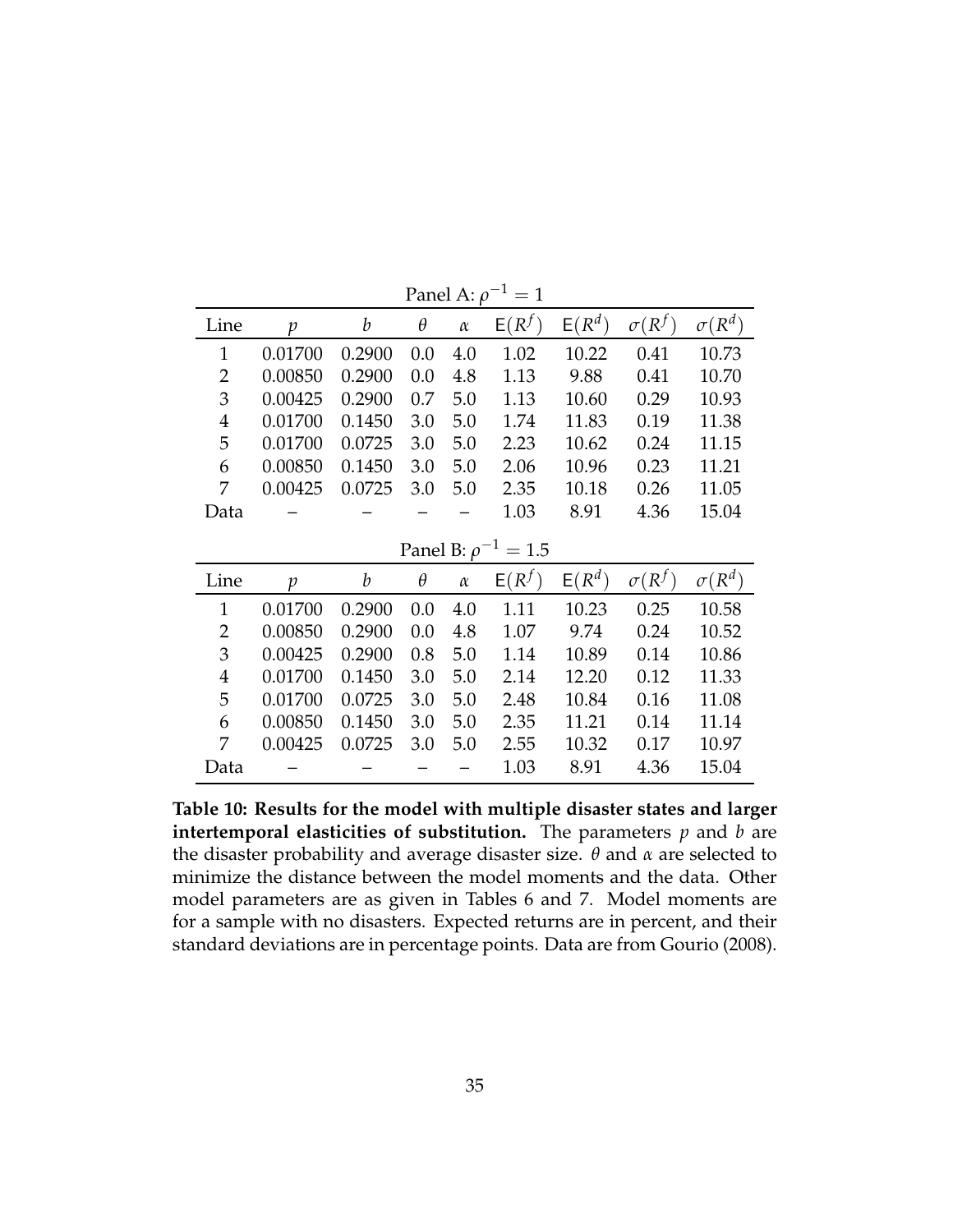|                                                              |                             |  |  | b $\theta$ $\alpha$ $E(R^f)$ $E(R^d)$ $\sigma(R^f)$ $\sigma(R^d)$ |  |
|--------------------------------------------------------------|-----------------------------|--|--|-------------------------------------------------------------------|--|
| $\beta = 0.970$ 0.01700 0.0725 3.0 5.0 2.48 10.84 0.16 11.08 |                             |  |  |                                                                   |  |
| $\beta = 0.984$ 0.01700 0.0725 3.0 5.0 1.03 9.25 0.15 10.91  |                             |  |  |                                                                   |  |
| Data                                                         | $   -$ 1.03 8.91 4.36 15.04 |  |  |                                                                   |  |

**Table 11: Adjusting**  $\beta$  **to target the bill rate.** The line for  $\beta = 0.97$  simply replicates line 5 of Panel B from Table [8.](#page-28-0) The line for  $\beta = 0.984$  keeps all parameters the same except for the choice of *β*. See notes to Table [8](#page-28-0) for details of calculations.

### <span id="page-35-0"></span>**5 Conclusions and directions for further work**

Models featuring rare consumption disasters have recently proven successful at rationalizing many aspects of the data on consumption growth and asset returns. The empirical frequency of disasters, however, is subject to considerable uncertainty. Using the experiences of many countries as [Barro](#page-37-0) [\(2006\)](#page-37-0) did, effectively jump-starting a literature that had been dormant—provides enough observations to make more precise inferences, but only if those experiences reflect a distribution of disaster risk common to all countries. It's natural to be skeptical of whether the very sizable disaster risks documented by Barro and co-authors using cross-country data are a good characterization of risks faced by investors in any single country, particularly investors in the U.S. or other developed economies.

The message of this paper is that disaster risks do not have to be nearly as great as commonly assumed in the literature, once we allow agents in rare disaster models to display an empirically plausible degree of aversion to disappointment. Experimental evidence indicates that individuals tend to over-weight bad outcomes relative to expected utility; disappointment aversion represents a form of risk preferences that have that feature. I impose empirical discipline on the model by restricting the strength of disappointment aversion to be in the range of estimates from the experimental studies of [Choi et al.](#page-38-4) [\(2007\)](#page-38-4) and from [Camerer and Ho](#page-38-3) [\(1994\)](#page-38-3).

The main results of the paper are in Tables [8](#page-28-0) and [10,](#page-34-0) which present simulated moments of asset returns for a model incorporating many of the features common to the rare disaster literature—a distribution of possible disaster sizes, partial default (in the event of disaster) on the economy's otherwise riskless asset, and levered equity.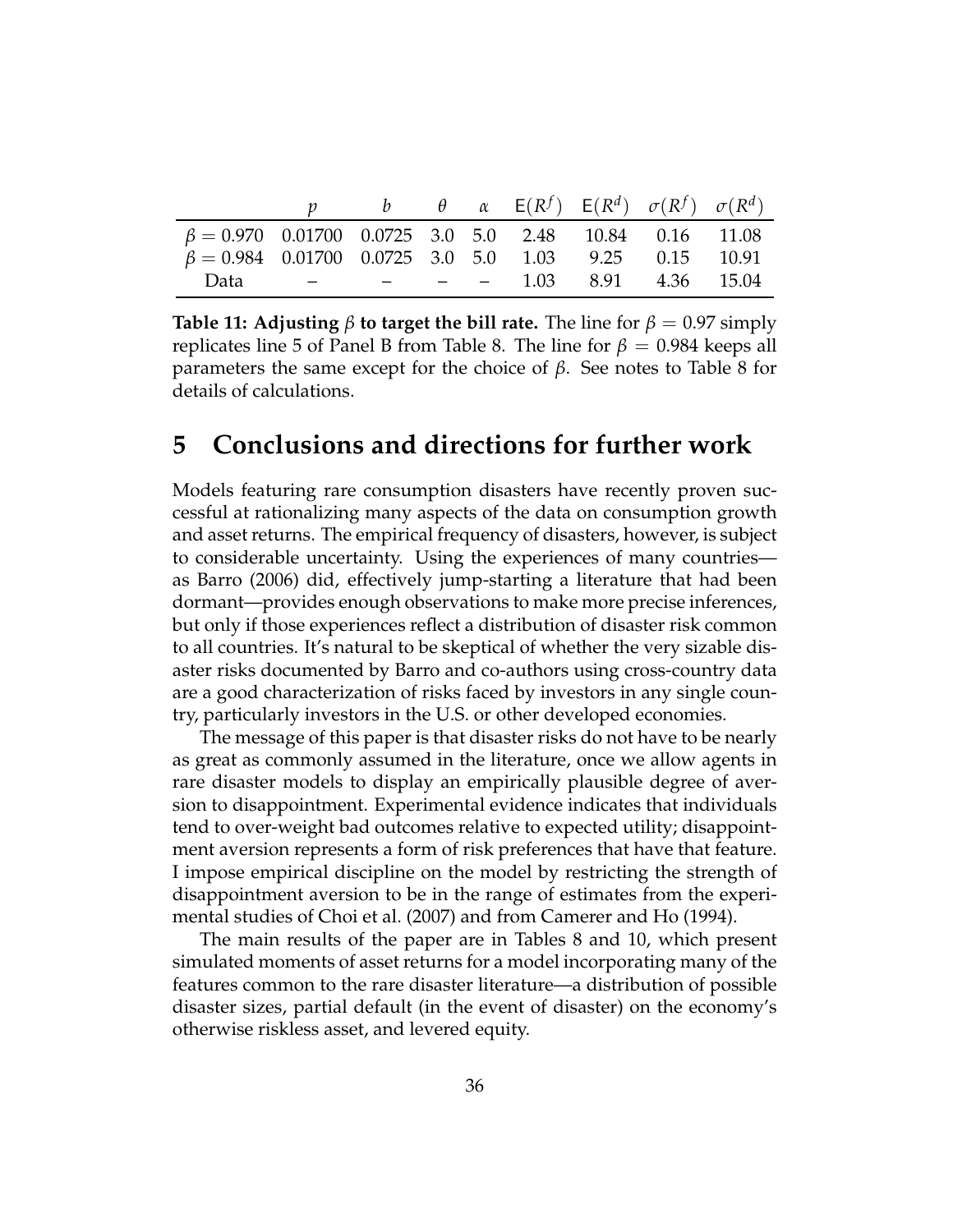For a low value of the elasticity of intertemporal substitution, the model is able to almost perfectly match the means and standard deviations of the bill rate and equity return, for disaster risks one-half or one-fourth the size implied by the cross-country data. For larger elasticities of intertemporal substitution, the results are less satisfactory, but still—apart from a toolow standard deviation of the model-implied bill rate—broadly similar to other results in the rare disaster literature [\(Gourio,](#page-38-1) [2008\)](#page-38-1). These results, too, are for disaster risks much smaller than commonly assumed.

These results are encouraging, especially if one is skeptical about estimates of the magnitude of disaster risk.<sup>32</sup> Still, there are obvious directions for further work.

I have not employed generalized disappointment aversion—the form developed by [Routledge and Zin](#page-39-0) [\(2010\)](#page-39-0)—largely on the strength of the model's results for a low elasticity of intertemporal substitution in section [4.2.1.](#page-27-0) The model moments in Table [8](#page-28-0) are already so close to the data, any improvement in fit that could be gained with generalized disappointment aversion would seem to hardly justify the added complexity or the introduction of one more preference parameter. The results for the larger elasticities of intertemporal substitution, however, are a different story. There is certainly ample room for improvement in the results reported in Table [10.](#page-34-0) Whether having additional control over the set of states viewed as disappointing is useful in that context is a question worth exploring.

Incorporating a time-varying disaster probability is also a natural direction for further work, but poses its own particular challenges, not the least of which is calibrating that unobserved process. Moreover, my point in this paper has been to show that a plausible degree of aversion to disappointment reduces the amount of disaster risk necessary for the rare disaster model to produce realistic asset-pricing implications. The numerical experiments therefore took the form of varying the disaster risk environment, summarized by the parameters  $(p, b)$ . A similar set of experiments in a model with a time-varying disaster probability would require specifying how changes in  $(p, b)$ —understood now as parameters of the long-run distribution—affect the other parameters of the disaster proba-

 $32A$  common rejoinder is that one may well be skeptical about the experimental results used to calibrate risk preferences. There is an important difference, though—we can, in principle, run as many experiments as we need to sharpen those parameter estimates; on disaster risk, we're stuck with the limited data we currently have.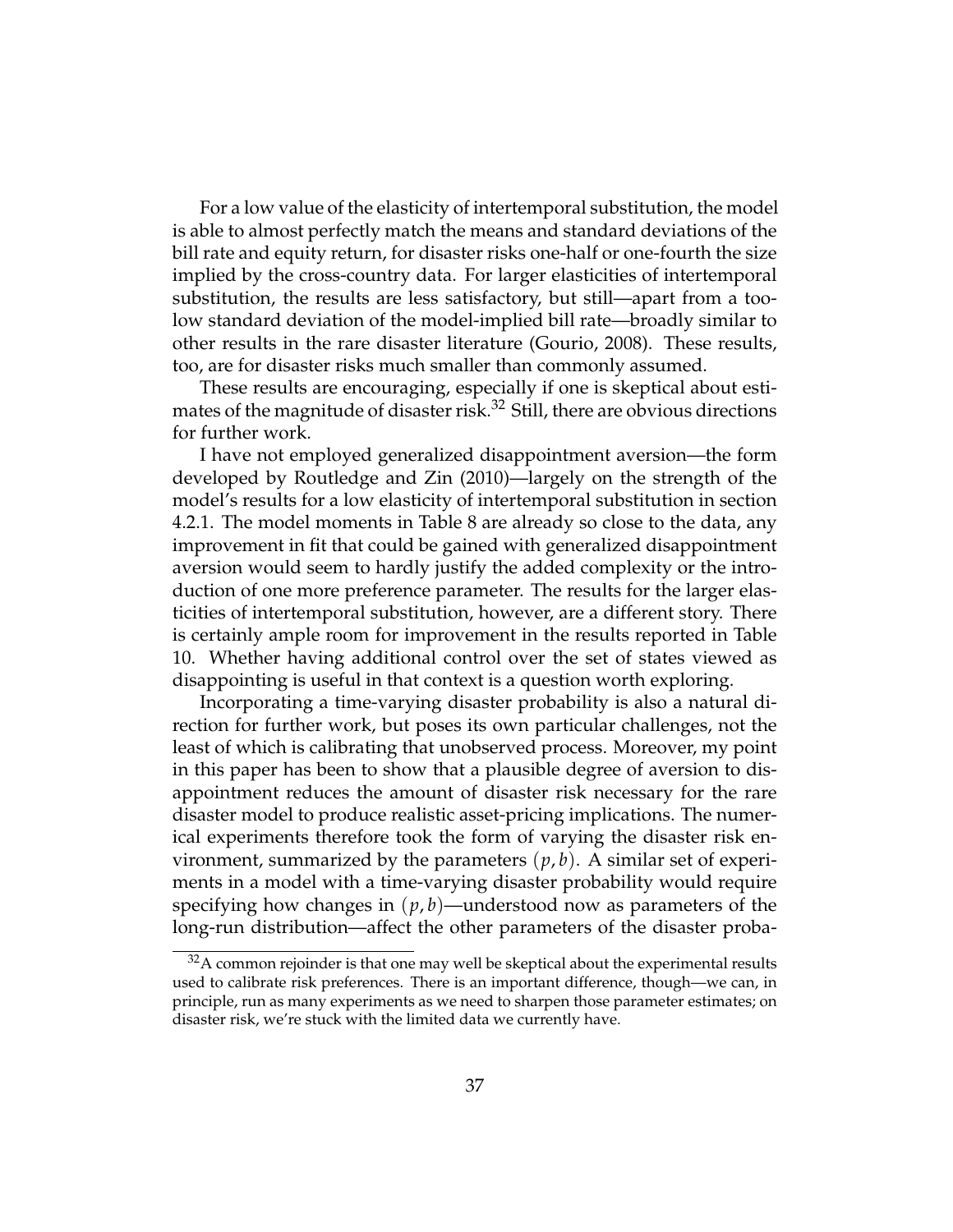bility process, a specification with little empirical guidance.<sup>33</sup> Following the approach of [Wachter](#page-39-11) [\(2013\)](#page-39-11)—who uses the observed persistence of the price-dividend ratio and the volatility of stock returns to back out the persistence and volatility of the disaster probability process—would be one possible way of addressing this ambiguity.

Finally, for simplicity—to keep the exercise as straightforward as possible— I have focused on changes only in the probability of disaster and the average size of disaster, while maintaining the relative frequencies and relative sizes as in Barro's [\(2006\)](#page-37-0) data. Exploring the interaction, if any, between disappointment aversion and changes in the shape of the distribution of disasters also seems a natural avenue for further work.

### **References**

- <span id="page-37-6"></span>Abel, A. B. (1999). Risk premia and term premia in general equilibrium. *Journal of Monetary Economics 43*(1), 3–33.
- <span id="page-37-5"></span>Backus, D. K., B. R. Routledge, and S. E. Zin (2008). Recursive preferences. In S. N. Durlauf and L. E. Blume (Eds.), *The New Palgrave Dictionary of Economics*. Basingstoke: Palgrave Macmillan.
- <span id="page-37-3"></span>Bansal, R. and A. Yaron (2004). Risks for the long run: A potential resolution of asset-pricing puzzles. *Journal of Finance 59*(4), 1481–1509.
- <span id="page-37-0"></span>Barro, R. J. (2006). Rare disasters and asset markets in the twentieth century. *Quarterly Journal of Economics 121*(3), 823–866.
- <span id="page-37-4"></span>Barro, R. J. (2009). Rare disasters, asset prices, and welfare costs. *American Economic Review 99*(1), 243–264.
- <span id="page-37-1"></span>Barro, R. J. and T. Jin (2011). On the size distribution of macroeconomic disasters. *Econometrica 79*(5), 1567–1589.
- <span id="page-37-2"></span>Barro, R. J. and J. Ursúa (2008). Macroeconomic crises since 1870. *Brookings Papers on Economic Activity Spring*, 255–335.

<sup>&</sup>lt;sup>33</sup>Consider the model of [Gourio](#page-38-1) [\(2008\)](#page-38-1), for example. There, the time-varying disaster probability is modeled as following a two-state Markov chain. In general, one cannot simply vary the long-run mean of the process without regard to its standard deviation, if the process is required to be strictly positive.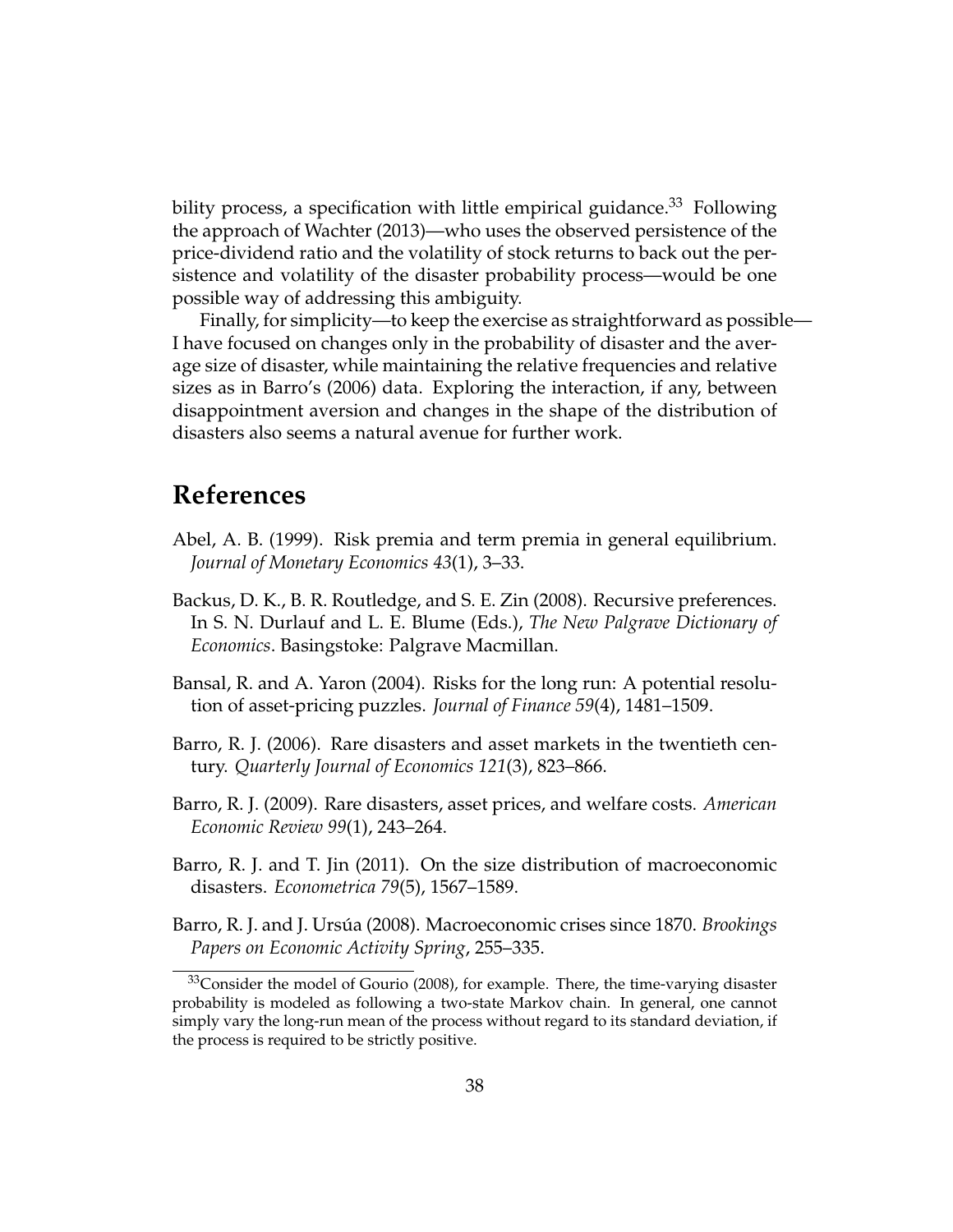- <span id="page-38-3"></span>Camerer, C. F. and T.-H. Ho (1994). Violations of the betweenness axiom and nonlinearity in probability. *Journal of risk and uncertainty 8*(2), 167– 196.
- <span id="page-38-0"></span>Campanale, C., R. Castro, and G. Clementi (2010). Asset pricing in a production economy with Chew-Dekel preferences. *Review of Economic Dynamics 13*(2), 379–402.
- <span id="page-38-7"></span>Campbell, J. Y. and J. H. Cochrane (1999). By force of habit: A consumption-based explanation of aggregate stock market behavior. *Journal of Political Economy 107*(2), 205–251.
- <span id="page-38-4"></span>Choi, S., R. Fisman, D. Gale, and S. Kariv (2007). Consistency and heterogeneity of individual behavior under uncertainty. *The American economic review 97*(5), 1921–1938.
- <span id="page-38-5"></span>Cochrane, J. H. (2007). Financial markets and the real economy. In R. Mehra (Ed.), *Handbook of the Equity Premium*. Amsterdam: Elsevier.
- <span id="page-38-10"></span>Cochrane, J. H. (2008). The dog that did not bark: A defense of return predictability. *Review of Financial Studies 21*(4), 1533–1575.
- <span id="page-38-8"></span>Constantinides, G. M. and D. Duffie (1996). Asset pricing with heterogeneous consumers. *Journal of Political economy 104*, 219–240.
- <span id="page-38-2"></span>Gabaix, X. (2008). Variable rare disaster: A tractable theory of ten puzzles in macro-finance. *American Economic Review 98*(2), 64–67.
- <span id="page-38-1"></span>Gourio, F. (2008). Time-series predictability in the disaster model. *Finance Research Letters 5*(4), 191–203.
- <span id="page-38-6"></span>Grossman, S. and R. Shiller (1981). The determinants of the variability of stock market prices. *American Economic Review 71*, 222–227.
- <span id="page-38-11"></span>Gul, F. (1991). A theory of disappointment aversion. *Econometrica 59*(3), 667–686.
- <span id="page-38-9"></span>Guvenen, F. (2009). A parsimonious macroeconomic model for asset pricing. *Econometrica 77*(6), 1711–1750.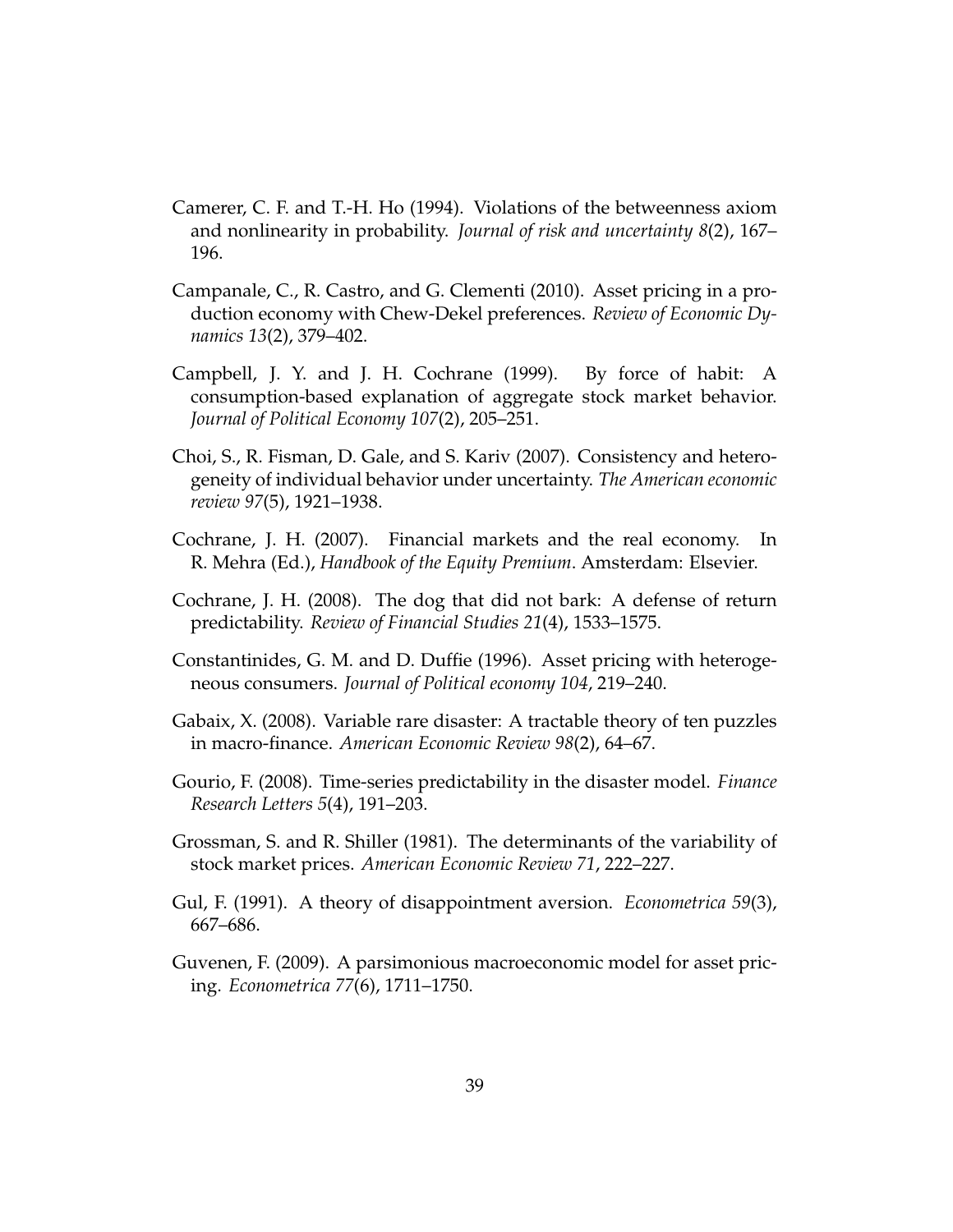- <span id="page-39-6"></span>Hansen, L. P. and K. Singleton (1983). Stochastic consumption, risk aversion, and the intertemporal behavior of asset returns. *Journal of Political Economy 91*, 249–265.
- <span id="page-39-10"></span>Kocherlakota, N. R. (1996, March). The equity premium: It's still a puzzle. *Journal of Economic Literature 34*(1), 42–71.
- <span id="page-39-12"></span>Lucas, Jr., R. E. (1978, November). Asset prices in an exchange economy. *Econometrica 46*(6), 1429–1445.
- <span id="page-39-4"></span>Mehra, R. and E. C. Prescott (1985). The equity premium: A puzzle. *Journal of Monetary Economics 15*, 145–161.
- <span id="page-39-9"></span>Mehra, R. and E. C. Prescott (1988). The equity risk premium: A solution? *Journal of Monetary Economics 22*, 133–136.
- <span id="page-39-7"></span>Melino, A. and A. X. Yang (2003). State-dependent preferences can explain the equity premium puzzle. *Review of Economic Dynamics 6*(4), 806–830.
- <span id="page-39-2"></span>Nakamura, E., J. Steinsson, R. Barro, and J. Ursúa (2010). Crises and recoveries in an empirical model of consumption disasters. National Bureau of Economic Research Working Paper 15920.
- <span id="page-39-1"></span>Rietz, T. A. (1988). The equity risk premium: A solution. *Journal of Monetary Economics 22*(1), 117–131.
- <span id="page-39-0"></span>Routledge, B. R. and S. E. Zin (2010). Generalized disappointment aversion and asset prices. *Journal of Finance 65*(4), 1303–1332.
- <span id="page-39-5"></span>Shiller, R. J. (1982). Consumption, asset returns and macroeconomic fluctuations. *Carnegie-Rochester Conference on Public Policy 17*, 203–238.
- <span id="page-39-3"></span>Starmer, C. (2000). Developments in non-expected utility theory: The hunt for a descriptive theory of choice under risk. *Journal of Economic Literature 38*, 333–382.
- <span id="page-39-8"></span>Storesletten, K., C. I. Telmer, and A. Yaron (2007). Asset pricing with idiosyncratic risk and overlapping generations. *Review of Economic Dynamics 10*(4), 519–548.
- <span id="page-39-11"></span>Wachter, J. A. (2013). Can time-varying risk of rare disasters explain aggregate stock market volatility? *The Journal of Finance 68*(3), 987–1035.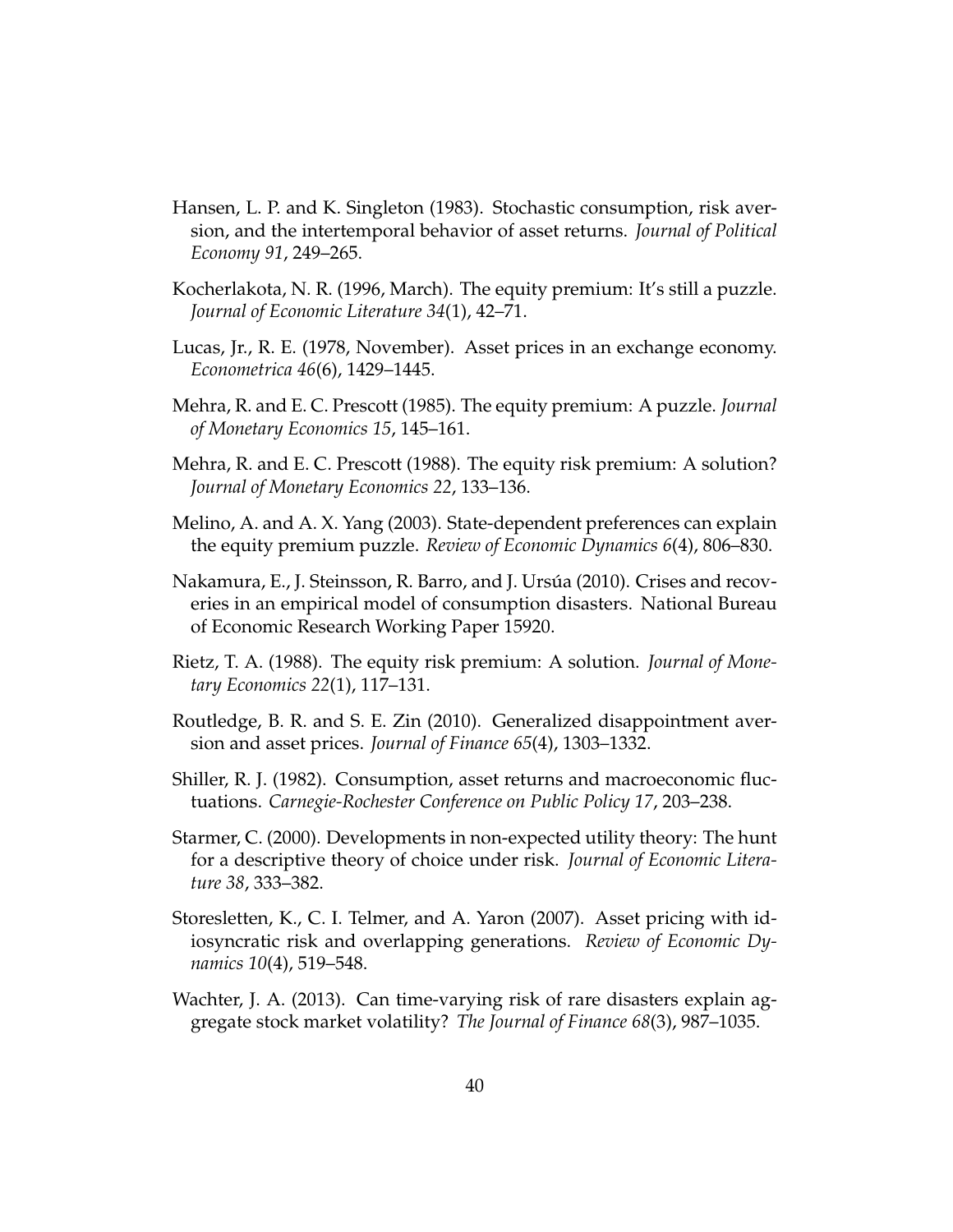### **Appendix: Solution method**

Given parameter values (including a Markov process for consumption growth), solving the model involves finding the normalized value function  $\phi$  and certainty equivalent  $\mu$  that satisfy versions of [\(9\)](#page-12-0) and either [\(4\)](#page-9-0) or [\(6\)](#page-9-2), appropriate to the Markov chain environment.

With *n* Markov states, both *φ* and *µ* are *n*-vectors. The Markov chain version of [\(9\)](#page-12-0) is

<span id="page-40-2"></span><span id="page-40-0"></span>
$$
\phi_i = [1 - \beta + \beta \mu_i^{1-\rho}]^{1/(1-\rho)}
$$
\n(23)

where  $\mu_i$  satisfies a version of [\(4\)](#page-9-0)

$$
f(\mu_i) = \sum_j P_{i,j} f(\phi_j e^{x_j}) - \theta \sum_j P_{i,j} [f(\mu_i) - f(\phi_j e^{x_j})] I_{i,j},
$$
 (24)

where  $f(w) = w^{1-\alpha}/(1-\alpha)$ , and *I* is defined analogously to [\(10\)](#page-13-0)

<span id="page-40-1"></span>
$$
I_{i,j} = I[\phi_j e^{x_j} < \mu_i] \tag{25}
$$

The solution strategy is to iterate on *φ* using [\(23\)](#page-40-0)–[\(25\)](#page-40-1). Given an initial  $\phi^0$ , use [\(24\)](#page-40-2) and [\(25\)](#page-40-1) to find the vector of  $\mu_i$ 's that enter into the right-hand side of [\(23\)](#page-40-0), calculate  $\phi^1$  as the value of the right-hand side of (23), and repeat with  $\phi^1$  in the role of  $\phi^0.$ 

At each iterate  $\phi^j$ , I solve for the certainty equivalent  $\mu$  using a dichotomy (i.e., bisection) algorithm applied to [\(24\)](#page-40-2) and [\(25\)](#page-40-1). More precisely, let  $A_i = f(\mu_i)$  and  $\xi_j = f(\phi_j e^{x_j})$ . Given this notation, what we seek is the vector  $A = \{A_i\}_{i=1}^n$  such that

<span id="page-40-3"></span>
$$
A_i = \sum_j P_{i,j} \xi_j - \theta \sum_j P_{i,j} \left[ A_i - \xi_j \right] I \left( \xi_j < A_i \right) \tag{26}
$$

Because  $f(w) = w^{1-\alpha}/(1-\alpha)$  is monotone increasing, this is equivalent to [\(24\)](#page-40-2) and [\(25\)](#page-40-1). Given an *A* that satisfies [\(26\)](#page-40-3), we then get  $\mu_i = f^{-1}(A_i)$ .

Fix today's state *i*, and let

$$
V(A_i) = A_i - \{
$$
the right-hand side of (26) $\}.$ 

To justify the dichotomy approach, we will show that *V*(*Ai*) is strictly in- $\text{creasing in } A_i$ , that  $V(\min\{\xi_k\}) < 0$ , and that  $V(\max\{\xi_k\}) > 0$ . It will then follow that dichotomy beginning on the interval [min{*ξk*}, max{*ξk*}] converges to an  $A_i$  such that  $V(A_i) = 0$ .